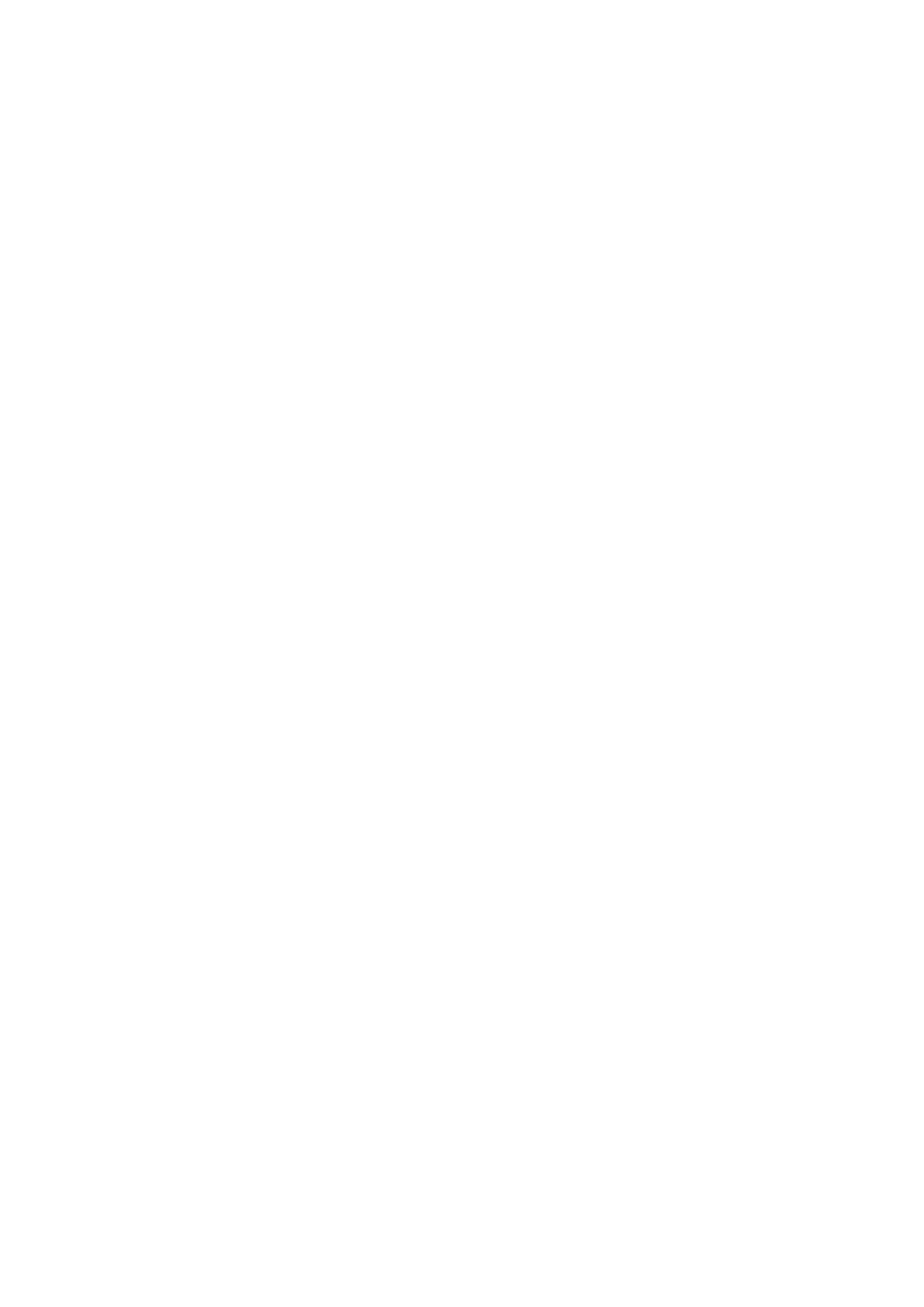# **PREDAVANJA PRESENTATIONS**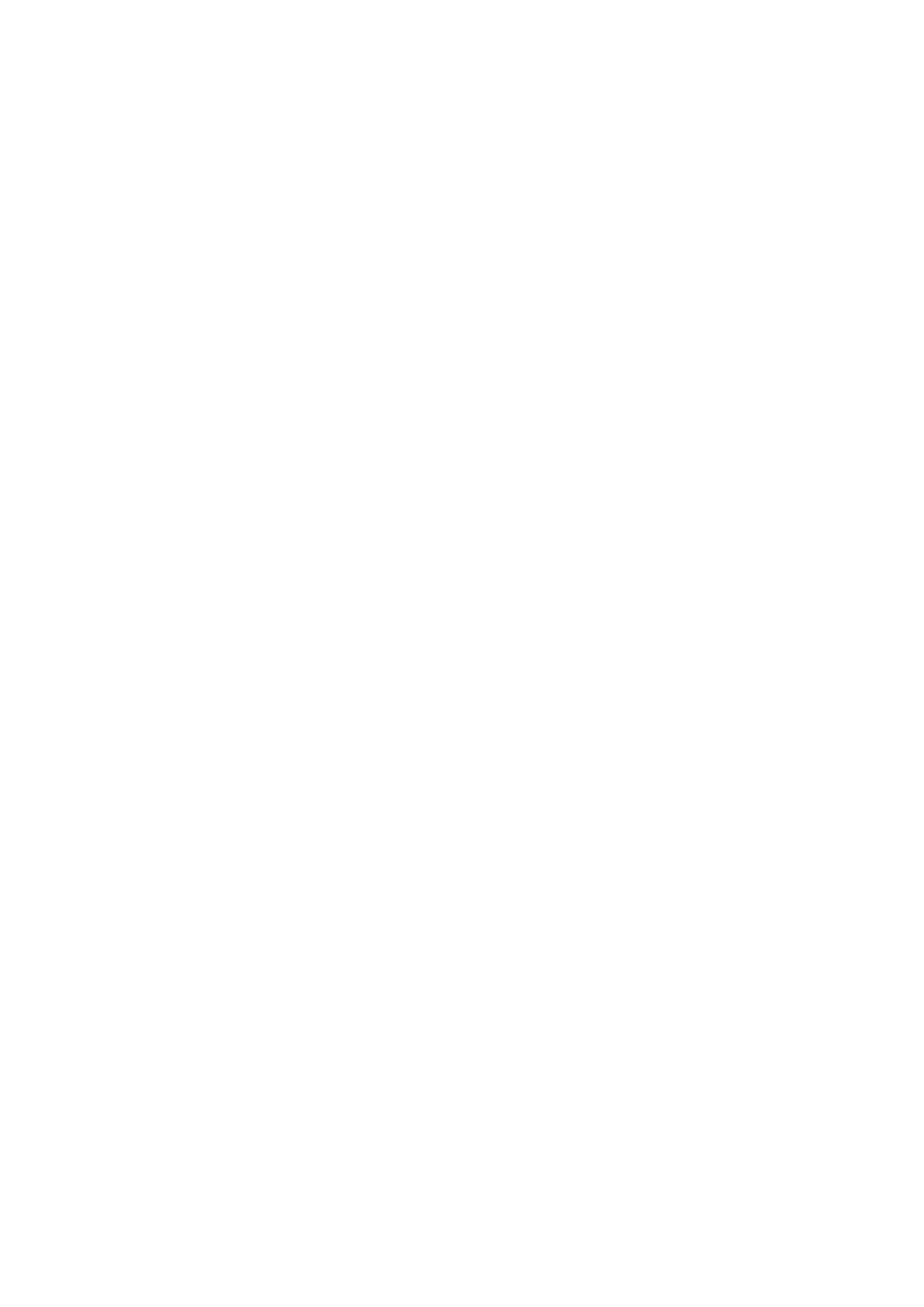# **SEKCIJA I: ZAŠTITA OKOLIŠA: opažanja SESSION I ENVIRONMENTAL PROTECTION: Observations**

# **CONTRIBUTIONS OF LANDSCAPE ECOLOGY TO CHALLENGES IN METEOROLOGY**

#### WINFRIED SCHRÖDER

Universität Vechta Vechta, Lower Saxony, Germany *winfried.schroeder@uni-vechta.de*

Meteorology is one of the disciplines of atmospheric sciences and involves the study of physical and chemical processes in the atmosphere. Climatology is the scientific study of the Earth's climate, usually defined as meteorological conditions in the atmosphere averaged over a period of at least 30 years, and their interactions with the Earth's ecosystems. As such, climatology is a part of physical geography, especially landscape ecology. As the holder of a chair in landscape ecology, I would like to present three examples that show how landscape ecology explores meteorological challenges quantitatively.

*The first example* concerns the monitoring and mapping of atmospheric deposition accumulation in mosses. This type of monitoring has been carried out every five years throughout Europe since 1990. Mosses have been collected from up to 7300 sites in up to 34 European countries and analysed for heavy metals since 1990, for nitrogen since 2005, for persistent organic compounds since 2010 and for microplastics since 2020. In Germany, heavy metal enrichments in mosses have decreased significantly between 1990 and 2015, although this trend is not continuous for each element, but is associated with an interim standstill or increase for some elements. The nitrogen content of mosses remained high between 2005 and 2015 (Schröder et al., 2019 a).

*The second example* deals with the correlation between meteorologically modelled atmospheric concentrations and deposition of Cd, Hg and Pb and the measured bioaccumulation of the corresponding heavy metals in mosses (Schröder and Nickel, 2021). The modelling carried out by MSC-W included emission data and meteorological data. Statistical analyses revealed predominantly statistically significant low to high positive correlations. The discrepancies between EMEP data and moss data are likely due to the quality of emission data reporting and the small number of EMEP deposition monitoring sites across Europe used to validate the modelling results. The same applies to the correlations of LOTOS-EUROS atmospheric deposition modelling results with atmospheric deposition accumulation in mosses (Schaap et al., 2018; Schröder et al., 2018).

*The third example* deals with the measured and modelled impacts of nitrogen deposition and climate change on forests in Germany. For this purpose, a quantitative approach was developed that enables the spatially explicit assessment and classification of forest ecosystem integrity. Based on six ecological functions, the methodology enables a comparison of ecosystem type-specific integrity at different levels of the ecological hierarchy for a reference state (1960-1990) with the further development of forest ecosystem types as measured for the years 1991-2010 and modelled for the period 2011-2070 (Schröder et al., 2019b).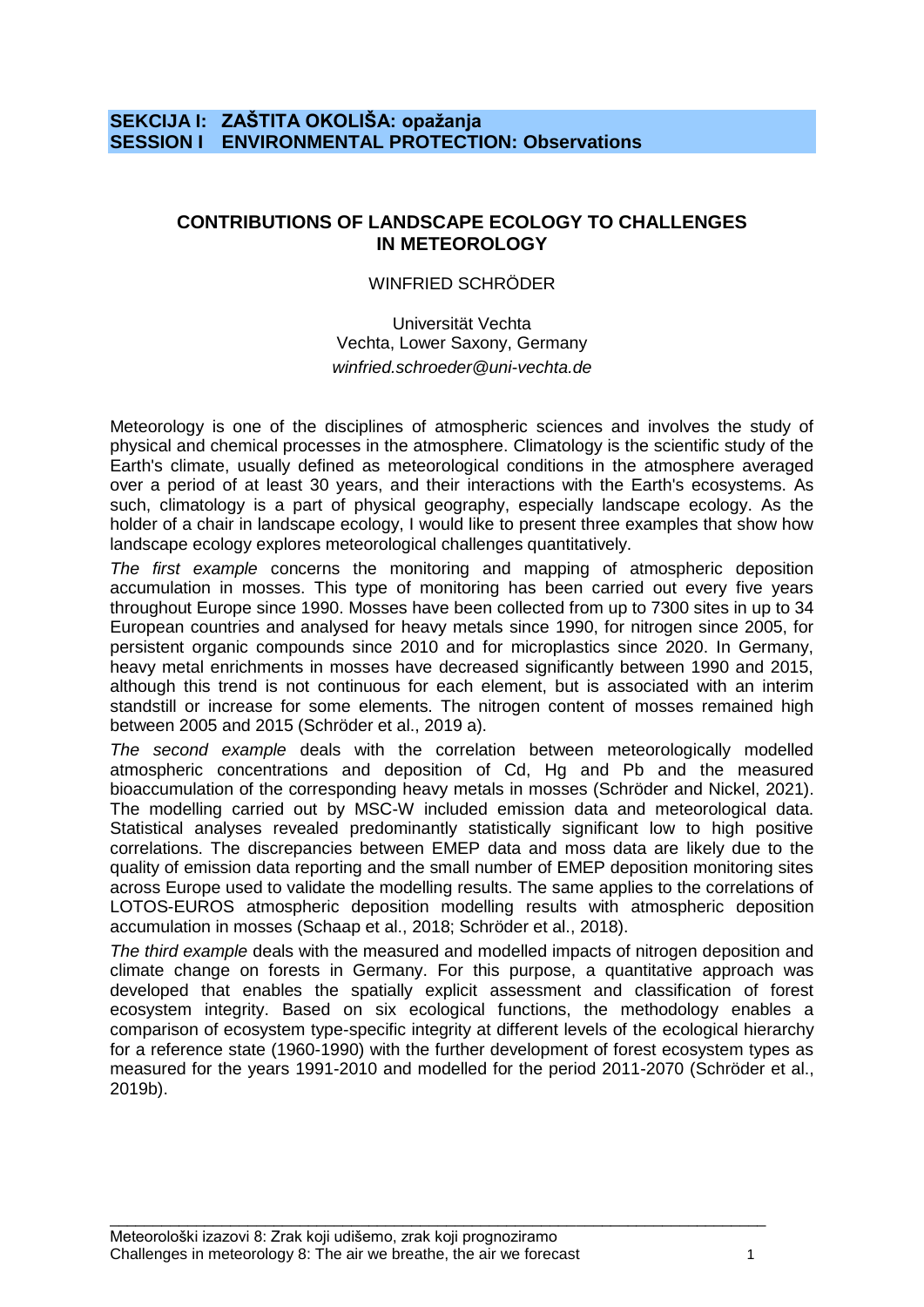References<sup>1</sup>: Schaap, M. et al., 2018: UBA-Texte 106/2018, 1-81. Schröder, W. et al., 2019 a: UBA-Texte 91/2019, **vol. 1**, 189 p, **vol. 2**, 296 p. Schröder, W. et al., 2019b: UBA-Texte 97/2019, 504 p.; UBA-Texte 9/2019, 344 p.; UBA-Texte 99/2019, 234 p. Schröder, W. et al., 2018: UBA-Texte 107/2018, S257. Schröder, W. and S. Nickel, 2021: UBA-Texte 106/2021, 116 p.

 1 Only originalresearch reports are cited. For journal articles see http://www.mapserver.uni-vechta.de/lloek/index.php?id=86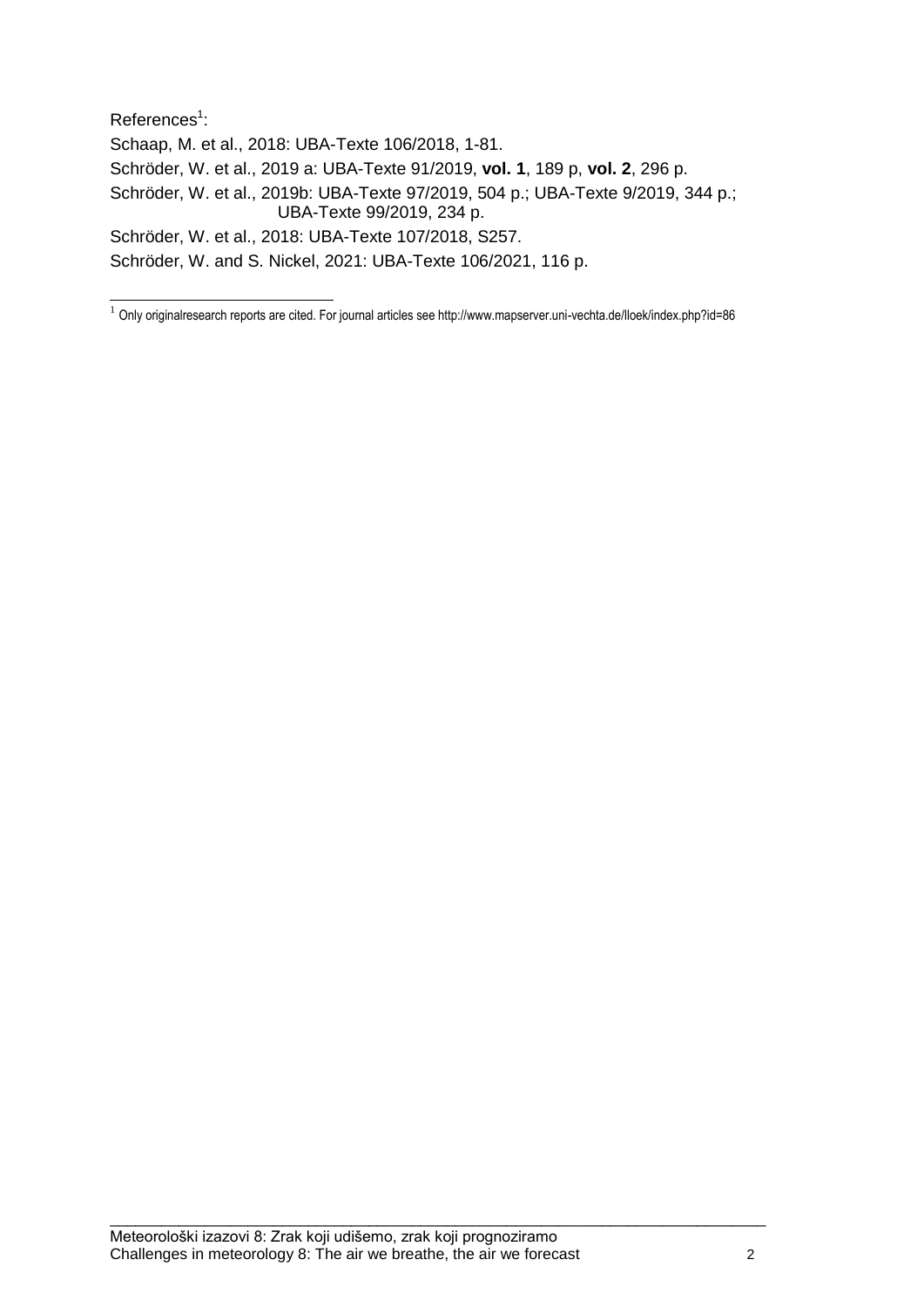# **KVALITETA ZRAKA U ZAGREBU I ZATVARANJE ZBOG PANDEMIJE COVID-19**

#### GORDANA PEHNEC<sup>1</sup>, JASMINA RINKOVEC, IVAN BEŠLIĆ, SILVIJE DAVILA, IVANA JAKOVLJEVIĆ, ZDRAVKA SEVER ŠTRUKIL, VALENTINA GLUŠČIĆ, SILVA ŽUŽUL i MAGDALENA VINCETIĆ

#### $1$ Institut za medicinska istraživanja i medicinu rada Ksaverska cesta 2, 10000 Zagreb, Hrvatska *gpehnec@imi.hr*

Kvaliteta zraka prati se u Zagrebu kontinuirano od šezdesetih godina prošlog stoljeća. U okviru lokalne mierne mreže grada Zagreba mierenia se trenutno provode na šest lokacija (Ksaverska cesta, Đorđićeva ulica, Prilaz baruna Filipovića, Susedgrad, Siget, Peščenica). Dosadašnja mjerenja pokazala su da je zrak, ovisno o karakteru lokacije, oneĉišćen lebdećim česticama PM<sub>10</sub>, PM<sub>25</sub>, benzo(a)pirenom (BaP), dušikovim dioksidom (NO<sub>2</sub>) te povremeno ozonom (O3). Pandemija COVID-19, koja je zapoĉela poĉetkom 2020. godine, uzrokovala je do sada neviđene promjene u aktivnostima i navikama ljudi. Mjere djelomičnog ili potpunog zatvaranja (engl. lockdown) koje su kroz određena razdoblja primijenile brojne zemlje u svrhu suzbijanja širenja bolesti, odrazile su se i na kvalitetu zraka. U Zagrebu stroge mjere obustave rada škola, fakulteta i vrtića kao i javnog prijevoza te svih djelatnosti, osim najnužnijih, trajale su od sredine ožujka do sredine svibnja 2020. godine.

U ovom istraţivanju prouĉavani su podaci o kvaliteti zraka s mjernih postaja lokalne mjerne mreže grada Zagreba u razdoblju 2017. – 2020. Uspoređene su koncentracije izmjerene tijekom zatvaranja zbog COVID-19 s prosjekom za isto razdoblje tijekom 2017., 2018. i 2019. godine. Masene koncentracije NO<sub>2</sub> bile su statistički značajno niže na svim mjernim postajama tijekom razdoblja zatvaranja, a najveće razlike utvrđene su na lokacijama izloženim prometu. Suprotno tome, koncentracije ozona su bile statistički značajno više na svim mjernim postajama. Razine lebdećih čestica  $PM_{10}$  bile su niže na svim postajama, ali je razlika bila statistiĉki znaĉajna jedino na mjernim postajama Pešĉenica, Siget i Ĉrnomerec (promet, industrija) dok se koncentracije frakcije lebdećih čestica PM<sub>2.5</sub> nisu statistički značajno razlikovale. Koncentracije BaP u  $PM_{10}$  bile su povišene tijekom razdoblja zatvaranja, ali se ta razlika nije pokazala statistiĉki znaĉajnom. Masene koncentracije metala bile su niske te su varirale ovisno o karakteru mjerne postaje i aktivnostima na lokaciji. Statistički značajno niže masene koncentracija Cu, Zn i Fe (metala povezanih s trošenjem kočnica i automobilskih guma) na prometnim mjernim postajama Đorđićeva ulica i Siget tijekom perioda strogog zatvaranja u usporedbi s trogodišnjim prosjekom za isto razdoblje mogu se povezati s manjim prometom tijekom strogog zatvaranja. Na urbano-industrijskoj mjernoj postaji Susedgrad masene koncentracije metala bile su u rasponima koncentracija iz ranijih godina, što upućuje da su se osnovne aktivnosti na toj lokaciji uglavnom provodile jednakim intenzitetom. Zatvaranje zbog pandemije COVID-19 pokazalo je da su mjere drastiĉnog smanjenja mobilnosti stanovništva imale kratkotrajni utjecaj na kvalitetu zraka i to samo na razine nekih oneĉišćujućih tvari te ne uvijek u smjeru smanjivanja koncentracija. Učinak je u pravilu bio izraženiji na mjernim postajama opterećenim prometom u odnosu na lokacije gdje su značajnije zastupljeni i drugi izvori (kućna ložišta, resuspenzija s tla, industrija).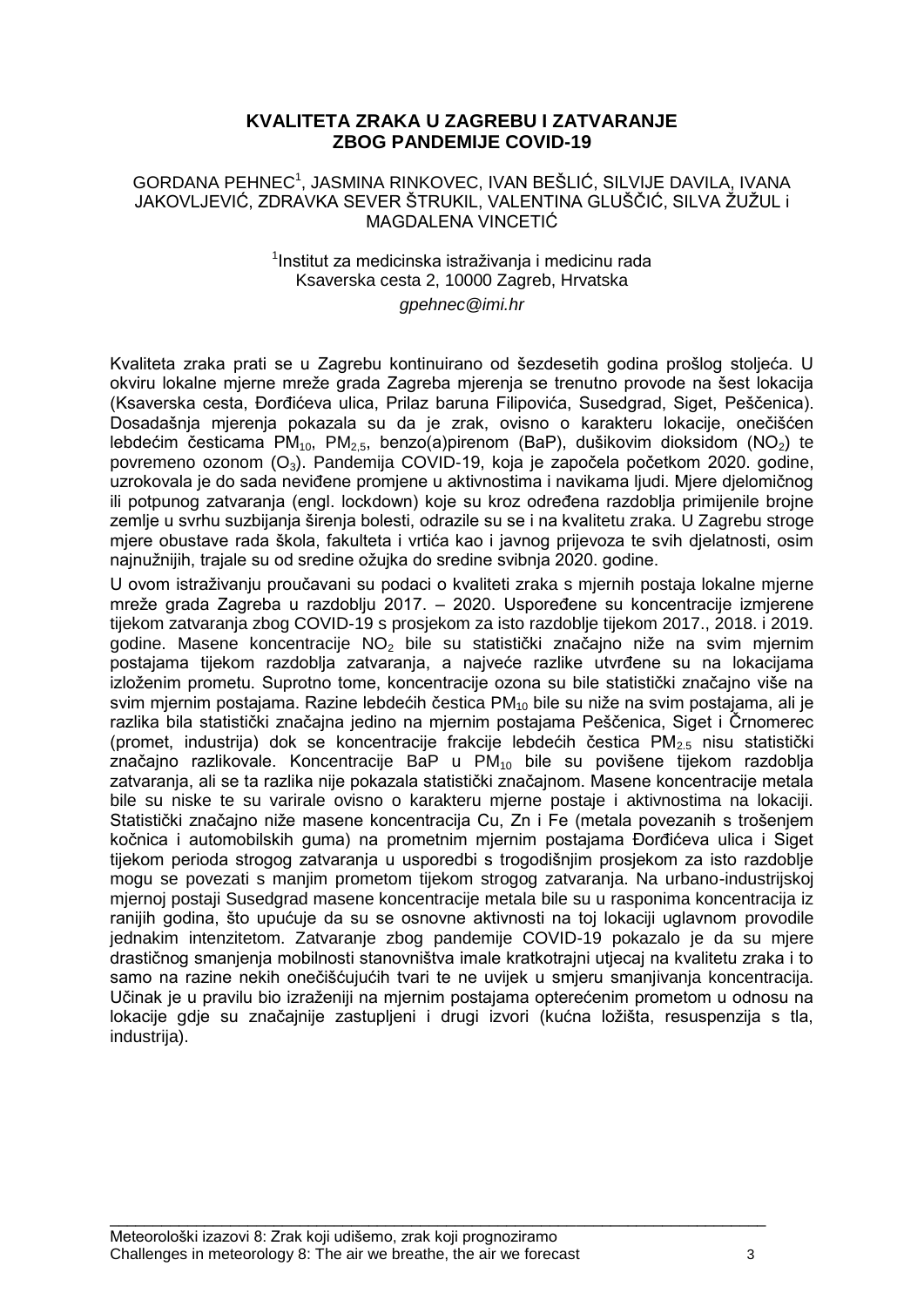# **ELEMENTAL ANALYSIS OF PARTICULATE MATTER IN METAL WORKSHOPS AND OF BIOLOGICAL SAMPLES FROM EXPOSED WORKERS**

MARIJA ČARGONJA<sup>1</sup>, DARKO MEKTEROVIĆ, PAULA ŽURGA, JAGODA RAVLIĆ-GULAN, IVA BOGDANOVIĆ RADOVIĆ and GORDANA ŽAUHAR

#### <sup>1</sup> Faculty of Physics, University of Rijeka Ulica Radmile Matejĉić 2, 51000 Rijeka, Croatia *mcargonja@uniri.hr*

Metal processing techniques such as welding, cutting, grinding, and polishing produce significant levels of particulate matter (PM) in metal workshops. PM from these sources, especially from welding, is typically less than 2.5 um in diameter (PM<sub>2.5</sub>), so it can easily enter human respiratory system. It is, therefore, very important to monitor PM levels in metal workshops, but also to monitor health status of the workers exposed to high levels of PM.

Analysis of  $PM_{2.5}$  was performed in six metal workshops in the vicinity of the city of Rijeka, Croatia. Two of them are dealing with the aluminium components and four of them are mainly dealing with the steel and stainless steel components. The samples of  $PM<sub>2.5</sub>$  were collected on thin polytetrafluoroethylene (Teflon) filters with a cyclone sampler. Overall, 234 samples were collected on the filters, including 134 hourly samples, 26 2-h samples, 29 4-h samples, 15 8-h samples and 30 12-h samples. Mass concentrations were obtained gravimetrically and elemental analysis was performed with X-ray fluorescence (XRF) and particle induced X-ray emission (PIXE) techniques. Concentrations of Na, Mg, Al, Si, P, S, Cl, K, Ca, Sc, Ti, V, Cr, Mn, Fe, Co, Ni, Cu, Zn, Pb and Bi were obtained.

As a first step to estimate possible health impacts of PM, samples of hair and nails were taken from 34 workers who agreed to participate in the study. Additionally, 34 unexposed persons were included in the control group. Elemental analysis of biological samples was performed with inductively coupled plasma mass spectrometry (ICP-MS) and concentrations of Al, Ti, V, Cr, Mn, Fe, Co, Ni, Cu, Zn, Cd and Pb were determined.

Although PM<sub>2.5</sub> and elemental concentrations did not exceed limit values for indoor working places, concentrations of Al, Ti, Mn, Fe and Pb in biological samples of the workers were significantly higher than in the control samples, which indicates that these metals were deposited in analysed tissues after being inhaled as particulate matter.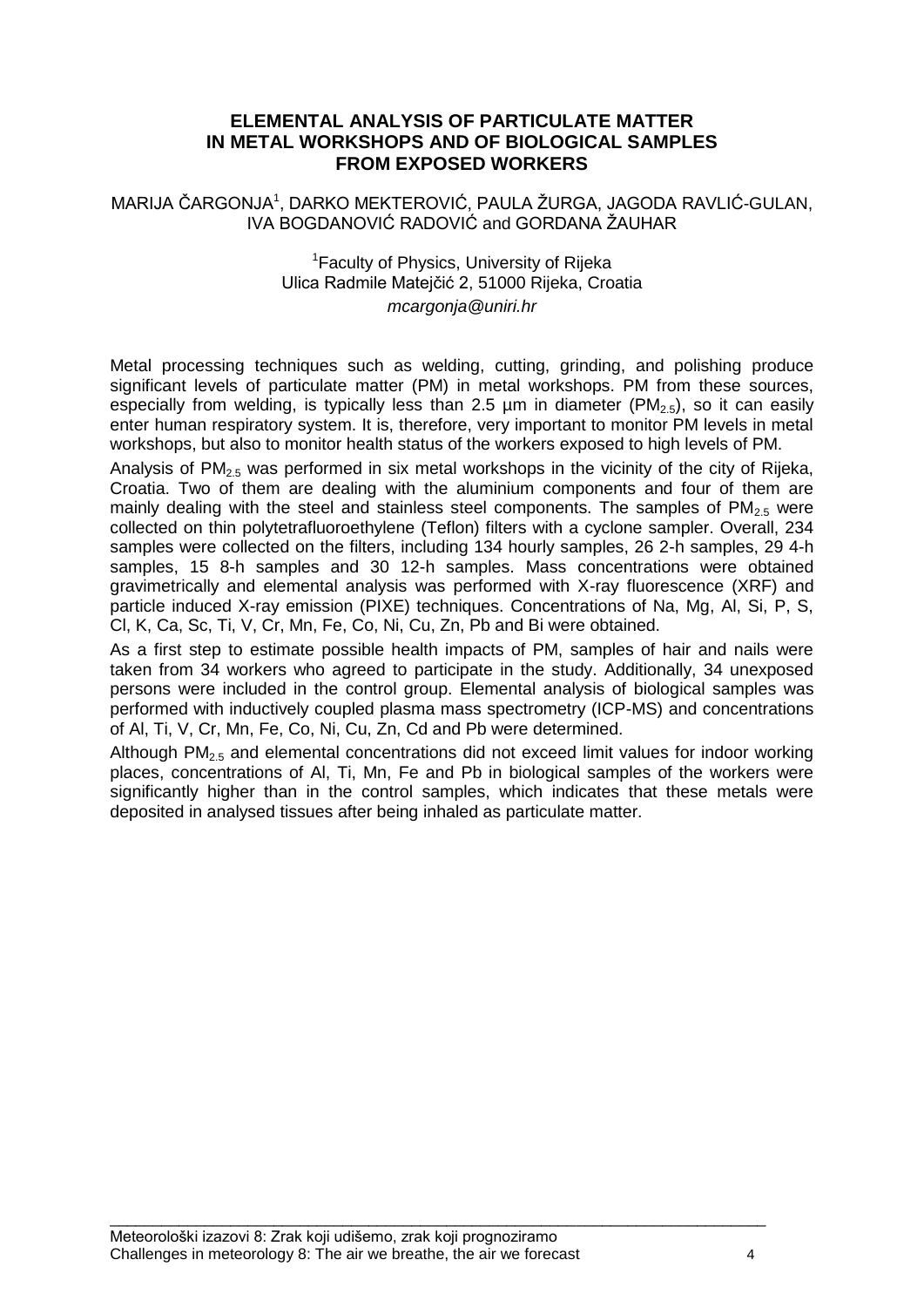# **HOW POLLUTED IS THE AIR IN DUGAVE (ZAGREB, CROATIA)?**

ZVJEZDANA B. KLAIĆ<sup>1</sup>, KRISTIAN HORVATH, GLENDA HERJAVIĆ and ENDI KERESTURI

#### <sup>1</sup>Department of Geophysics, Faculty of Science, University of Zagreb Horvatovac 95, 10000 Zagreb, Croatia *zvjezdana.bencetic.klaic@gfz.hr*

During winters, residents of Dugave, Zagreb are according to media, frequently upset about the air quality in the quarter. Therefore, we investigated the air quality there with respect to particulate matter with aerodynamic diameter less than 10  $\mu$ m (PM<sub>10</sub>). Hourly mean PM<sub>10</sub> concentrations were measured over three years (2018–2020) at Dugave measuring site (ZG3, *ϕ* = 45.765°N, *λ* = 16.006°E). The site belongs to the National Network for Continuous Air Quality Monitoring (NNCAQM) and it is supposed to be representative for urban background conditions. Concentrations measured at ZG3 were compared with  $PM_{10}$  values that were observed at NNCAQM measuring site exposed to urban traffic (Miramarska, ZG1, *ϕ* = 45.800°N, *λ* = 15.974°E). The influence of meteorological conditions on PM<sub>10</sub> levels at both sites was assessed based on modelled atmospheric variables, where a numerical weather prediction model ALADIN was employed.

The results showed that although overall median and maximum hourly concentrations were slightly lower at ZG3, the mean concentration at ZG3 was somewhat higher than at ZG1 (30.28 and 29.28  $\mu$ gm<sup>-3</sup>, respectively). During spring, summer and fall, PM<sub>10</sub> concentrations at ZG3 were generally similar to or slightly lower than those at ZG1, while during the winter, they were higher. This suggests that in comparison with ZG1 site, ZG3 was more exposed to: 1) effects of fossil fuel and/or biomass burning due to heating; and/or 2) atmospheric inversions. At both sites and for all four seasons,  $PM_{10}$  concentrations decreased with an increase in a wind speed, where this decrease was the most pronounced for wintertime at ZG3. For both sites, an increase in the air temperature resulted in a decrease in  $PM_{10}$ concentrations in all seasons except summer. A decrease of concentration with an increase in temperature was most prominent for winter, and this drop was more significant for ZG3 in comparison with ZG1 site. This further confirms our hypothesis that wintertime pollution at ZG3 was more affected by emissions associated with burning due to heating and/or unfavorable microclimatic conditions than  $ZG1$  site. Conversely, in summer,  $PM_{10}$ concentrations at both sites increased with an increase in the air temperature. This points to the role of photochemical reactions in particle formation. Accordingly, this increase was more pronounced at the urban traffic site, that is, at the site where higher emissions of particulate matter precursors is expected. At both sites, the daily  $PM_{10}$  concentration limit value given by EU legislative (50 μgm<sup>-3</sup>) was exceeded more frequently than permitted, that is, more than 35 times in a year. Thus, at ZG1, 59 and 36 days with the mean concentration above the limit were observed in 2018 and 2019, respectively. At ZG3, the exceedance was even more frequent and it was found for all three years. Daily values above the limit were observed 56 and 63 times for 2018 and 2019, respectively. For 2020, the November and December data were missing. Still, during the available 10-month period, daily concentrations above the 50 μgm-3 limit were observed 37 times.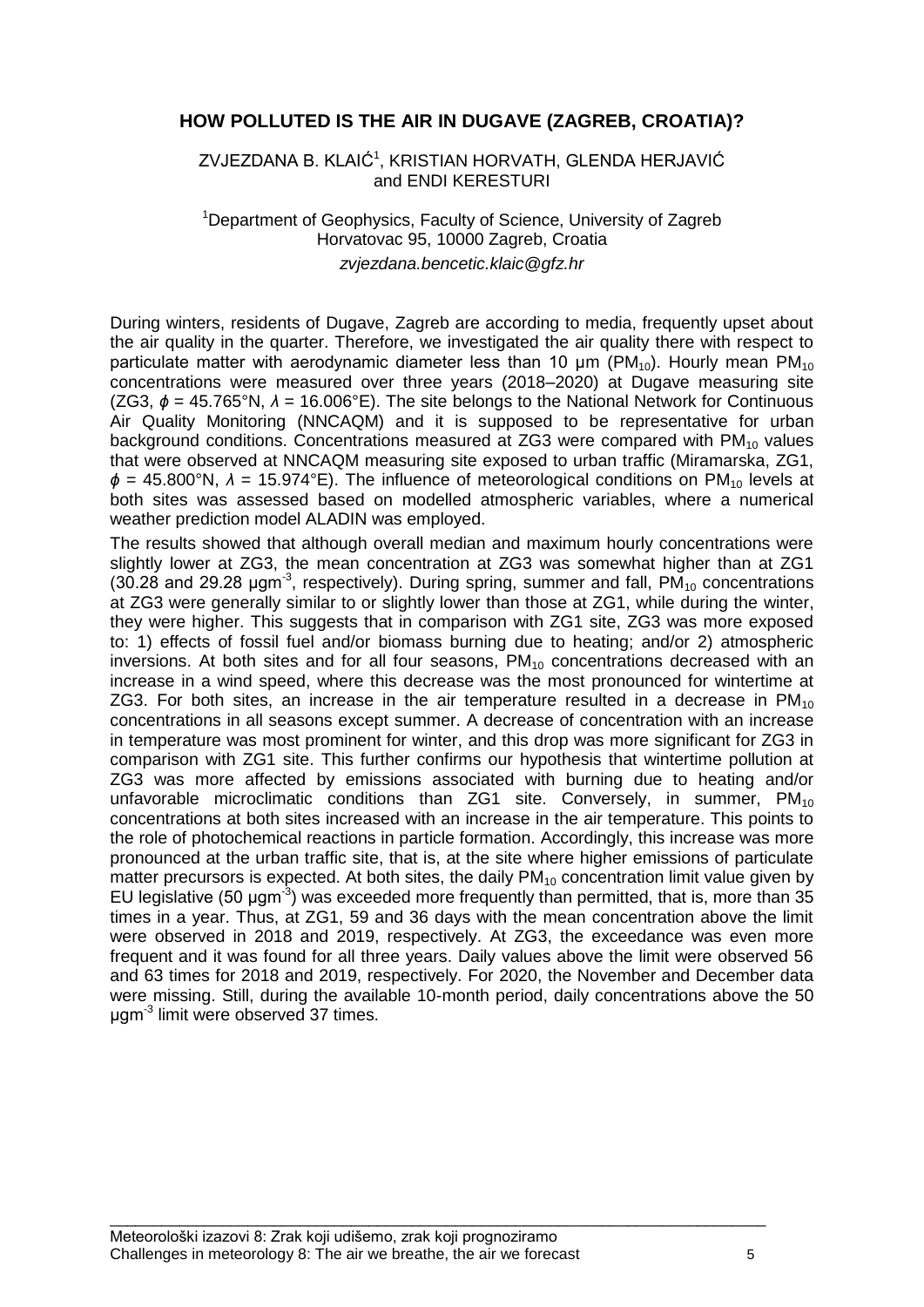# **SPECIFIČNI MARKERI ZA GORENJE BIOMASE U PM<sup>10</sup> FRAKCIJI LEBDEĆIH ČESTICA U ZRAKU ZAGREBA**

# SUZANA SOPĈIĆ, GORDANA PEHNEC, IVAN BEŠLIĆ i SILVIJE DAVILA

Institut za medicinska istraživanja i medicinu rada Ksaverska cesta 2, 10000 Zagreb, Hrvatska

*ssopcic@imi.hr*

Biomasa kao alternativni oblik energije posljednjih godina sve je popularnija obzirom da postoji globalni interes za smanjenjem široke upotrebe fosilnih goriva. Kao prednosti korištenja biomase istaknute su njena dostupnost, obnovljivost, cijena te kružni ciklus ugljikova dioksida zbog kojeg nema porasta u ukupnoj bilanci atmosferskog CO<sub>2</sub>. Upotreba biomase manje je povoljna s aspekta oslobođenih lebdećih čestica te toksičnih i kancerogenih produkata koji nastaju nepotpunim izgaranjem biomase. Kako bi se utvrdio udio gorenja biomase u oslobođenim lebdećim česticama do sada su najčešće ispitivani kalijevi ioni te policikliĉki aromatski ugljikovodici, no pokazalo se da nisu dovoljno specifiĉni obzirom da nastaju i iz drugih značajnih izvora (kuhanje i prženje mesa, spaljivanje otpada, promet, upotreba ugljena, obrada nafte, ...). U posljednjih nekoliko godina se za indikaciju oneĉišćenja gorenjem biomase koriste celulozno specifiĉni ugljikohidrati poznatiji kao anhidrošećeri. Anhidrošećeri su dehidrirani derivati monosaharida koji nastaju iskljuĉivo pirolizom celuloze i hemiceluloze što ih ĉini preciznim i jedinstvenim indikatorima za oneĉišćenje zraka gorenjem biomase. Glavni predstavnik anhidrošećera je levoglukozan koji je ujedno i najzastupljeniji, no gorenjem se formiraju i njegovi izomeri; manozan i galaktozan, koji također imaju važnu ulogu jer se iz njihova omjera može dobiti informacija o vrsti biomase. Određivanje ovih specifičnih markera za gorenje biomase po prvi puta se provodi u Republici Hrvatskoj i od iznimne je važnosti jer upotpunjuje sliku o ukupnom sastavu lebdećih ĉestica, a samim time omogućuje precizniju interpretaciju rezultata o prisutnim izvorima oneĉišćenja u zraku.

Cilj istraţivanja bio je odrediti doprinos gorenja biomase oneĉišćenju zraka u gradu Zagrebu praćenjem koncentracija levoglukozana, manozana i galaktozana u lebdećim ĉesticama. Ispitivanja su provedena na lebdećim ĉesticama aerodimaniĉkog promjera manjeg od 10 µm  $(PM<sub>10</sub>)$  paralelno sakupljenima na mjernim postajama u sjevernom i južnom dijelu grada Zagreba. Masene koncentracije lebdećih čestica određene su gravimetrijskom metodom, dok su masene koncentracije anhidrošećera određene analitičkom metodom anionske izmjenjivaĉke kromatografije visoke djelotvornosti s pulsnom amperometrijskom detekcijom. Rezultati su pokazali znaĉajnu sezonsku i prostornu razliku u raspodjeli koncentracija lebdećih čestica i koncentracija anhidošećera. Pronađeno je da su koncentracije lebdećih čestica i koncentracije anhidrošećera veće na mjernoj postaji u južnom dijelu grada u odnosu na sjeverni dio grada. Masene koncentracije anhidrošećera pratile su sezonski trend: zima, jesen, proljeće, ljeto što je u skladu sa sezonom grijanja u kućanstvima. Promatrajući zimski dio godine kada su koncentracije anhidrošećera najveće, dobiveno je da je njihov udio u PM<sub>10</sub> lebdećim česticama manji od 10 %. Na oba mjerna mjesta masena koncentracija levoglukozana znatno je veća u odnosu na manozan i galaktozan, neovisno o godišnjem dobu.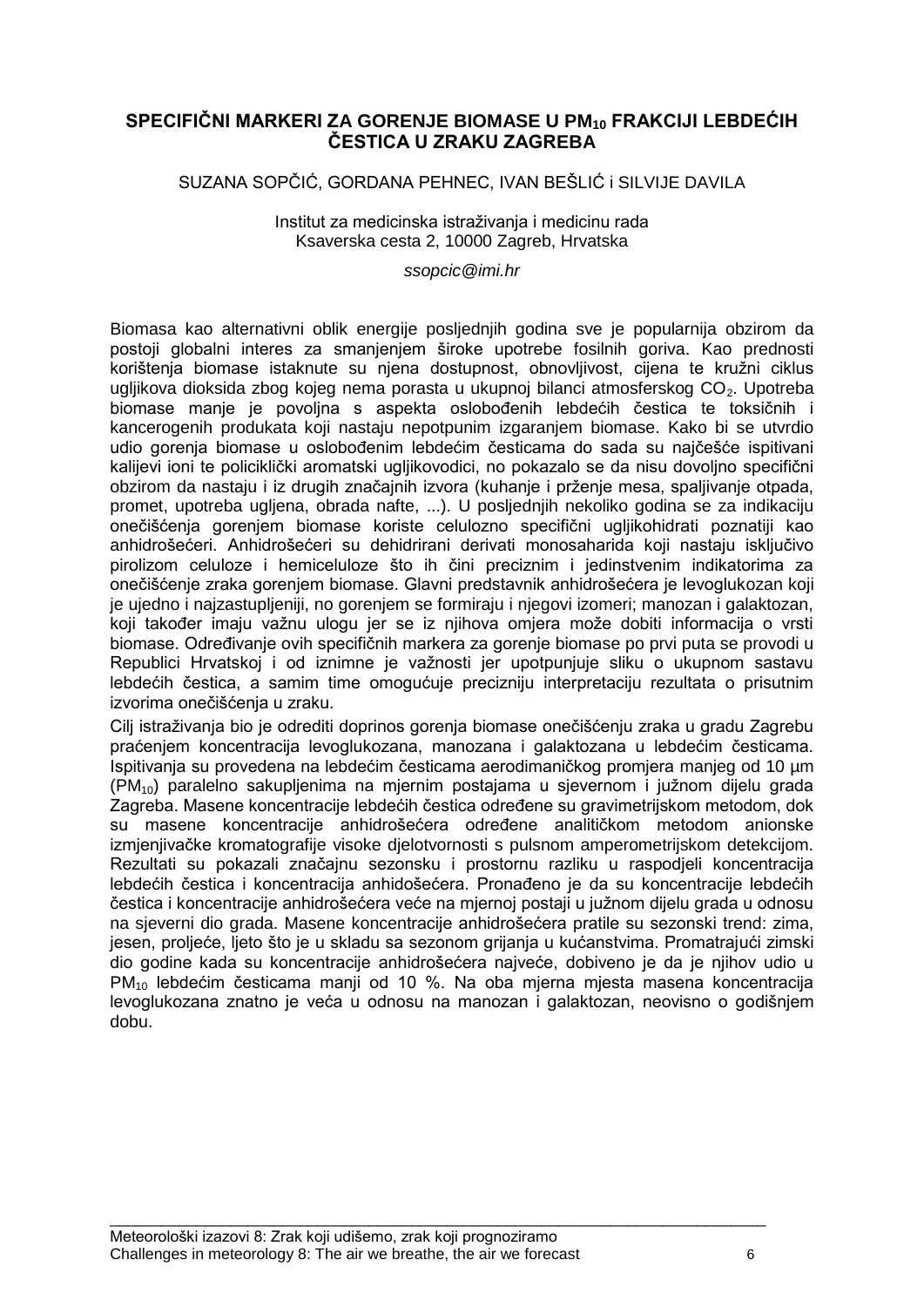# **UPOTREBA PODNICOMJERA (CEILOMETER) ZA ODREĐIVANJE KONCENTRACIJE AEROSOLA**

#### JADRAN JURKOVIĆ

#### Hrvatska kontrola zraĉne plovidbe Rudolfa Fizira 2, Velika Gorica, 10150 Zagreb-Zraĉna luka, Hrvatska *jadran.jurkovic@crocontrol.hr*

Podnicomjer (eng. ceilometer) je uređaj za mjerenje visine donje granice oblaka. Državni hidrometeorološki zavod postavio je Lufft ceilometer CHM15k na meteorološkom opservatoriju Zagreb-Maksimir tijekom 2017. godine. Uređaj radi vertikalna skeniranja do 15000 m svakih 15 sekundi. Detaljna vizualizacija vertikalnih profila odraza omogućuje lakšu dijagnozu tipiĉnih meteoroloških situacija, pogotovo u atmosferskom graniĉnom sloju.

U radu će se prezentirati situacije u kojima se jasno razlikuju situacije s razliĉitim koncentracijama aerosola nad Zagrebom. Kvalitativno se može ocijeniti čistoća zraka, visina sloja zasićenog ĉesticama i njegove promjena tijekom dana, promjene svojstava zraka nakon prolaska fronti i drugo. Analizirajući gradijent povratnog signala, uređaj prepoznaje slojeve aerosola u nižim slojevima atmosfere. Sve navedeno može se koristiti kod prognoze magle i niskih oblaka.

# **NAČINI MJERENJA INTENZITETA INFRAZVUKA U ATMOSFERI**

**\_\_\_\_\_\_\_\_\_\_\_\_\_\_\_\_\_\_\_\_\_\_\_\_\_\_\_\_\_\_\_\_\_\_\_\_\_\_\_\_\_\_\_\_\_\_\_\_\_\_\_\_\_\_\_\_\_\_\_\_\_\_\_\_\_**

# JOSIP STEPANIĆ

Fakultet strojarstva i brodogradnje, Sveuĉilište u Zagrebu Ivana Luĉića 5, 10002 Zagreb, Hrvatska *josip.stepanic@fsb.hr*

Infrazvuk prisutan u atmosferi dijelom nastaje zbog prirodnih razloga, dijelom zbog utjecaja ljudi. Raspodjela intenziteta infrazvuka vremenski je i prostorno ovisna. Budući da trajnija izloženost infrazvuku većeg intenziteta negativno utječe na zdravlje ljudi potrebno je znati glavne karakteristike te raspodjele, što se postiže kombinacijom mjerenja i računalnih simulacija. Podacie za određivanje raspodjele intenziteta infrazvuka dobivaju se višestrukim mjerenjima dovoljne preciznosti, provođenim na dovoljno gustoj mreži mjernih točaka.

U radu su izloženi načini mjerenja intenziteta infrazvuka. Uz postojeće načine, bit će izložen i koncept planiranog mjerenja intenziteta infrazvuka primjenom bespilotnih zrakoplova. Razmotreni su poĉetni problemi koje treba riješiti za realizaciju koncepta. U sluĉaju realizacije, koncept omogućava dobivanje trodimenzionalne raspodjele intenziteta infrazvuka.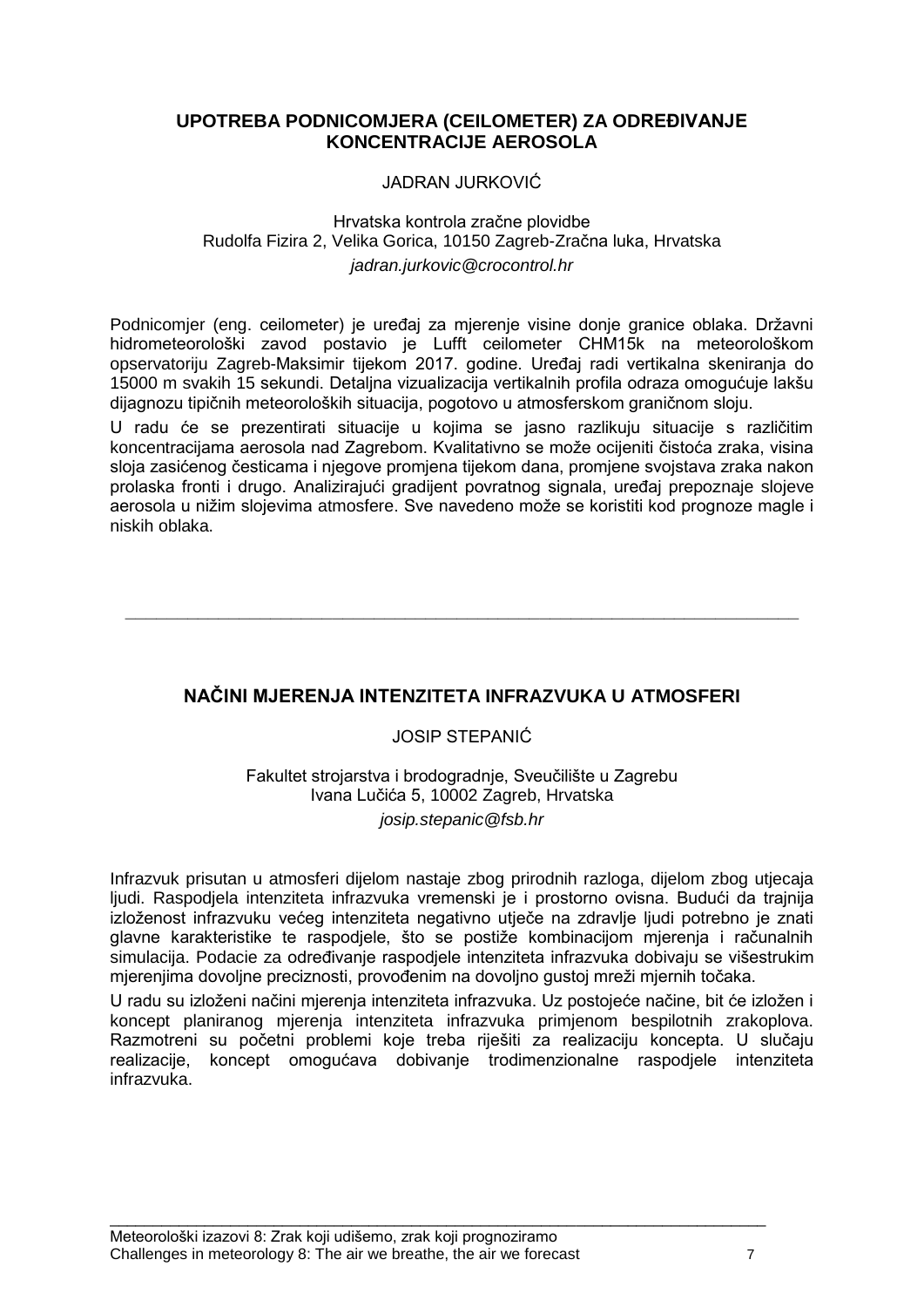# **SEKCIJA II: ZAŠTITA OKOLIŠA: modeliranje SESSION II ENVIRONMENTAL PROTECTION: Modelling**

# **AIR QUALITY MODELLING OVER EUROPE: TRENDS AND PERSPECTIVE**

#### ASTRID M.M. MANDERS

#### TNO, Climate Air & Sustainabil, NL-3584 CB Utrecht, The Netherlands *astrid.manders@basement.nl*

Emissions of air pollutants over the European continent have decreased considerably over the past decades. This has resulted in considerable improvement in air quality. However, not for all air pollutants a linear reduction with emission reductions is found, due to chemical interactions. Therefore, air quality models are needed to link emission changes to changes in observed concentrations. Such models are also indispensable for assessing the impact of future emission changes and the assessment of the potential impact of climate change. Climate change is expected to partially offset the effect of emission reductions.

In this presentation, I will give an overview of modelled trends, highlighting the lessons learned. Also for current-day air quality modelling, the status and challenges will be presented, including the use of sensor data and assessment of black carbon. Modelling source attribution and BC monitoring with separation of traffic and residential combustion can help to reduce the uncertainties for this component that is relevant for both health and climate. With the new AR6 climate scenarios, countries would like to investigate the implications for air quality in the coming decades. A brief overview of modelling approaches and their benefits for climate impact assessment will be given.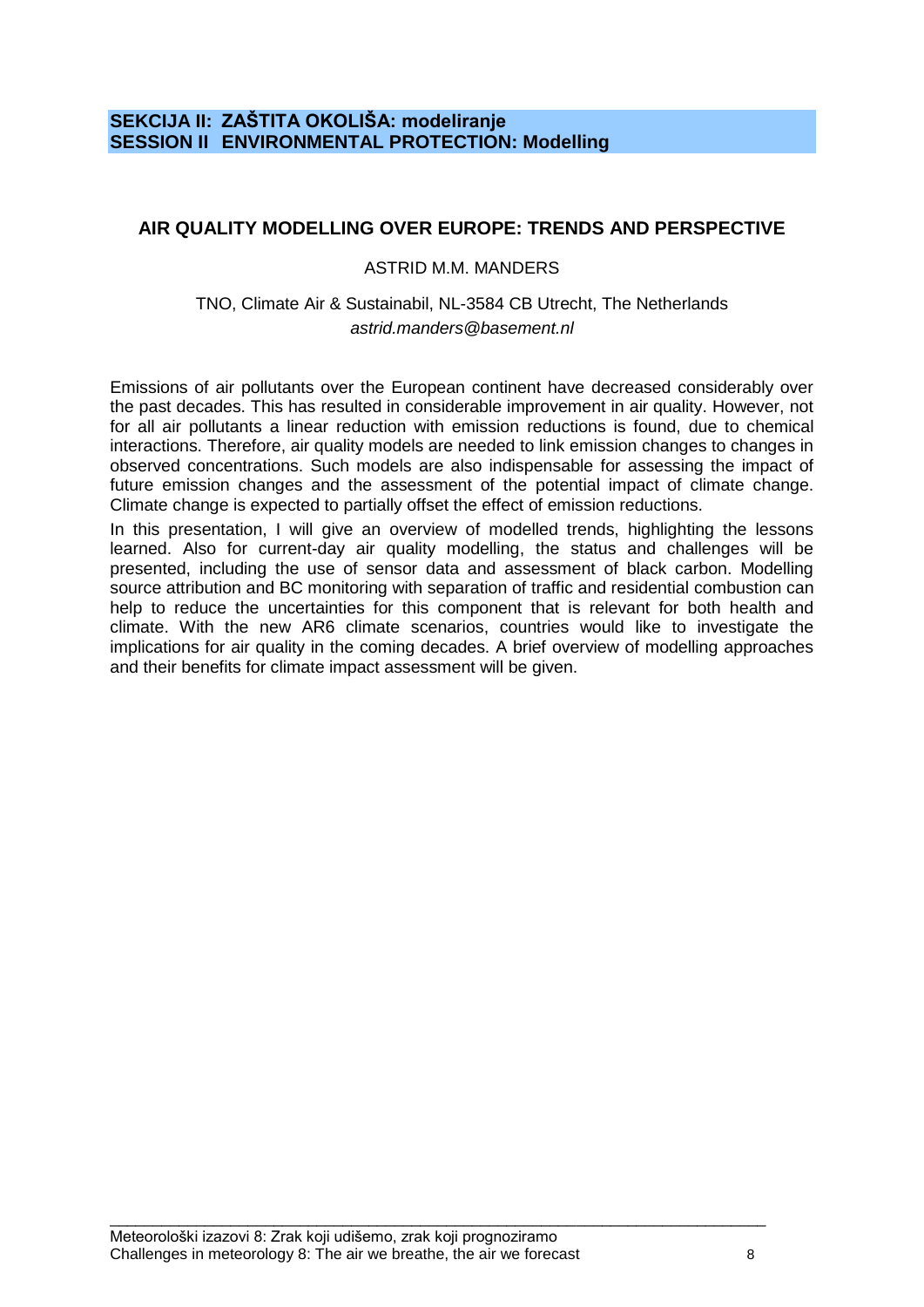# **PRIMJENA REGIONALNOG KEMIJSKOG TRANSPORTNOG MODELA LOTOS-EUROS NAD PODRUČJEM REPUBLIKE HRVATSKE ZA PROCJENU ONEČIŠĆENJA PM<sup>10</sup>**

#### VELIMIR MILIĆ i DARIJO BRZOJA

#### Državni hidrometeorološki zavod Ravnice 48, 10000 Zagreb, Hrvatska *velimir.milic@cirus.dhz.hr*

Državni hidrometeorološki zavod u partnerstvu s Institutom za medicinska istraživanja i medicinu rada od 2017. provodi projekt AirQ − Proširenje i modernizacija državne mreže za trajno praćenje kvalitete zraka. Jedan od ciljeva AirQ projekta je uspostava sustava za modeliranje kvalitete zraka u Republici Hrvatskoj. To ukljuĉuje razvoj i primjenu LOTOS-EUROS modela za proraĉun prizemnih koncentracija oneĉišćujućih tvari s ciljem osiguravanja potrebnih podataka za procjenu razine oneĉišćenja (posebno u podruĉjima gdje ne postoje mjerenja).

LOTOS-EUROS model je "open-source" kemijski transportni model regionalne skale koji je već dugi niz godina u regulativnoj i znanstvenoj upotrebi diljem svijeta. LOTOS-EUROS modelira sve bitne procese od emisije oneĉišćujućih tvari u zrak, transporta oneĉišćujućih tvari kroz atmosferu, kemijskih reakcija u atmosferi te uklanjanje oneĉišćujućih tvari iz zraka procesima taloženja.

U ovom radu pokazat će se napredak u primjeni LOTOS-EUROS modela za procjenu prizemnih koncentracija  $PM_{10}$  nad područjem Republike Hrvatske usporedbom vremenskih nizova mjerenih i modeliranih podataka. Usporedba podataka je provedena uz pomoć R programskog paketa "openair" dok su prostorne karte napravljene uz pomoć ArcGIS programa. Analizom više simulacija pokazat ćemo osjetljivost modela na razne ulazne parametre. Postavke razliĉitih simulacija su identiĉne u znatnom broju elemenata (emisijski inventar, meteorološki podaci, definirane kemijske reakcije itd.). Bitne razlike su promjena horizontalne rezolucije s 0.25°x 0.125° na 0.1° x 0.05° geografske dužine i širine. Druga razlika je promjena vertikalne rezolucije s 5 vertikalnih nivoa ("mixing layer" shema) na 15 vertikalnih nivoa definiranih meteorološkim podacima ("metlevel" shema). Zadnja razlika uključuje primjenu Corine seta podataka za zemljišni pokrov ("land use") visoke rezolucije.

Cilj napravljenih izmjena je bolja reprezentacija gradijenata prizemnih koncentracija. Napredak dobiven zadnjim postavkama modela jasno je vidljiv na statistiĉkim pokazateljima te opravdava veću potrošnju raĉunalnih resursa u odnosu na prvu postavku modela. Najveće razlike između mjerenih i modeliranih prizemnih koncentracija  $PM_{10}$  javljaju se u gusto naseljenim urbanim sredinama gdje model u naĉelu podcjenjuje izmjerene koncentracije. Takav rezultat je oĉekivan, jer su ulazni podaci modela na regionalnoj skali (~5 km) te ne mogu dobro reprezentirati fenomene na manjim prostornim skalama (~0,5 km) koji utjeĉu na lokalna mjerenja. Rad na poboljšanju LOTOS-EUROS modelarskog sustava je i dalje u tijeku, te još nisu iscrpljene sve mogućnosti za potencijalna poboljšanja.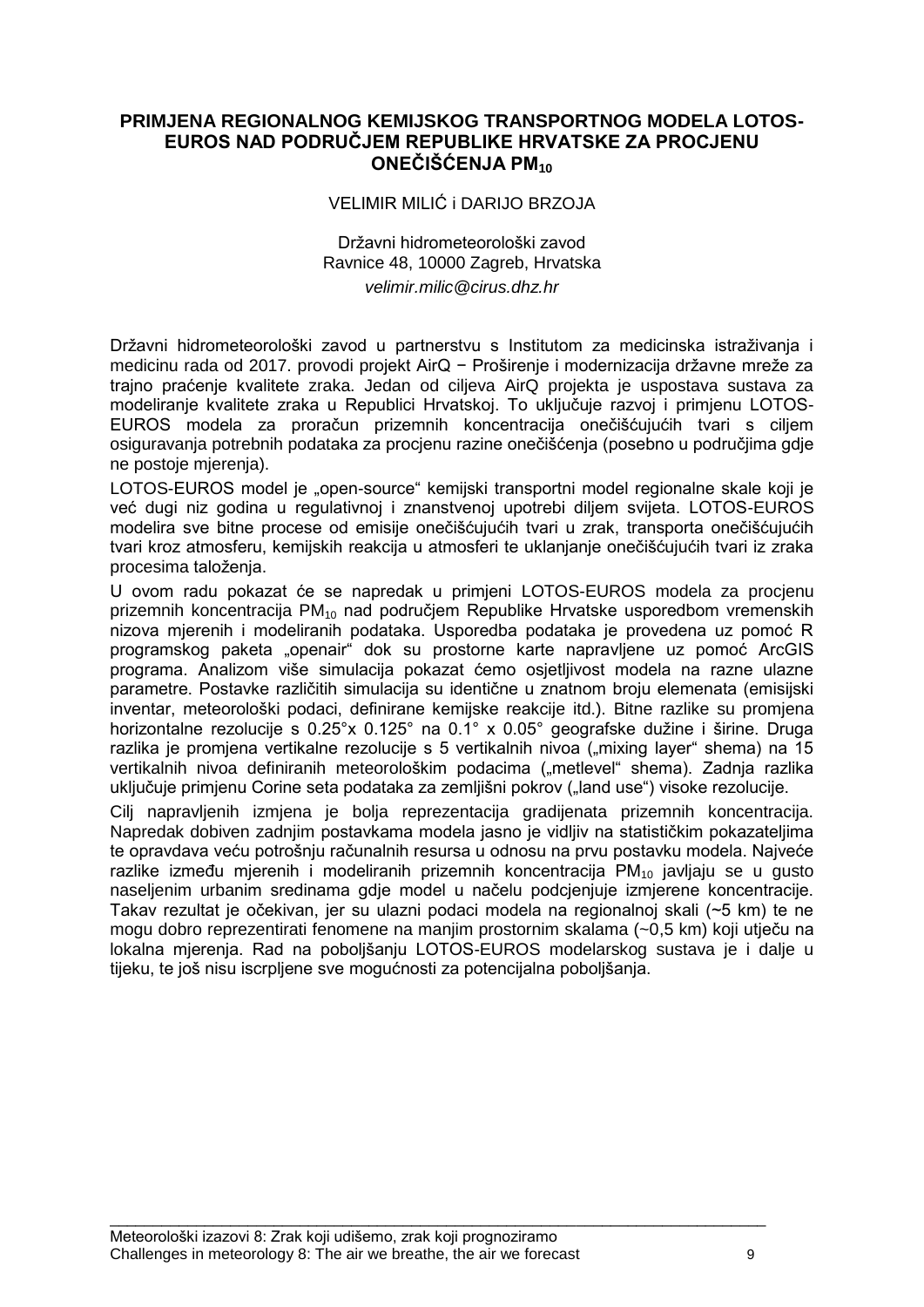# **INVESTIGATION OF ADMS-URBAN AND LOTOS-EUROS MODEL RESPONSES TO EMISSION REDUCTIONS IN THE ZAGREB REGION**

#### DARIJO BRZOJA and VELIMIR MILIĆ

#### Croatian Meteorological and Hydrological Service Ravnice 48, 10000 Zagreb, Croatia *brzoja@cirus.dhz.hr*

One of the main advantages of air quality models is their usage in planning future strategies for air quality, considering EU and national legislation (e.g., the National Emission Ceilings Directive) and, at the same time, meeting local compliance. Since every mathematical air quality model comes with uncertainties, before giving any recommendations on the methods to assess the robustness attached to the potential impact of a modelled measure, it is important to assess the sensitivity of the model"s responses to emission reductions when input data (such as emissions or/and meteorology) or the model itself is changed. For that purpose, the CT9 group was formed at FAIRMODE (Forum for Air Quality Modelling), as part of the Joint Research Centre (JRC), the European Commission's science and knowledge service. Croatian Meteorological and Hydrological Service is a part of the FAIRMODE community, and as such, we participate in various exercises and experiments where modelling systems are tested and continuously developed with the aim of gaining a better understanding of air quality and air quality modelling capacities. One of our latest contributions was to the CT9 group, within which we continuously investigate the robustness of air quality projections.

For this purpose, the ADMS-Urban dispersion model and Lotos-Euros chemical transport model were used over the Zagreb region domain. The experiment included 26 different simulations (13 simulations per modelling system): base case (BC) scenario (with full emissions), and 25% and 50% emission reductions over the domain for pollutants:  $NO<sub>x</sub>$ ,  $SO<sub>x</sub>$ , NMVOC, NH3, PPM, and ALL (simulations where all these pollutants were reduced to 25% and 50%, respectively). Simulations were set for the year 2015. The ADMS-Urban model uses meteorological data from the Zagreb-Maksimir meteo-site (hourly sequential met-data), background data from the Desinić rural-background site (hourly sequential air quality data), and emission on 500 m x 500 m resolution obtained from the Croatian National Emission Inventory (source: Ministry of Economy and Sustainable Development). Two large point sources were explicitly modelled. The LotosEuros model uses ECMWF IFS (F1280 grid) meteorological data. The Zagreb region domain  $(15.63^{\circ}E - 16.33^{\circ}E, 45.56^{\circ}N - 46.16^{\circ}N)$ with resolution lon-lat:  $0.1^{\circ} \times 0.05^{\circ}$  was nested within the European domain (10°W – 45°E. 30°N – 60°N) with the resolution being lon-lat: 0.5° x 0.25°. The LE CTM uses a 5-level mix layer scheme and the CAMS-AP-v2.2 (2015) emission inventory. Concentrations of PM and  $O<sub>3</sub>$  were investigated as a result of these reductions for every scenario performed. For analysis, FAIRMODE's new "Delta" benchmarking tool was used and tested. The linearity of the modelling systems was investigated and performances of the two modelling systems were compared and analyzed.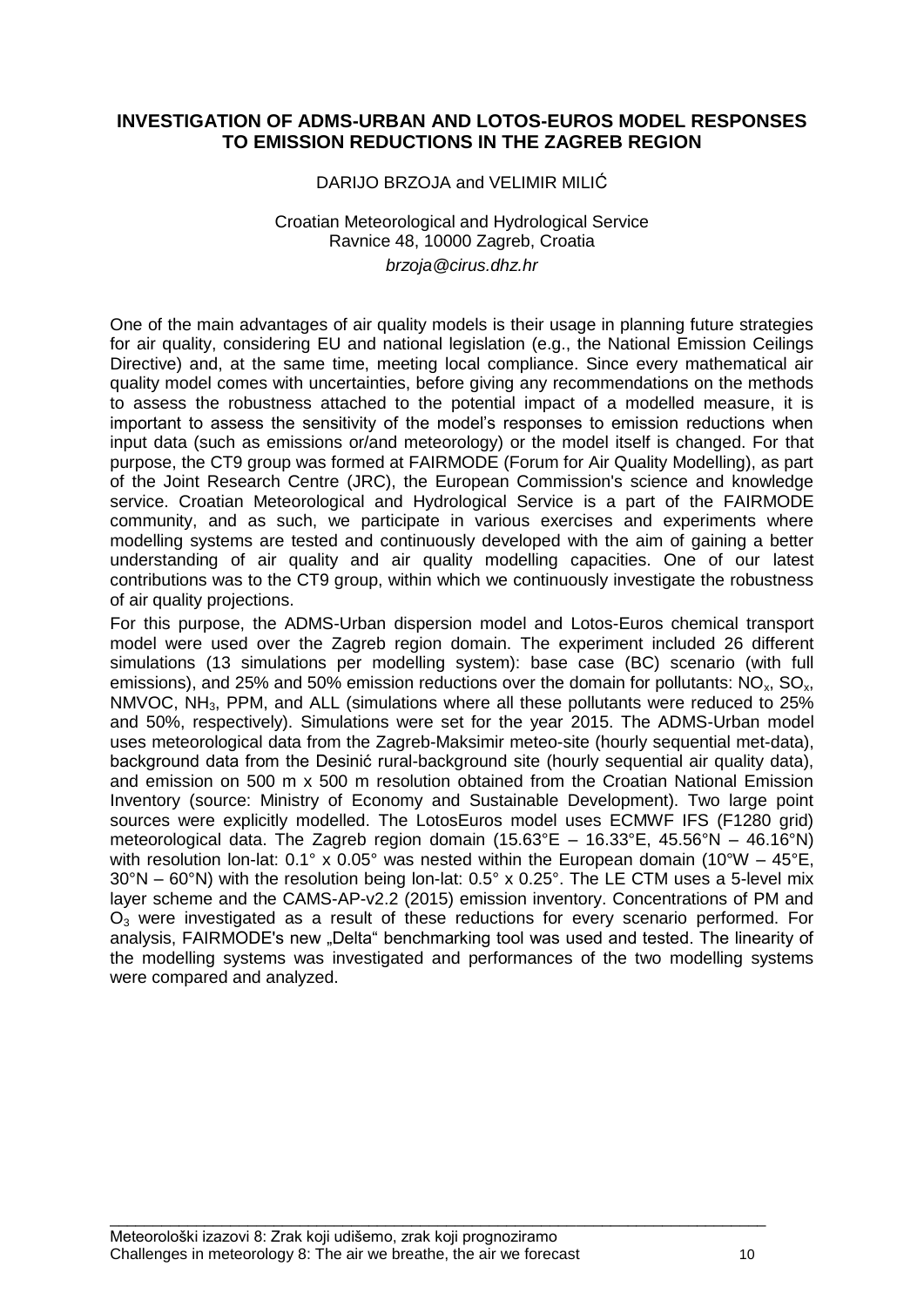# **AVIATION ENVIRONMENTAL IMPACTS**

#### AMELA JERIĈEVIĆ and GORAN GAŠPARAC

# Croatia Control Ltd. Rudolfa Fizira 2, Velika Gorica, 10150 Zagreb-Airport, Croatia *amela.jericevic@crocontrol.hr*

In this research, we focused on understanding the influence of aircraft emissions on local air quality using air quality measurements and modeling results. One year of air quality data obtained at Zagreb Airport has been analyzed to assess the level of air pollution due to air traffic. Air transportation growth has rapidly increased over the years and notable influences of aviation emissions on local and regional air quality as well as on climate. The environmental impacts of atmospheric emissions from aircraft have been addressed in two separate ways; aircraft pollutant emissions occurring during the landing and take-off (LTO) phase (local pollutant emissions), and the non-LTO phase (global/regional pollutant emissions). Aircraft pollutant emissions are an important source of pollution and directly or indirectly harmfully affect human health and ecosystems. The AIRMODE model was applied in order to calculate local concentrations of CO,  $PM_{10}$  and NO<sub>2</sub> around the Zagreb airport in Croatia. Further on, the WRF-Chem, EMEP, and WRF-CAMx models were used to estimate the contributions of aviation emissions with several different emission scenarios.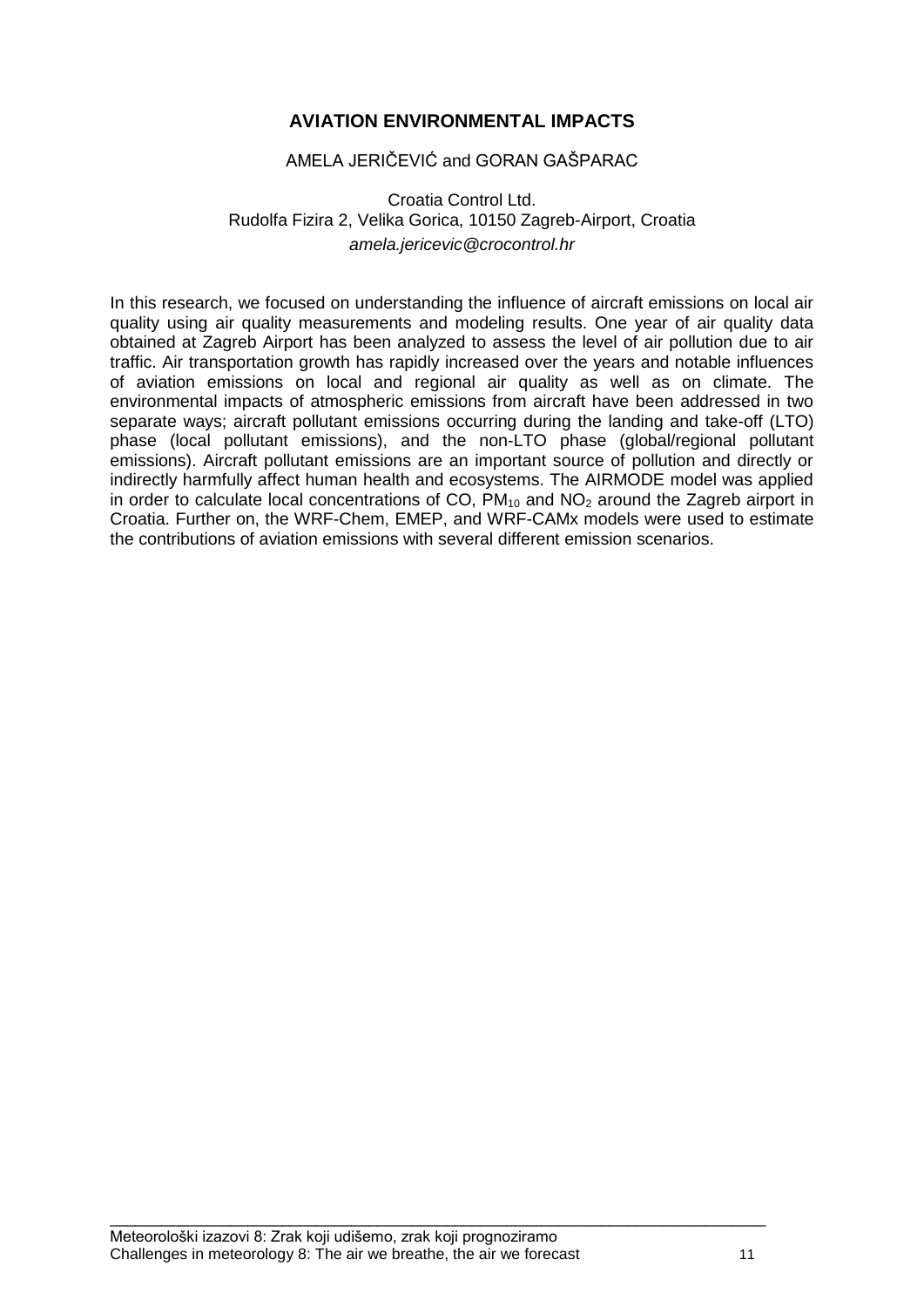# **NUMERICAL SIMULATIONS OF DESERT DUST EPISODES IN THE NORTHERN ADRIATIC; IMPACT OF ASIAN AND AFRICAN SOURCES**

BORIS MIFKA<sup>1</sup> , MAJA TELIŠMAN PRTENJAK, IVNA KAVRE PILTAVER, DARKO MEKTEROVIĆ, JOSIPA KUZMIĆ, MARIJAN MARCIJUŠ and IRENA CIGLENEĈKI

> <sup>1</sup>Department of Physics, University of Rijeka Radmile Matejĉić 2, 51000 Rijeka, Croatia *boris.mifka@phy.uniri.hr*

Airborne mineral dust affects the climate by modifying radiation budget, formation of clouds and marine biogeochemical cycles. It's most abundant global source, the Saharan desert, has strong and frequent influence on the Mediterranean countries which is well documented in scientific papers. However, less attention from the scientific community is on the transport from Asian deserts towards European countries.

Here, we present the simulations of one "typical" Saharan dust outbreak and another one originating from deserts east to the Caspian Sea.

In the first case, the increase of  $PM_{10}$  hourly values due to the Saharan dust outbreak was observed at the Italian and Croatian Adriatic coast in September 2015. The WRF-Chem model was applied to simulate the dust emission, transport and deposition, and two major sources of dust in Algeria and Tunisia were detected during the episode. The temporal evolution of spatially averaged dust emission at source locations shows strong morning peaks characteristic for NLLJ breakdowns. Although the chosen model's horizontal resolution is too coarse for grid-resolved simulation of convective processes detected by the NASCube method, the model exhibits a good agreement with AOD measured at 8 African and European AERONET stations and with  $PM_{10}$  measured at 10 Italian and Croatian air quality stations.

In the second case, the untypically extreme dust outbreak was observed over the Balkan region from 27 to 30 March 2020. The anticyclone north of Croatia and cyclone over Anatolia formed a strong pressure gradient driving a transport from desert sources east to the Caspian Sea. The backward trajectories as well as satellite products indicated the Aral and surrounding deserts as major sources of dust.

WRF-Chem based research is still in progress. At this stage the model shows high correlation with  $PM_{10}$  hourly values from regional air quality stations but it underestimates the observations. The peak hourly  $PM_{10}$  value was 612  $\mu$ gm<sup>-3</sup> measured in Belgrade. However the  $PM_{10}$  chemical (Pb, Cd, Cu, Zn, Fe, Mn, PAHs) and morphological (SEM analyses) composition at the site in the northern Adriatic indicate mainly the presence of the Saharan dust. Preceeding the Asian dust advection, the presence of Saharan dust transport towards Balkan driven by Sharav cyclone was observed. Modeling results indicate that the transport from Asia was below ~2 km, while the Saharan was up to ~8 km amsl. The mixing of the Asian and Saharan dust plume over Balkan was favored by subsidence due to anticyclonic high pressure conditions, and it is the most plausible explanation for the observed PMs chemical and morphological results.

The authors acknowledge the financial support from the project "Marine Rogoznica Lake as a model for ecosystem functioning in the changing environment" (MARRES, IP-2018-01-1717).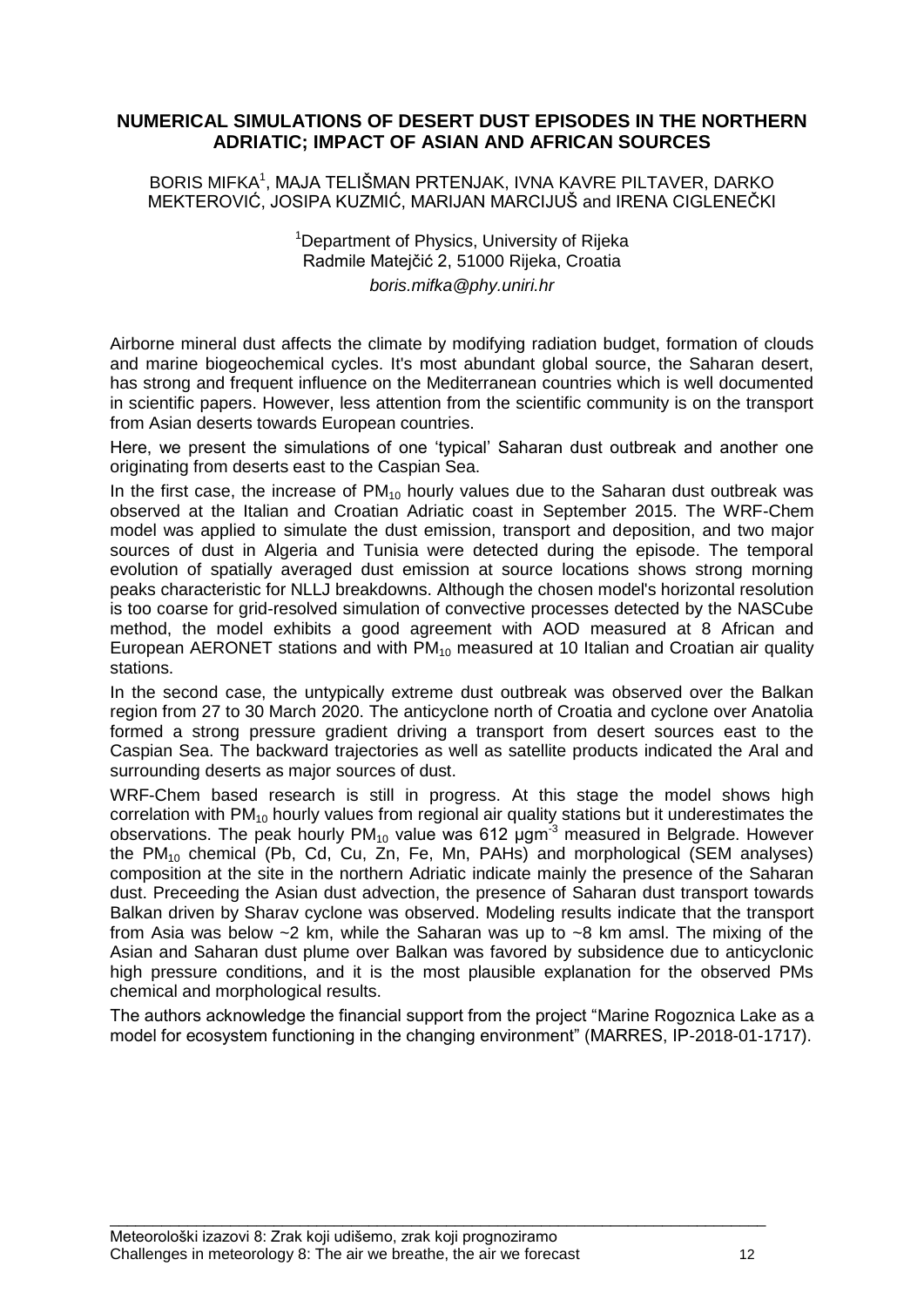# **REGIONAL MODELING AND ASSESSMENT OF SO<sup>2</sup> CONCENTRATIONS IN A COMPLEX ENVIRONMENT**

GORAN GAŠPARAC<sup>1</sup>, AMELA JERIČEVIĆ, THERESA KLAUSNER, HEIDI HUNTRIESER, HEINFRIED AUFMHOFF and ANKE ROIGER

> <sup>1</sup>Croatia Control Ltd. Rudolfa Fizira 2, Velika Gorica, 10150 Zagreb-Airport, Croatia *goran.gasparac@crocontrol.hr*

Temporal and spatial variability of sulfur dioxide  $(SO<sub>2</sub>)$  concentrations were investigated using measurements from available rural and urban stations and satellite data in the Central and Eastern parts of Croatia. Many complex urban and industrial areas are located within this area where  $SO<sub>2</sub>$  measurements frequently exceed the daily averaged concentration limit value. This is usually observed in the cities with dominant industry activities, such as Slavonski Brod and Sisak.

In this study, we used a high-resolution WRF-Chem model with enhanced emissions and land cover data over areas of interest. Furthermore, within the METHANE-To-Go project, a series of airborne field experiments were performed in autumn 2020 in Croatia and neighboring countries with the focus on trace gas emissions (especially  $SO<sub>2</sub>$ , but also methane) and aerosols from power plants. By using airborne measurements the first kind of model validation over this particular domain was performed which provided information on model performance in upper levels of the atmosphere and on processes that contributed to enhance concentrations.

The results from this comprehensive analysis contribute to a better understanding of the regional air quality model's performance in simulating  $SO<sub>2</sub>$  concentrations, especially over industrial areas and at higher altitudes of the atmosphere. The systematic and continuous evaluation of the model abilities is very important, as models are inherently scientific and regulatory tools for air quality assessment and management.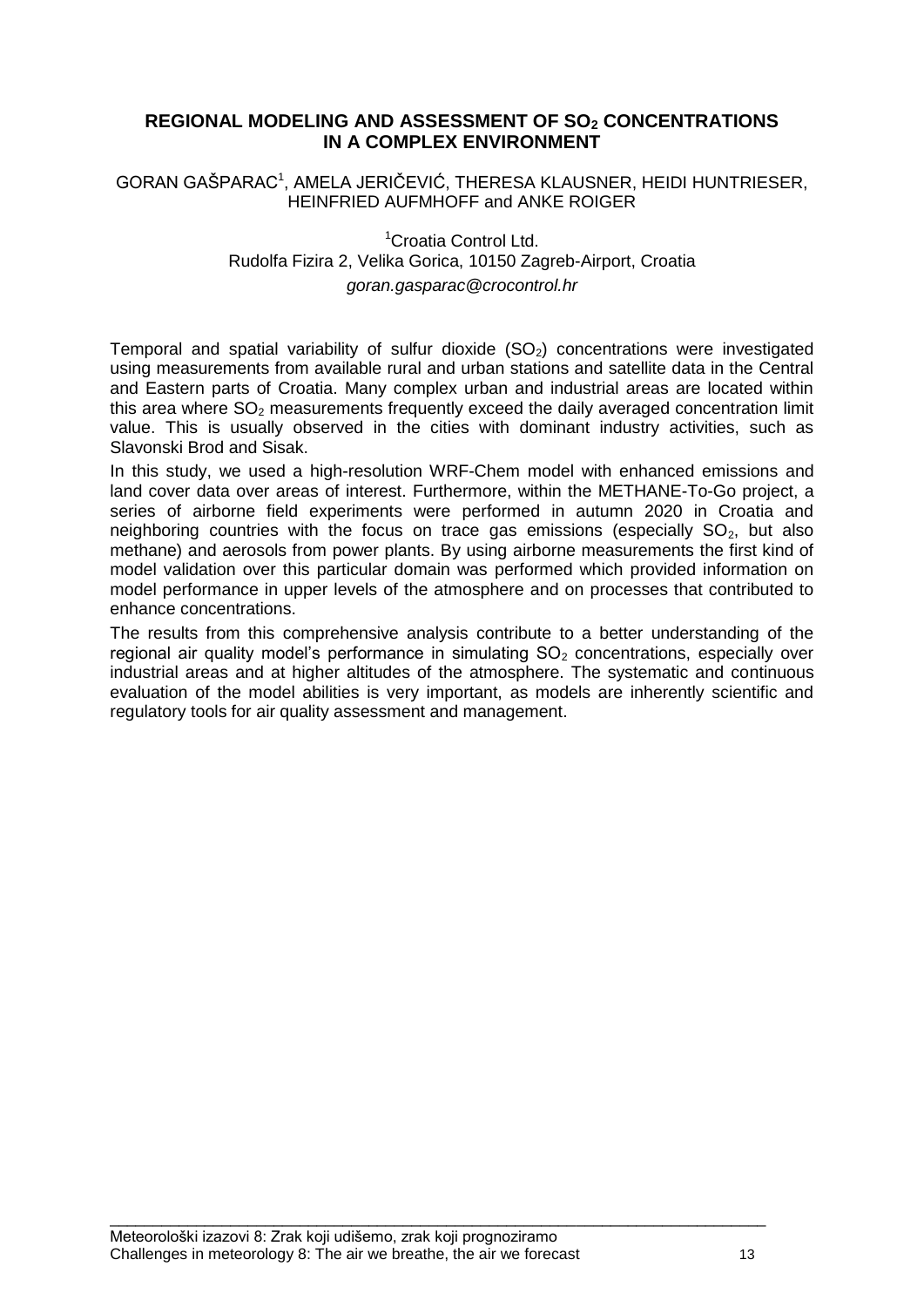# **SEKCIJA III: KLIMATSKE PROMJENE I PRILAGODBA: opažanja SESSION III: CLIMATE CHANGE AND ADAPTATION: Observations**

#### **THE ROLE OF GREENHOUSE GAS MEASUREMENTS IN CLIMATE RESEARCH**

#### LÁSZLÓ HASZPRA

Institute for Nuclear Research, Bem tér 18/c. 4026 Debrecen, Hungary Institute for Earth Physics and Space Sciences, Csatkai E. u. 6-8, 9400 Sopron, Hungary *haszpra.l@gmail.com*

The near-future evolution of Earth"s climate depends on the amount of greenhouse gases (GHG) in the atmosphere. Due to the numerous feedbacks and interactions in the climate system emissions alone do not determine the amount of GHGs in the atmosphere. We need to measure their concentration to feed the climate models with realistic input data. The official emission estimations, the basis of the international climate protection treaties, are based on statistics on activity data and emission factors. The emission factors cannot perfectly characterize all emission processes, which introduce significant uncertainty into the resulted emission values, especially in the case of methane and nitrous oxide.

The lecture presents how the atmospheric measurements can help the identification and quantification of the emission sources/processes, how they help the localization of the source areas. The lecture also presents the forming pan-European greenhouse gas monitoring network, the Integrated Carbon Observation System (ICOS), which supports the climate protection strategy of the European Union. It helps the better understanding of the atmospheric processes and validates the emission estimations providing a controlling mechanism for the emission reduction agreements. In addition, it serves as a warning system alarming when unexpected changes occur in the composition of the atmosphere.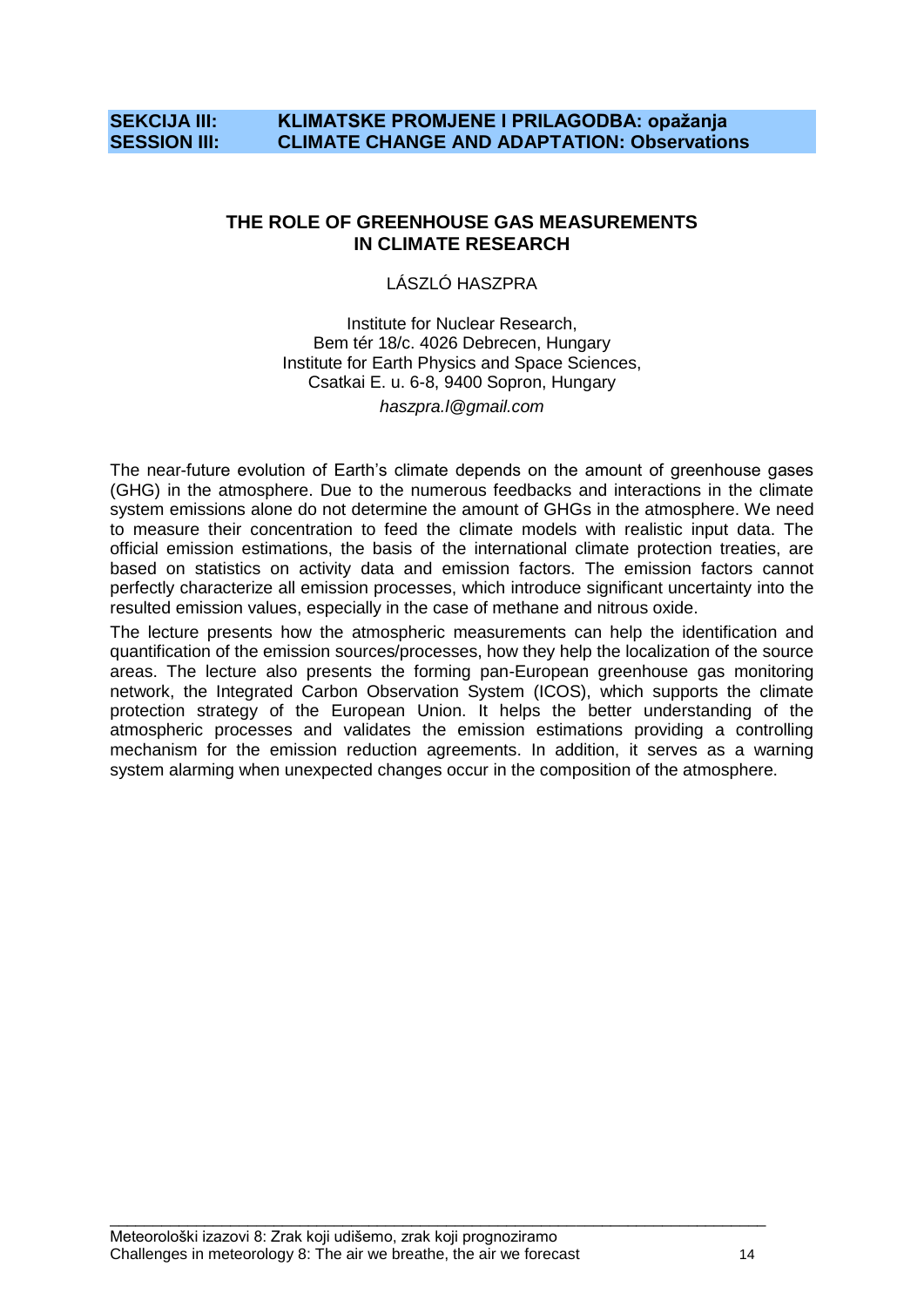# **CHANGES IN THE ONSET OF THE RAINY SEASON IN CALIFORNIA**

#### JELENA LUKOVIĆ

# Geografy Faculty, University of Belgrade Studentski trg 3/III, 11000 Belgrade, Republic of Serbia *jelena.lukovic@gef.bg.ac.rs*

Californian hydroclimate is strongly seasonal and prone to severe water shortages. Recent changes in climate trends have induced shifts in seasonality, thus exacerbating droughts, wildfires, and adverse water shortage effects on the environment and economy. Previous studies have examined the timing of the seasonal cycle shifts mainly as temperature driven earlier onset of the spring season.

In this paper, we address quantitative changes in the onset, amounts, and termination of the precipitation season over the past 6 decades, as well as the large-scale atmospheric circulation underpinning the seasonal cycle changes. We discover that the onset of the rainy season has been progressively delayed since the 1960s, and as a result the precipitation season has become shorter and sharper in California. The progressively later onset of the rainy season is shown to be related to the summer circulation pattern extending into autumn across the North Pacific, in particular, a delay in the strengthening of the Aleutian Low and later southward displacement of the North Pacific westerlies.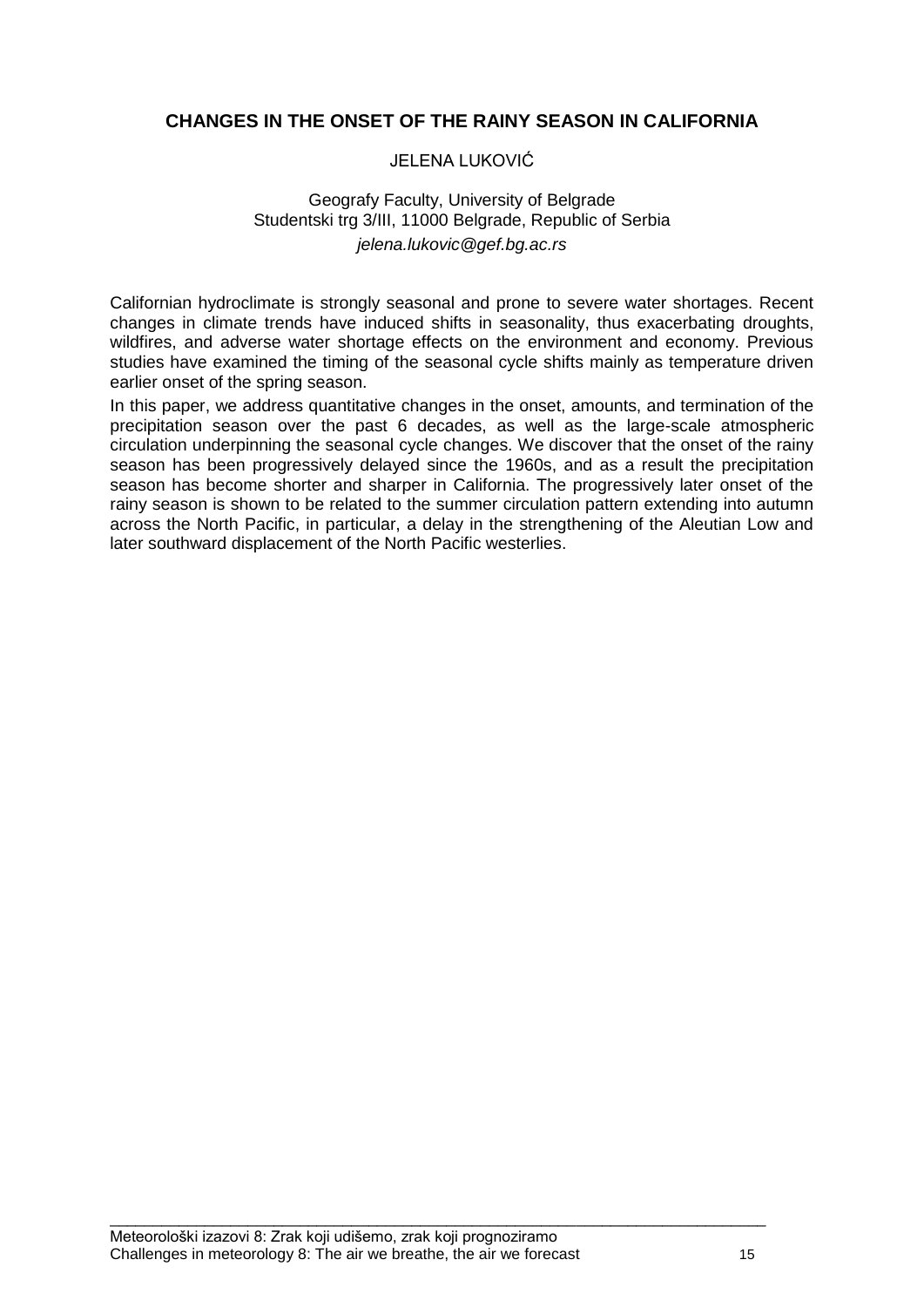# **ASSESSMENT OF EXTREME RAINFALL THRESHOLDS FOR AN EARLY WARNING SYSTEM IN CROATIA**

#### KSENIJA CINDRIĆ KALIN, IRENA NIMAC, LEONARDO PATALEN, TANJA RENKO and PETRA MIKUŠ JURKOVIĆ

#### Croatian Meteorological and Hydrological Service Ravnice 48, 10000 Zagreb, Croatia *ksenija.cindric@cirus.dhz.hr*

The changes in rainfall extremes due to climate change may have negative consequences in the engineering designs, particularly for urban infrastructure that relies on the short-term rainfall amounts. In Croatia, the early warning system aside on the official web page is also integrated into the Meteoalarm severe weather alert system for Europe. The current alerts for heavy rain are issued for eight regions in Croatia with the thresholds based on 6 and 24 hours return values associated with 1, 2 and 5 years return periods for yellow, orange and red alarming categories, respectively. The corresponding return values were estimated by fitting the Generalized Extreme Value distribution (GEV) to the series of the annual maxima of 6 and 24 hours precipitation amounts for the 1959-2005 period. Eight regions were covered by 17 meteorological stations from DHMZ station network.

The main goal of this study was to upgrade the alarm system by means of improving thresholds due to a longer period of measurements and moving from the regions defined by the climatological characteristics to the county level (21 counties). To that end, new rainfall thresholds are estimated by employing ombrographic data from 58 stations covering the period 1961-2020. Different scales of sub-daily rainfall amounts, from 10 minutes to 24 hours, are analysed by means of extreme value theory. Both stationary and non-stationary GEV models are tested and the results revealed the adequacy of the stationary one for estimation of the return values. The spatial distribution of the corresponding 1, 2, 5, 10, 25, 50 and 100 years return values showed a clear distinction between the continental and Adriatic regions with a pronounced maximum in the northern Adriatic (Kvarner) region. The new proposal for the warning rainfall thresholds in Croatia is discussed. It would be still based on the 6 and 24 hours duration, but considering higher return periods than in the current system by shifting to 1, 5 and 25 years for yellow, orange and red colours, respectively. Generally, the new threshold values are higher in each category than in the current system, especially for orange and red warnings along the coast and in the mountain region. Following the international standards and procedures for using the longer data sets as well as spatially smaller warning regions, the current warning system will be refined.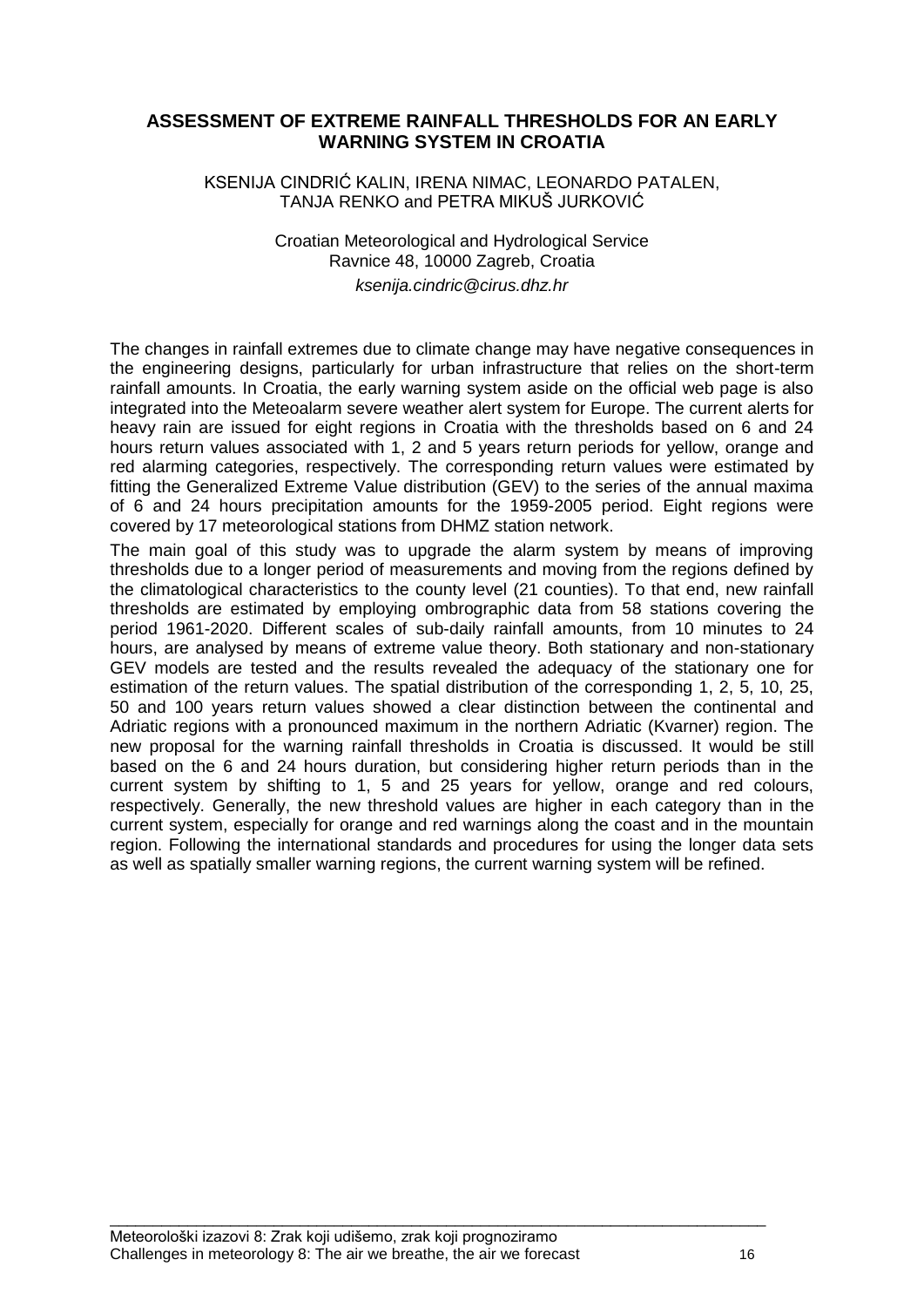# **CroMonthlyGrids - MJESEČNI RASTERI TEMPERATURE ZRAKA I KOLIČINE OBORINE ZA POTREBE PRAĆENJA KLIME, KLIMATSKIH PROMJENA I NJIHOVOG UTJECAJA NA RANJIVE SEKTORE**

MELITA PERĈEC TADIĆ<sup>1</sup> , ZORAN PASARIĆ i JOSE A. GUIJARRO

<sup>1</sup>Državni hidrometeorološki zavod Ravnice 48, 10000 Zagreb, Hrvatska *melita.percec.tadic@cirus.dhz.hr*

Homogenizirani klimatološki nizovi i interpolirani rasteri – CroMonthlyGrids, temelj su za praćenje klime i klimatskih promjena i njihovog utjecaja na ranjive sektore. U radu predstavljamo nizove homogenizirane srednje mjeseĉne temperature zraka i koliĉine oborine i miesečne rastere visoke rezolucije za razdoblje 1981. – 2018. Prekidi homogenosti utvrđeni su standardnim normalnim testom homogenosti. Regresijski kriging primjenjen je za izradu mjeseĉnih karata i karata normaliziranih pogrešaka za svaki mjesec analiziranog razdoblja. Kvaliteta interpolacije procijenjena je meteodom popreĉne validacije ispuštanjem po jednog elementa. Izvedeni homogenizirani podaci na postajama i mjesečne karte nužne su za nacionalno praćenje klime, izradu klimatskih normala i procjenu trendova. Primjerice, nakon 2000. prosjeĉne godišnje anomalije temperature zraka u odnosu na 30-godišnju klimatsku normalu 1981. – 2010. bile su pozitivne i do 1,4 °C toplije od prosjeka, a tek povremeno negativne. Godišnji trendovi temperature zraka bili su znaĉajni i na podruĉju Hrvatske kretali su se od 0,3 °C po desetljeću do 0,7 °C po desetljeću.

# **CITIZEN SCIENCE IN SERVICE OF THE CLIMATE CHANGE ADAPTATION**

**\_\_\_\_\_\_\_\_\_\_\_\_\_\_\_\_\_\_\_\_\_\_\_\_\_\_\_\_\_\_\_\_\_\_\_\_\_\_\_\_\_\_\_\_\_\_\_\_\_\_\_\_\_\_\_\_\_\_\_\_\_\_\_\_\_**

# DOBRIVOJE LALE ERIĆ

Center for the Promotion of Science Kralja Petra 46, 11158 Belgrade, Republic of Serbia *dleric@cpn.rs*

TeRRIFICA project has developed an innovative approach to science communication open to individuals and groups to take an active part and influence climate change institutional, governmental and policy adaptations. In a system defined by RRI policy, SDGs, citizen science and climate adaptation and mitigation measures, TeRRIFICA operates in six European regions with very distinctive challenges. A practical outcome of this co-creation process is locally focused but globally empowered climate actions, based on the collected and visually represented data. TeRRIFICA crowd-mapping tool demonstrates actual geographical spread of climate changes by showcasing effects which citizens encountered and marked on a daily basis.

Center for the Promotion of Science (CPN) acts as a regional project hub and coordinator of activities across South-East Europe – from Croatia to Romania and from Albania to Hungary. Together with local partners belonging to diverse professional and social groups, the CPN has been organising numerous project presentations, advocacy meetings, educational activities etc., with a goal to define common regional framework and foster future partnerships and joint actions.

This presentation will also announce further activities and announce collaborative opportunities at the regional level, including an experimental, mobile and modular platform entitled Climate Capsule.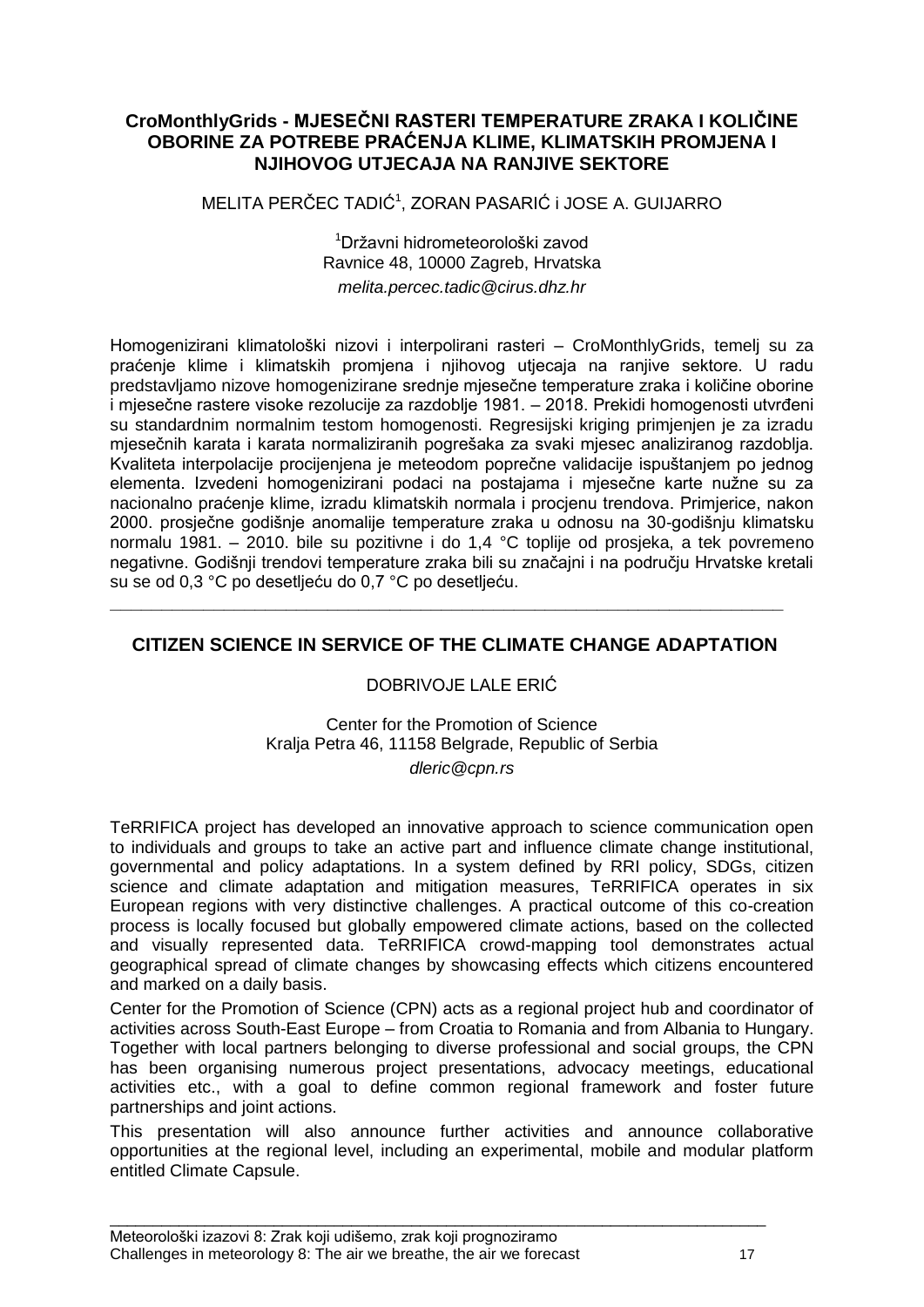# **SEKCIJA IV: KLIMATSKE PROMJENE I PRILAGODBA: modeliranje SESSION IV: CLIMATE CHANGE AND ADAPTATION: Modelling**

# **A WALK THROUGH INTERACTIVE ONLINE CLIMATE RESEARCH AND BEYOND**

#### JOSIPA MILOVAC, MAIALEN ITURBIDE, JESUS FERNANDEZ and JOSE MANUEL GUTIERREZ

Universidad de Cantabria Inicio Av de los Castros, Santander, Cantabria 39005, Spain *milovacj@unican.es*

The Interactive Atlas (IA, http://interactive-atlas.ipcc.ch) is a novel contribution of the IPCC Working Group I (WGI) to the recently released Sixth Assessment Report (AR6, Masson-Delmotte et al., 2021). It is an outstanding outcome from 3 years of intense collaboration between WGI and contributing authors from CSIC (Consejo Superior de Investigaciones Científicas), Universidad de Cantabria and the SME Predictia (https://predictia.es/en), supported by the Spanish government. IA is one of the most innovative interactive online tools to visually explore past, present, and future climate on a regional scale, available to everybody with access to the internet. A comprehensive set of information on observed and modelled climate, with multitude of variables and derived climate indices (including extremes) from more than 30 global (CMIP5 and CMIP6) and regional (CORDEX) climate models, have been made accessible to everybody through this framework in a user-friendly way and following the FAIR guiding principles.

Two different interfaces of IA are available to meet the requirements of various groups of end users, from scientific professionals to stakeholders, and the public in general, with the initial purpose to support and extend the information of various chapters and summaries in the AR6 WGI report, as well as to encourage users to extend their research to their own region of interest. The latter can be accomplished through the Atlas repository (Iturbide et al., 2021), which provides data and scripts behind IA. Furthermore, it includes well-documented Jupyter notebooks and uses freely available online computational resources from BinderHub, which allows users to interact directly in a web browser with the provided data and scripts using standard programming languages (R and Python).

In this presentation, we will walk together through the immense possibilities of IA by exploring the past, current, and future climate of a specific region of interest (e.g. Mediterranean). Furthermore, it will be demonstrated how this tool can be used as a baseline for detailed scientific research through an example where the scaling properties of sea surface temperature are explored for different global warming levels in a set of global models.

#### **References:**

Iturbide, M., Fernández, J., Gutiérrez, J.M., Bedia, J., Cimadevilla, E., Díez-Sierra, J., Manzanas, R., Casanueva, A., Baño-Medina, J., Milovac, J., Herrera, S., Cofiño, A.S., San Martín, D., García-Díez, M., Hauser, M., Huard, D., Yelekci, Ö., 2021: Repository supporting the implementation of FAIR principles in the IPCC-WG1 Atlas. Zenodo, DOI: 10.5281/zenodo.3691645. Available at: https://github.com/IPCC-WG1/Atlas

Masson-Delmotte, V., P. Zhai, A. Pirani, S.L. Connors, C. Péan, S. Berger, N. Caud, Y. Chen, L. Goldfarb, M.I. Gomis, M. Huang, K. Leitzell, E. Lonnoy, J.B.R. Matthews, T.K. Maycock, T. Waterfield, O. Yelekçi, R. Yu, and B. Zhou [eds.], 2021: IPCC, 2021: Climate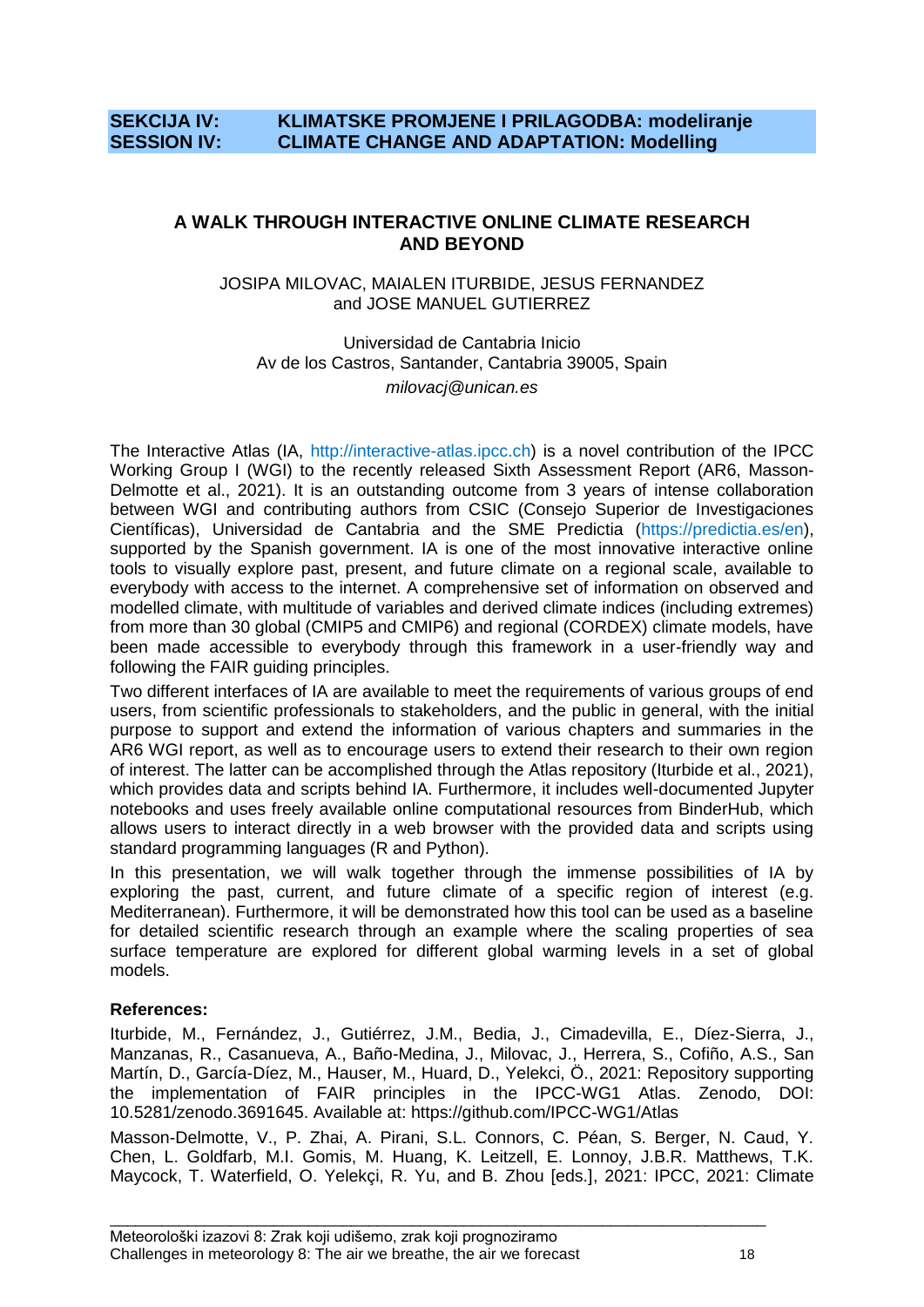Change 2021: The Physical Science Basis. Contribution of Working Group I to the Sixth Assessment Report of the Intergovernmental Panel on Climate Change. Cambridge University Press. In Press.

#### *Acknowledgements:*

We acknowledge the support from the Spanish Agencia Estatal de Investigación through the Unidad de Excelencia María de Maeztu (MDM-2017-0765), the projects CORDyS (PID2020- 116595RB-I00) and ATLAS (PID2019-111481RB-I00), both funded by MCIN/AEI/10.13039/501100011033.

# **RAZVOJ I PRIMJENA KLIMATSKOG MODELA VISOKE REZOLUCIJE HARMONIE-CLIMATE**

 $\overline{\phantom{a}}$  ,  $\overline{\phantom{a}}$  ,  $\overline{\phantom{a}}$  ,  $\overline{\phantom{a}}$  ,  $\overline{\phantom{a}}$  ,  $\overline{\phantom{a}}$  ,  $\overline{\phantom{a}}$  ,  $\overline{\phantom{a}}$  ,  $\overline{\phantom{a}}$  ,  $\overline{\phantom{a}}$  ,  $\overline{\phantom{a}}$  ,  $\overline{\phantom{a}}$  ,  $\overline{\phantom{a}}$  ,  $\overline{\phantom{a}}$  ,  $\overline{\phantom{a}}$  ,  $\overline{\phantom{a}}$ 

# DANIJEL BELUŠIĆ

Geofiziĉki odsjek, Prirodoslovno-matematiĉki fakultet, Sveuĉilište u Zagrebu Horvatovac 95, 10000 Zagreb, Hrvatska *danijel.belusic@gfz.hr*

Konzorcij za razvoj klimatskog modela visoke rezolucije HARMONIE-Climate (HCLIM) osnovan je zbog potrebe više državnih meteoroloških zavoda za pružanjem poboljšanih klimatskih usluga na lokalnoj skali. Konzorcij trenutno ĉini sedam zemalja. Rad konzorcija bazira se na prilagođavanju postojećeg operativnog modela za numeričku prognozu vremena klimatskim potrebama, uz usku suradnju s kolegama koji razvijaju prognostiĉki model.

Predstavit će se konfiguracija modelskog sustava i primjeri primjene, te dodana vrijednost klimatskog modeliranja visoke rezolucije.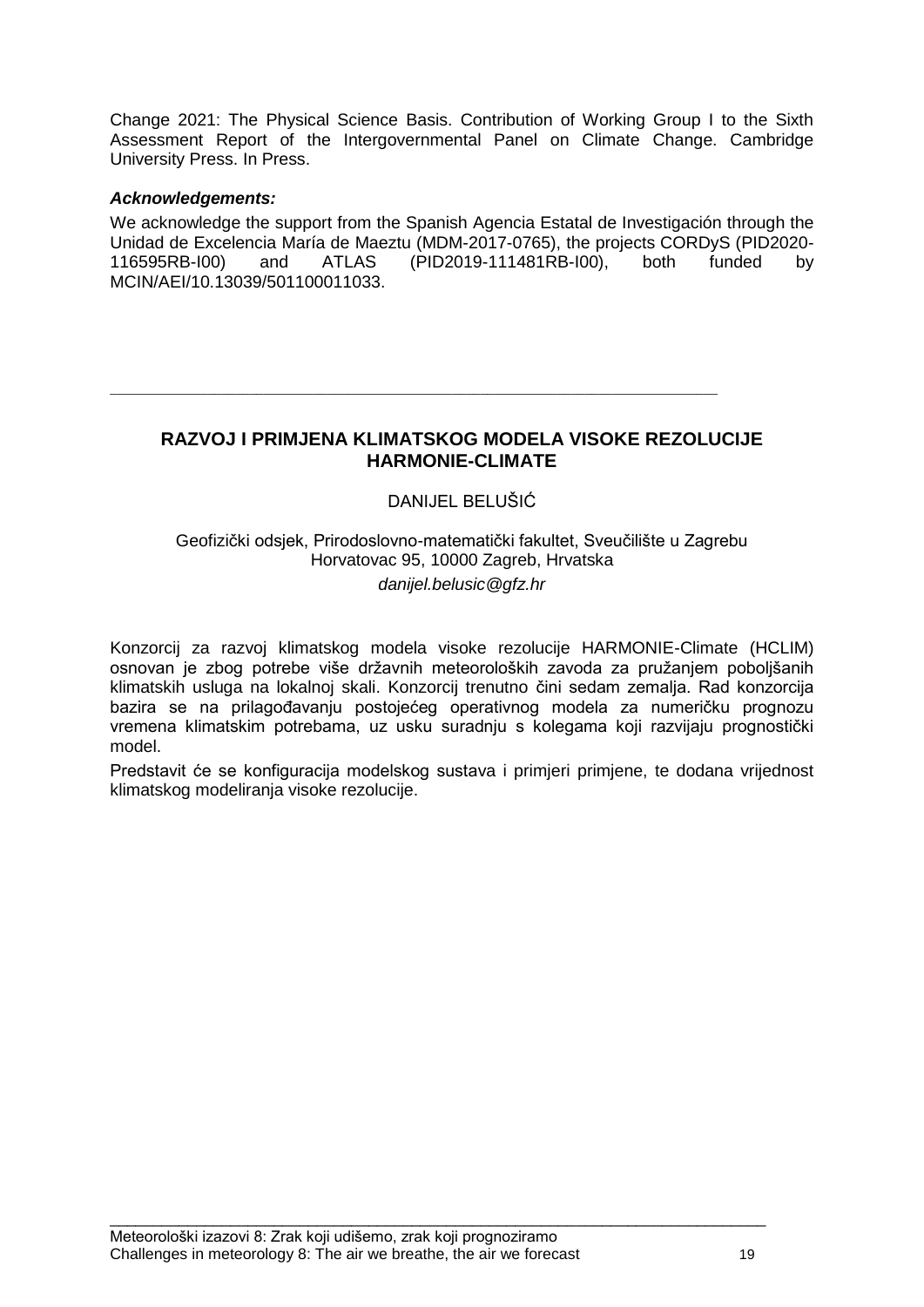# **ADDED VALUE OF KILOMETER-SCALE COUPLED ATMOSPHERE-OCEAN CLIMATE MODELLING IN THE ADRIATIC REGION**

IVA TOJĈIĆ, CLÉA LUMINA DENAMIEL, PETRA PRANIĆ and IVICA VILIBIĆ

Institute Ruđer Bošković Bijeniĉka cesta 54, 10000 Zagreb, Croatia *iva.tojcic@irb.hr*

The Adriatic climate – strongly affected by complex orography and ocean geomorphology, land-sea contrasts, intense air-sea interactions, etc. – is extremely challenging to adequately simulate with climate models. Global and regional climate models at a relatively coarse spatial resolution (from 100 to 10 kilometers) are generally not suitable to reproduce atmospheric processes in the Adriatic, while coupling with the ocean represent another challenge in terms of numerical cost. However, kilometer-scale coupled atmosphere-ocean models, principally developed for operational and process-oriented purposes have the advantage to better capture critical processes such as orographically-driven variations in precipitation, winds, surface energy balance, etc., particularly during extreme events. The Adriatic Sea and Coast (AdriSC) kilometer-scale modelling suite has thus been recently developed to accurately reproduce the atmospheric and oceanic processes at different temporal and spatial scales over the Adriatic and northern Ionian Sea, ranging from the impact of climate change on extreme events to the operational forecast of extreme sea-levels along the Croatian coasts.

Within the AdriSC modelling suite, the climate component is dedicated to the study of longterm kilometer-scale atmospheric and oceanic processes occurring in the Adriatic region. Two approaches have been applied. First, long-term AdriSC climate simulations have been set-up to cover the present climate for the 1987-2017 period (evaluation run) and a far-future high-emission climate under the Representative Concentration Pathway (RCP) 8.5 scenario for the 2070-2100 period. Second, short-term simulations over a significant number of extreme events under present (1977-2017 period, evaluation runs) and projected future climates (RCP4.5, RCP8.5, 2060-2100 period) have been used to prove the added value of the AdriSC model. All far-future simulations were derived with the pseudo-global warming (PGW) methodology – recently extended to coupled atmosphere–ocean models – which imposes an additional climatological change (e.g., a temperature change representative of the increase in temperature between past and future climate) to the forcing used to produce the evaluation runs.

In this presentation we will present an overview of the AdriSC climate applications: (1) evaluation of the long-term AdriSC climate simulation, (2) quantification of the bora wind and the associated ocean cooling in far-future climate, (3) assessment of ocean waves during extreme bora and sirocco events in far-future climate, and (4) modes of the decadal variability in the Adriatic-Ionian system. In addition to the presentation of these unique results, we will also demonstrate that the AdriSC kilometer-scale model can be used to study a wide range of atmospheric and oceanic processes in the Adriatic region as its resolution captures enough details to accurately reproduce even the most extreme events.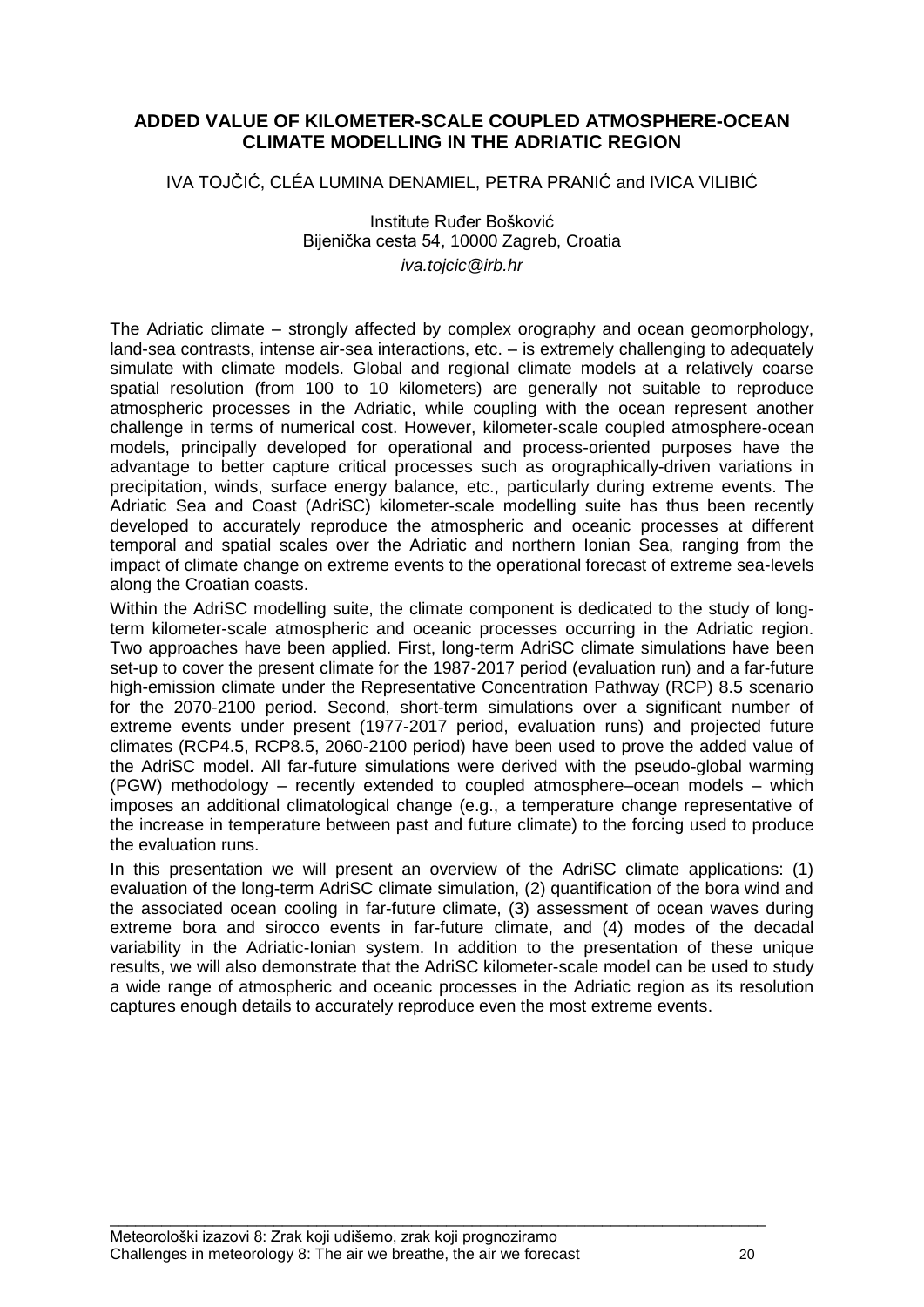# **NEXT-GENERATION ATMOSPHERIC-OCEAN CLIMATE MODELLING FOR EXTREME SEA-LEVEL HAZARD PROJECTIONS IN THE ADRIATIC SEA**

IVICA VILIBIĆ and CLÉA LUMINA DENAMIEL

Institute Ruđer Bošković Bijeniĉka cesta 54, 10000 Zagreb, Croatia *ivica.vilibic@irb.hr*

Today, about 10% of the world population lives not more than 10 km from the coastline, being extremely vulnerable to coastal floods and extreme sea-levels. Aside from mean sealevel rise, extreme sea-levels are strongly influenced by local processes driven by coastal topographies and geomorphologies. For example, in the Adriatic Sea, sirocco-driven storm surges may vary substantially within the lagoons (e.g. Venice Lagoon) or meteorologicallydriven tsunami waves may change for several times over a few kilometres, like in Vela Luka Bay. Adriatic storm surge models are nowadays capable to provide coastal flood forecasts (with some reliability) at (sub-) kilometre-scale resolution in operational mode. However, till recently, climate projections of extreme sea-levels at kilometre-scale (or higher) resolutions, were relying on atmospheric forcing coming from regional climate models available at about 10 km resolution and thus, strongly underestimating local processes, such as the bora wind, in the Adriatic Sea.

Consequently, we developed the AdriSC (Adriatic Sea and Coast) coupled atmosphereocean kilometre-scale climate model to better assess extreme sea-level hazards along the Adriatic coast. The AdriSC climate modelling suite is composed of two modules, which can be used independently or together to quantify a variety of climate-related processes. The general circulation module – coupling online an atmospheric model (Weather Research and Forecasting, WRF) at up to 3 km resolution and an ocean model (Regional Ocean Modelling System, ROMS) at up to 1 km resolution – has been run for 31-year long periods at an extreme computational cost (i.e. each simulation took 18 months using 260 CPUs on the European Centre for Middle-range Forecast (ECMWF) supercomputing facility). Further, the extreme event module – coupling offline the WRF model downscaled to 1.5 km resolution and the unstructured ADCIRC-SWAN storm surge model at up to 10 m resolution – has been used for the most extreme sea-level events previously extracted from the long-term simulations following classical hazard assessment techniques (i.e. about 80 short-term simulations).

In this talk, we will present (1) the evaluation of the extreme sea-levels provided by the AdriSC model, (2) the changes in kilometer-scale extreme sea-levels under extreme climate warming over the whole Adriatic, inside some vulnerable sub-basins, and along the coastline, (3) the present and projected kilometer-scale extreme sea-level hazard assessments and finally, (4) the resulting sub-kilometer scale distributions of wind speed, wind direction, sealevel, significant wave-height, peak wave-period, etc. With this study we will also demonstrate the importance of using higher resolution climate model to help local decisionmakers better mitigate the impact of extreme sea level under climate warming.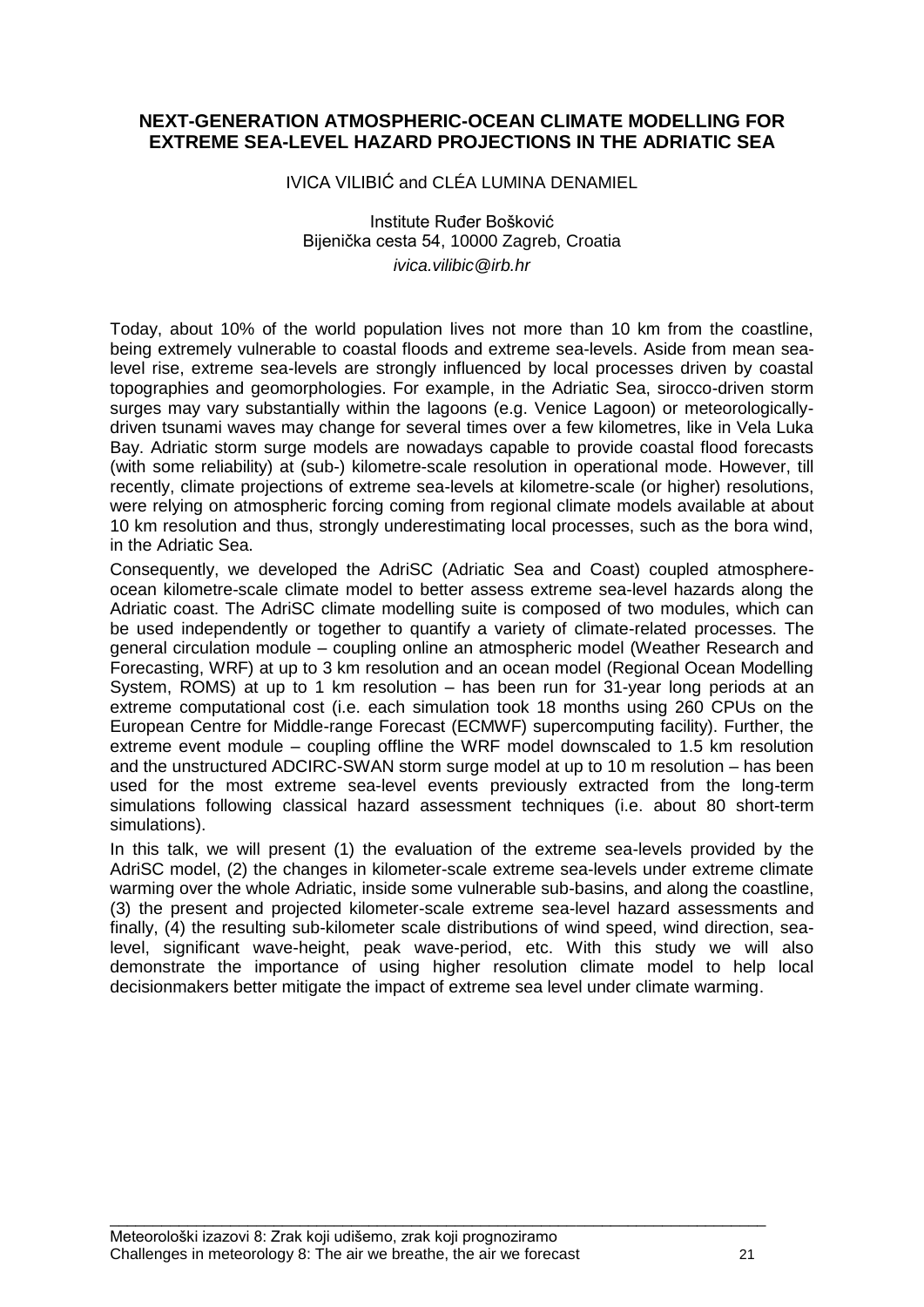# **OČEKIVANO TOPLINSKO OPTEREĆENJE DUBROVNIKA, OSIJEKA, RIJEKE, ZADRA I ZAGREBA PREMA PROJEKCIJAMA REGIONALNIH KLIMATSKIH MODELA**

#### MIA AGAPITO, IVANA HERCEG-BULIĆ i IVAN GÜTTLER

#### SENSUM d.o.o. Medulićeva 21b, 10000 Zagreb, Hrvatska *mia.agapito@outlook.com*

U ovom radu ispitano je buduće stanje klime u pet hrvatskih gradova: Dubrovniku, Zadru, Rijeci, Zagrebu i Osijeku. To je napravljeno analiziranjem klimatskih indeksa FD, ID, SU, TR, DTR i ETR te srednjih, maksimalnih i minimalnih dnevnih temperatura dobivenih klimatskim simulacijama korištenjem dvaju razliĉitih regionalnih klimatskih modela, DHMZ-RegCM4 i SMHI-RCA4 horizontalne rezolucije 12,5 km, u kombinaciji s dva globalna klimatska modela, EC-EARTH i MPI-ESM-MR, za dva razliĉita scenarija buduće klime, RCP4,5 i RCP8,5. Uspoređivanjem ovih varijabli u razdoblju 2041. – 2070. u odnosu na dosadašniu klimu, iz razdoblja 1991. – 2020., uoĉen je znaĉajan porast srednjih, maksimalnih i minimalnih temperatura u svim korištenim kombinacijama regionalnih i globalnih klimatskih modela za sve promatrane gradove, a najveći je uglavnom u toplom dijelu godine. U Dubrovniku i Rijeci ovaj se porast pokazao najbržim, a zbog malih vrijednosti trendova u rasponu temperatura možemo zaključiti da se minimalne i maksimalne temperature u promatranim gradovima povećavaju podjednakim brzinama. U uvjetima toplije klime u svim se promatranim gradovima povećava broj dana s maksimalnom temperaturom zraka iznad 25 °C (posebice u Dubrovniku) i minimalnom iznad 20 °C (osobito u Rijeci i Zadru). Nadalje, u svim je gradovima dobiveno smanjenje broja dana s maksimalnom i minimalnom temperaturom ispod 0 °C.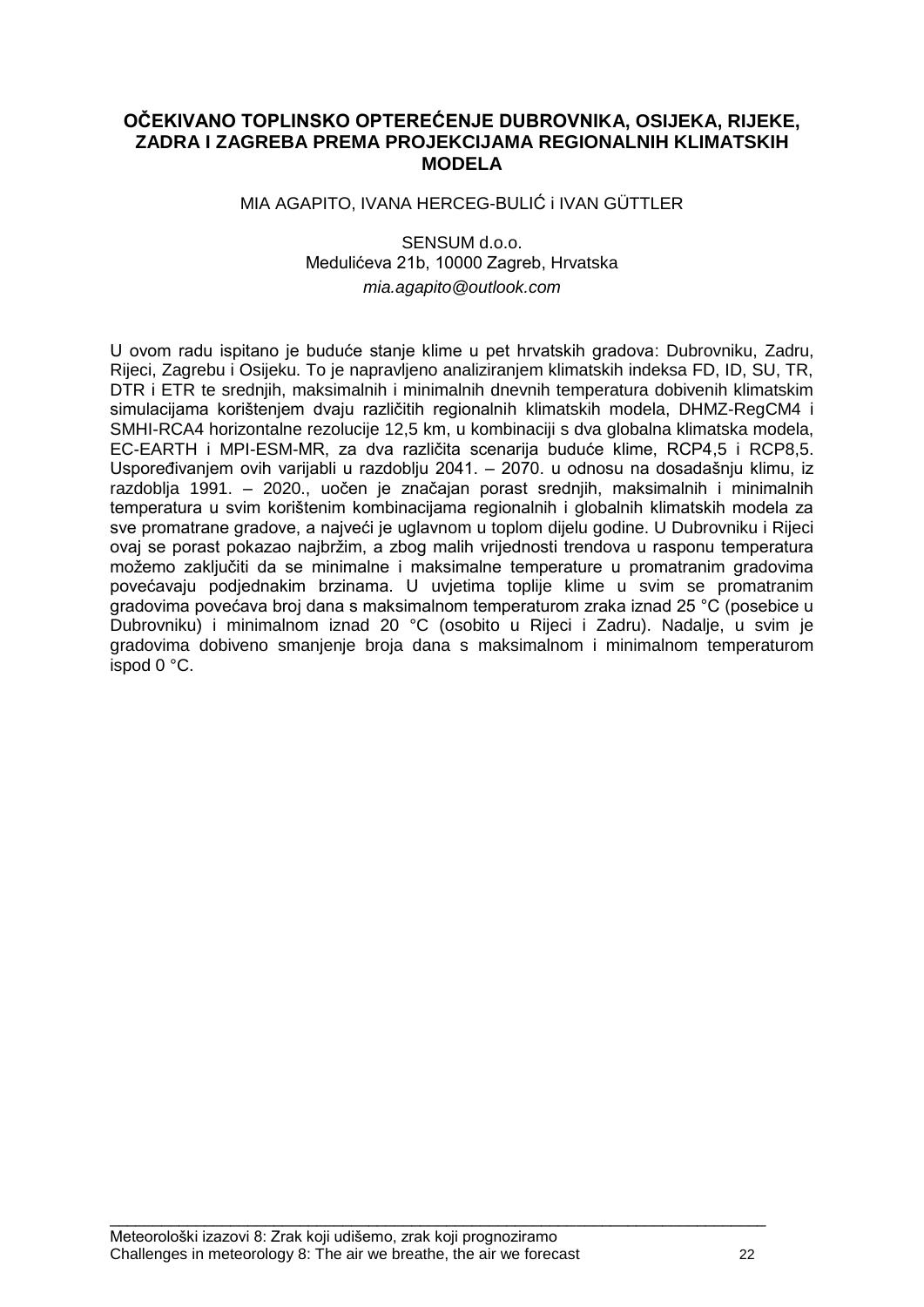# **SEKCIJA V: METEOROLOŠKI EKSTREMI I NJIHOV UTJECAJ SESSION V: METEOROLOGICAL EXTREMES AND THEIR IMPACTS**

# **ATMOSPHERIC FORCING OF EXTREME SEA LEVEL EVENTS**

#### JADRANKA ŠEPIĆ

#### Faculty of Science, University of Split Ruđera Boškovića 33, 21000 Split, Croatia *jsepic@pmfst.hr*

Coastal floods related to extreme sea levels generated by tropical cyclones (hurricanes, typhoons and cyclones) are the leading natural disaster when it comes to death toll and economic damage.

Various mechanisms of generation of extreme sea level by tropical and extratropical cyclones will be discussed. Impact of tropical cyclones will be demonstrated by show-casing two recent examples: Typhoon Songda that affected the western coast of the northern USA and Canada in October 2016, and Typhoon Maysak that destructively affected coasts of South and North Korea, Japan and Russia in September 2020. It will be shown how spatially and temporally varying atmospheric processes, related to typhoon and to its propagation track, generate multitude of sea level responses, including wind waves, infragravity waves, storm seiches and storm surges. Impact of extratropical cyclones will be demonstrated by using the Adriatic extreme sea level events.

Atmospheric processes related to tropical and extratropical cyclones and associated ocean processes occur on spatial scales ranging from sub-kilometre to thousands of kilometres, and on temporal scales ranging from seconds to hours. Maximum sea levels are thus usually a combination of multitude of individual responses to atmospheric forcings. Conclusively, to estimate the true hazard of coastal floods, one needs to consider all components of atmospheric forcings.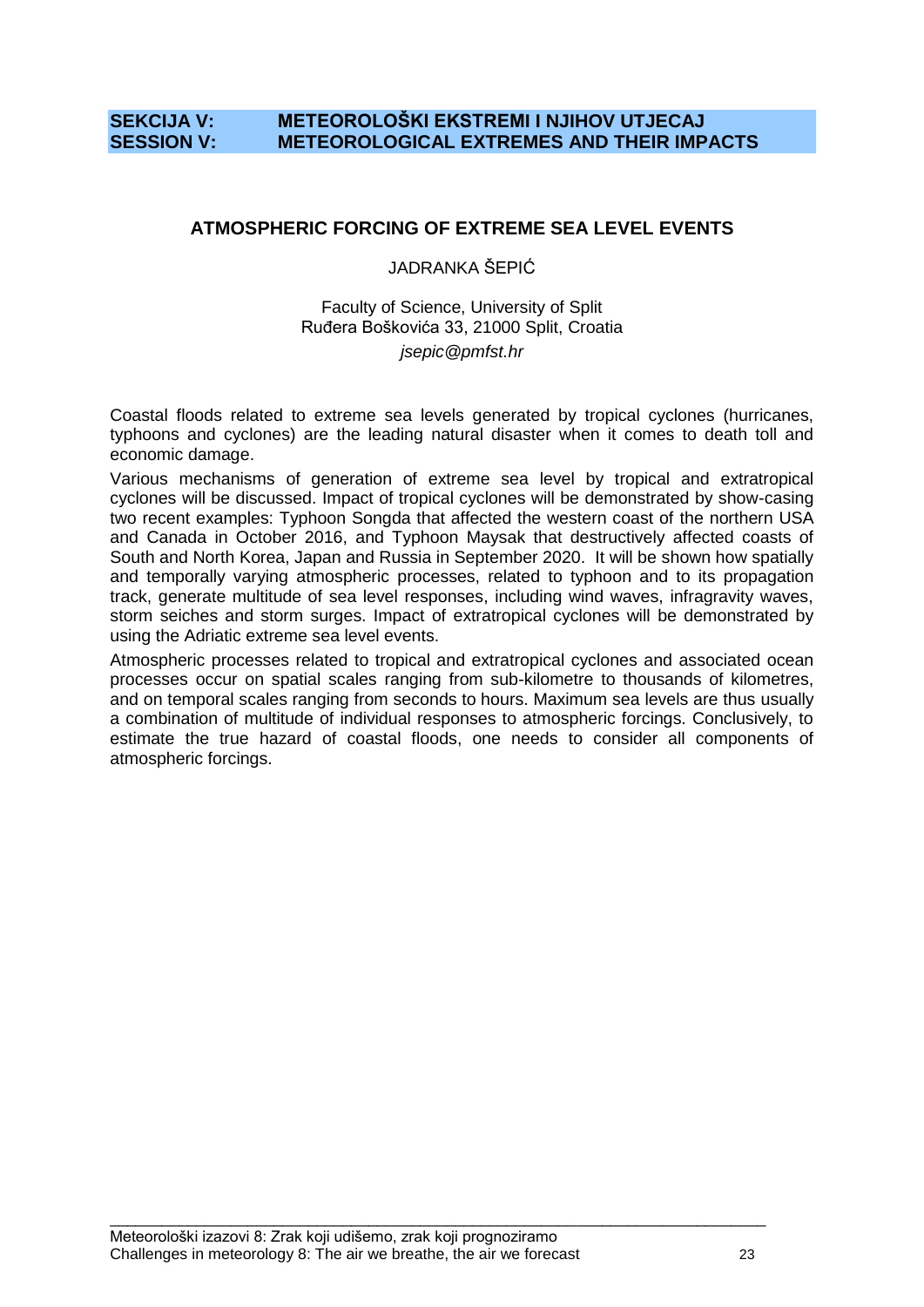# **INTRODUCTION TO NEW THUNDERSTORM INTENSITY INDEX (TSII)**

DAMJAN JELIĆ<sup>1</sup>, MAJA TELIŠMAN PRTENJAK, BARBARA MALEČIĆ and TANJA RENKO

#### <sup>1</sup>Department of Geophysics, Faculty of Science, University of Zagreb Horvatovac 95, 10000 Zagreb, Croatia *dnjelic@gfz.hr*

Lightning data provide very high spatial and temporal resolution allowing us to decompose thunderstorms into smaller segments. By using those segments, we introduce a new Thunderstorm intensity index (TSII). Based on the mathematical background of the lightning jump, TSII aims to identify areas that are most affected by the storm. Such index captures location in space and time where a thunderstorm experienced a sudden positive change in lightning activity, using the Eulerian standpoint. The advantage is independence to a total number of flashes produced by the storm (which can vary significantly), and high temporal monitoring (2 min). TSII was established within the SWALDRIC project using a period of 11 years of lightning data and in a study area of the NE Adriatic region. Validation is done against precipitation, wind, hail, waterspouts, and a comparison with ERA5 instability indices is made.

Results show very good agreement between higher rain intensities and total precipitation in the vicinity of TSII. Good agreement with hail occurrence, waterspout presence within 15 km radius. Also, TSII turned out to be invariant on the size of the system thus allowing us to recognize small-scale intense thunderstorms. The main goal is to present background principles of TSII computations as well as key verification results considering precipitation and hail. Due to the nature of TSII, it has the potential to be used in nowcasting, model verification, and climatological studies.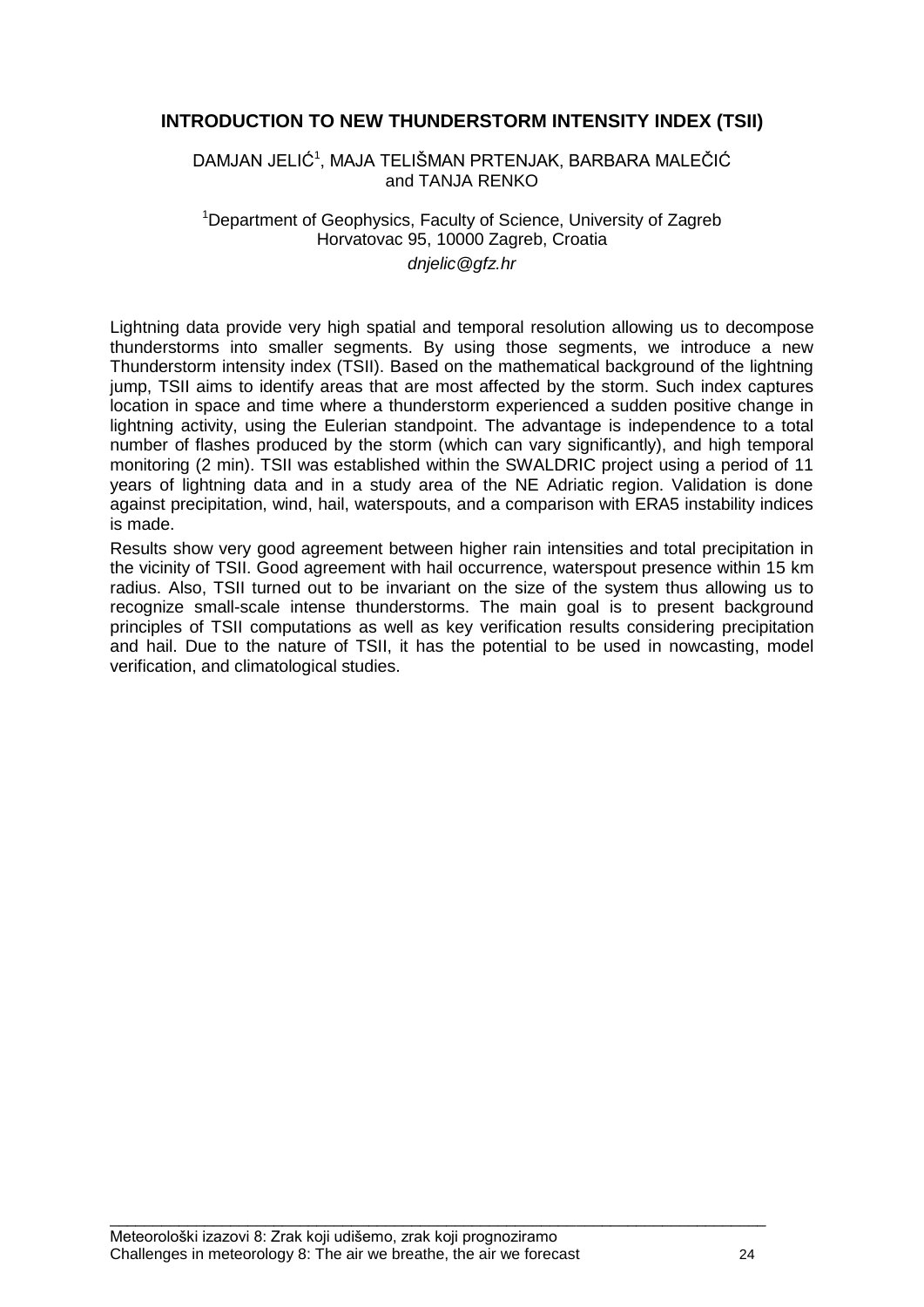# **CONVECTION-PERMITTING SIMULATIONS OF HAILSTORMS AND LIGHTNING ACTIVITY OVER THE ALPINE-ADRIATIC REGION USING COSMO AND WRF MODELS**

#### BARBARA MALEČIĆ<sup>1</sup>, RUOYI CUI, DAMJAN JELIĆ, MAJA TELIŠMAN PRTENJAK, KRISTIAN HORVATH, NIKOLINA BAN, MARIE-ESTELLE DEMORY, PETRA MIKUŠ JURKOVIĆ, NATAŠA STRELEC MAHOVIĆ AND CHRISTOPH SCHÄR

#### <sup>1</sup>Department of Geophysics, Faculty of Science, University of Zagreb Horvatovac 95, 10000 Zagreb, Croatia *barbara.malecic@gfz.hr*

Hail is a significant convective weather hazard, often causing considerable crop and property damage across the world. Although extremely damaging, hail still remains a challenging phenomenon to model and forecast given the gaps in understanding the processes involved in hail formation. Recently, a physically-based one-dimensional hail model called HAILCAST was developed. HAILCAST forecasts the maximum expected hail diameter at the ground using a vertical profile of the updraft, temperature, liquid and ice water content and can be embedded within a convection-permitting model (CPM). Furthermore, lightning activity is a characteristic phenomenon that often accompanies severe weather, and especially hailstorms, as well as a damaging phenomenon in itself. One of the ways to diagnose the areas prone to lighting activity is by using a Lightning Potential Index (LPI). LPI is a measure of the potential for charge generation and separation inside a thundercloud, which results in lightning flashes during convective thunderstorms. Therefore, LPI maps the area with the potential for electrical activity based on the model"s dynamical and microphysical fields.

Here, eight hailstorms occurring over the Alpine-Adriatic region are analyzed using Weather Research and Forecasting (WRF) and Consortium for Small Scale Modeling in Climate Mode (COSMO) simulations with embedded HAILCAST and LPI at convection-permitting resolution (~2.2 km). In addition, a model intercomparison study is performed to investigate the ability of different modeling systems in reproducing such convective extremes and to further assess the uncertainties associated with simulations of such local-area phenomena. The results are verified by direct hail observations from Croatia (hailpad network), radar estimates of hail from Switzerland (probability of hail, maximum expected severe hail size) and lightning measurements from the LINET network using neighborhood and spatial verification methods.

The analysis revealed that both HAILCAST and LPI are able to reproduce the observed hail and lightning activity. Namely, both models are able to reproduce the areas affected by hail and lightning as well as its intensity. Moreover, the fields produced by both models are remarkably similar, although, a slight tendency of WRF to produce smaller hail swaths with larger hailstone diameters and larger LPI values seems to be present. Overall, the analysis revealed promising results and indicates that both HAILCAST and LPI could be valuable tools for real-time forecasting and climatological assessment of hail and lightning occurrence in current and possibly changing climate.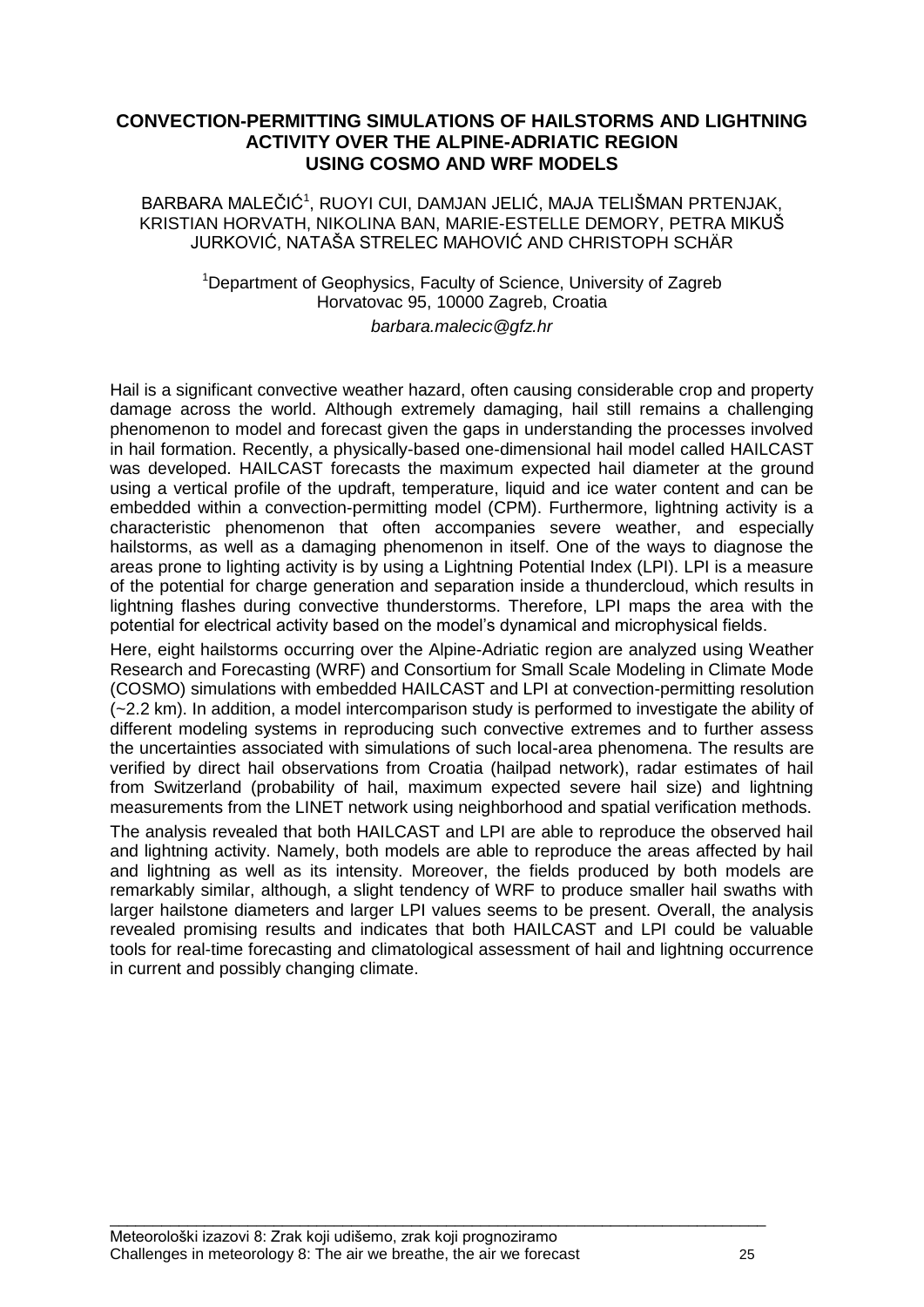# **HYDRO-METEOROLOGICAL ANALYSIS OF SUMMER 2020 URBAN FLOOD IN ZAGREB**

#### IRENA NIMAC, KSENIJA CINDRIĆ KALIN, TANJA RENKO, TATJANA VUJNOVIĆ and KRISTIAN HORVATH

#### Croatian Meteorological and Hydrological Service Ravnice 48, 10000 Zagreb, Croatia *irena.nimac@gmail.com*

Extreme weather situations are of great interest due to their damaging effect on society, ecosystem, infrastructure, etc. In a world with a changing climate, increase in occurrence and intensity of such events might be expected.

In this study, extreme precipitation event on 24 July 2020 which resulted in urban flood in Zagreb area, is analyzed from hydro-meteorological point of view. First, a general climatology of the short-term (from 5 to 120 min) extreme precipitation amount is analyzed in terms of its timing and correlation with other durations for the Zagreb-Griĉ station in the period 1908–2020. Temporal changes in the amplitude of extreme precipitation are examined by trend analysis, as well as non-stationary generalized extreme value distribution (GEV). Trend results revealed an intensification in short-term extreme precipitation up to 2.9% per 10 years, which is significant for durations longer than 20 min. Together with the results of analysis of occurrence and correlogram analysis, these findings point to changes in the occurrence of corresponding weather types responsible for heavy rainfall events. Summer 2020 rainfall event analysis showed that 120-min extreme precipitation was an exceptional event over the city center with return period higher than 100 years. All available data, measurements and numerical weather prediction models revealed that all ingredients for deep moist convection were present before the event, together with a deep layer shear. Additionally, the formation of cutoff low, the presence of an intense positive potential vorticity anomaly and the surface convergence line appear to be the main processes which further enhanced triggered deep convection, consequently also heavy precipitation. The hydrological analysis revealed that the sewerage system of Zagreb city could not drain the stormwater from the streets, pointing out the need for its redesign and adaptation to climate change. The results obtained from this study might serve for better preparedness of the city and society to future similar events.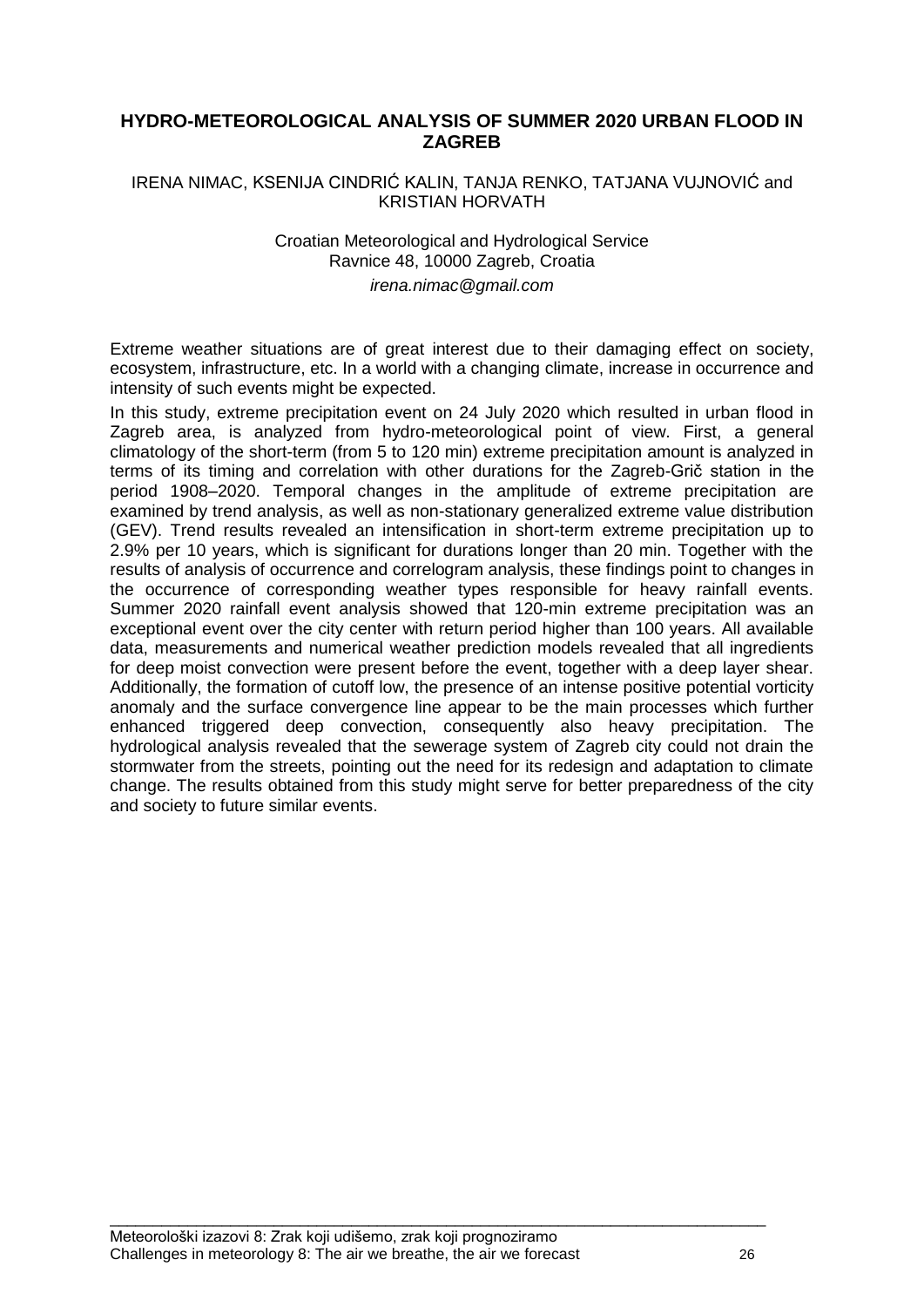# **SEKCIJA VI: KLIMATOLOGIJA I BIOMETEOROLOGIJA SESSION VI: CLIMATOLOGY AND BIOMETEOROLOGY**

# **HEAT WAVE PROTECTION WITHIN METEOALARM IN CROATIA**

LIDIJA SRNEC, VJERAN MAGJAREVIĆ, IVAN GUETTLER and TANJA RENKO

#### Croatian Meteorological and Hydrological Service Ravnice 48, 10000 Zagreb, Croatia *lidija.srnec@cirus.dhz.hr*

A large number of human sufferings as a consequence of summer heat and heat waves in the recent past, requires continuous research on this topic in order to improve heat warning protocol and human health protection. The current Croatian heat wave alert system is carried out under the Ministry of health which has established working group for heat health protection. According to the Protocol, which is a part of the Action Plan for heat protection in Croatia, Croatian Meteorological and Hydrological Service (DHMZ) is issuing warnings regarding different levels of heat threat. Warnings are issued for eight different areas in Croatia which are defined as to cover all climate characteristics, but also to include available mortality data sets needed to define moderate, high, and very high heat risk.

As Croatia is a small but geographically quite diverse country, there is a need and interest in defining criteria for issuing warnings on more detailed spatial scale. The problem is that mortality data are not available on the same spatial scale and for all needed areas. To overcome that problem, DHMZ is working on introducing the new heat alarm system, based on different thresholds for extreme temperatures.

With the new algorithm we want to cover 20 counties, but also daily, seasonal and annual temporal variability. In this work we are testing the new algorithm on the summer period  $(1<sup>st</sup>$ June to 31<sup>st</sup> August) for three selected years (2003, 2019 and 2021) for current eight locations, by comparing the warnings (start date, end date, risk level) that would issue the current vs. the new algorithm.

The new algorithm hits well the term of the first heat wave, but underestimates the total number of heat waves issued by the current algorithm. On the other side, the advantage of the new algorithm is that it can issue heat warning throughout the whole year. Nevertheless, before implementing it into the heat wave warning protocol, the new algorithm requires further research.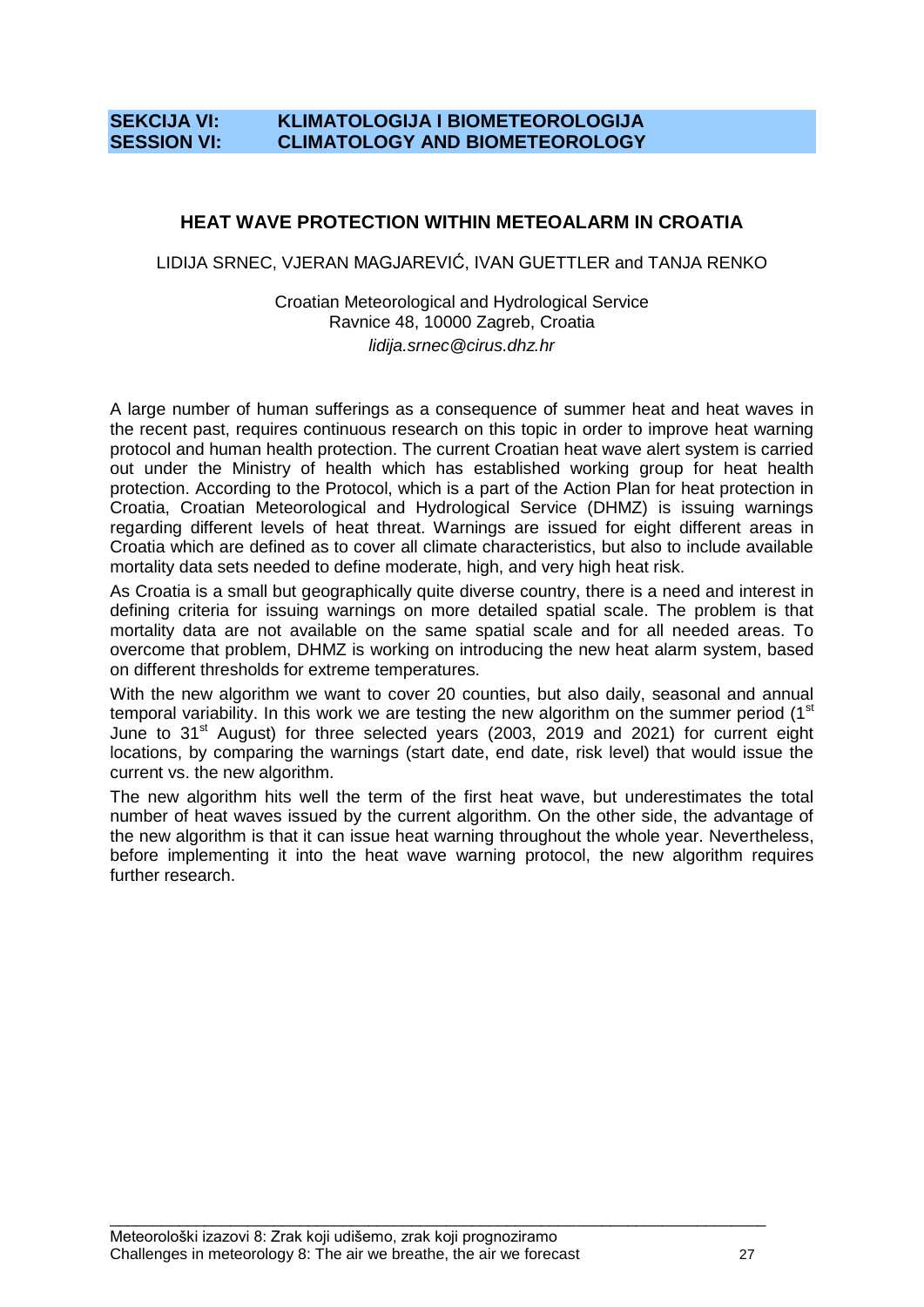#### **IMPACT OF TROPICAL SSTS ON THE LATE-WINTER SIGNAL OVER THE NORTH ATLANTIC-EUROPEAN REGION**

#### SARA IVASIĆ, MARGARETA POPOVIĆ and IVANA HERCEG BULIĆ

# Department of Geophysics, Faculty of Science, University of Zagreb Horvatovac 95, 10000 Zagreb, Croatia

# *sivasic@gfz.hr*

Sea surface temperatures (SSTs) in the tropics can act as a source of boundary-forced predictability for the atmosphere in the extratropics, which is characterized by its large internal variability and poor predictability. However, if the SST forcing is strong and persistent enough to establish the boundary-forced circulation and overcome this chaotic intrinsic variability of the extratropical atmosphere, potential predictability can be increased. Among the strongest events with such an influence on the climate variability throughout the world is the El Niño-Southern Oscillation (ENSO).

Here, the potential impact of tropical SSTs on the signal of geopotential heights at 200 hPa (GH200) was tested based on the results of four different ensembles of numerical simulations. Using an intermediately complex AGCM (ICTP AGCM) we designed experiments with SST anomalies serving as AGCM lower boundary forcing prescribed globally, in the tropical zone of all oceans, only inside the tropical Atlantic area, and limited to the tropical Pacific. Additionally, the fifth AGCM experiment containing global SST forcing and double the amount of imposed  $CO<sub>2</sub>$  concentration was added to the analysis for comparison of the results to warmer climate conditions. All of the simulations within each of the experiments extended over the 156-year long period between 1855 and 2010.

Signal over the North Atlantic-European region (NAE; 30° N-60° N; 50° W-30° E) was selected as the main focus of the analysis. This monthly GH200 signal was calculated based on the difference between the ensemble mean of each experiment and the climatological mean for the considered time period. To detect the extent of the ENSO influence on the signal over the NAE region, ENSO years were selected based on the value of the standardized Niño3.4 index in the late-winter season. Signal in different AGCM experiments was then averaged over the NAE region and over the whole time period for ENSO years, non-ENSO years and all years, respectively.

Results have shown that the signal is the strongest in the late-winter months (January-March) in all of the experiments. The AGCM experiment with SST boundary forcing prescribed only in the tropical Atlantic consistently yielded the least amount of signal among the rest of the experiments. Overall, the GH200 signal is more pronounced and persists in strength and pattern throughout the late winter months when only the ENSO years are taken into account. The strongest signal linked to ENSO events is found in the experiment with the SST forcing prescribed only in the tropical Pacific. Comparing the results from the two ensembles forced with global SST anomalies, larger values of signal were found in the experiment with the two times higher  $CO<sub>2</sub>$  concentration.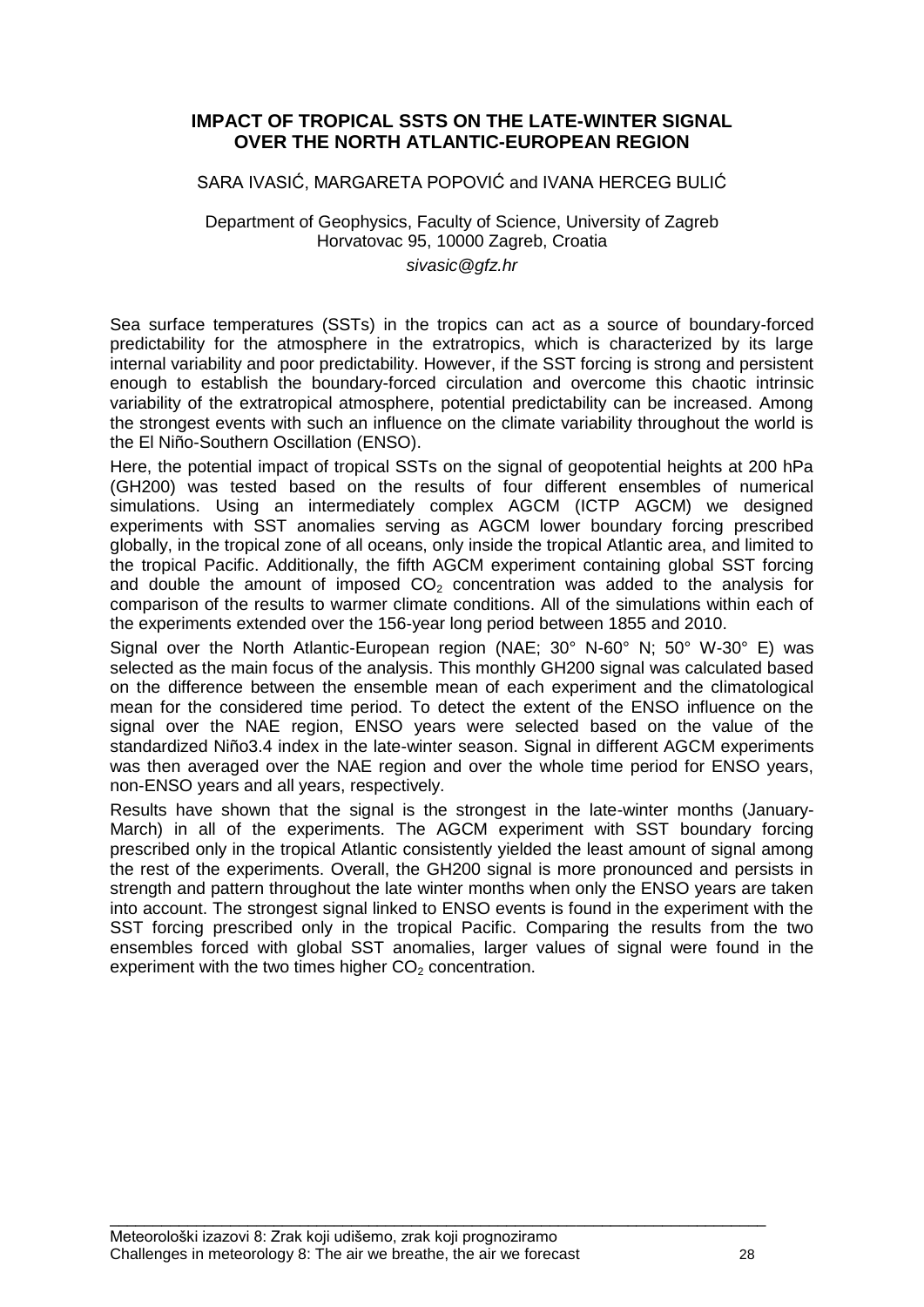# **BIVARIJATNA KOREKCIJA PRISTRANOSTI ANSAMBLA REGIONALNIH KLIMATSKIH MODELA NA ŠIREM PODRUČJU JADRANSKOG MORA**

RENATA SOKOL JURKOVIĆ, IVAN GÜTTLER i ZORAN PASARIĆ

Niuškalo Miroslava Miholića 2, 10000 Zagreb, Hrvatska *rensokol@gmail.com*

Glavni cilj analize je dati ocjenu ansambla regionalnih klimatskih modela (RCM) na širem jadranskom podruĉju. Analiza se temeljila na skupu od 12 kombinacija, tri RCM-a i ĉetiri globalna klimatska modela (GCM) od 1971. do 2004., podijeljenih u dijelove za kalibraciju i validaciju. Korekcija klimatskih modela je izvršena prema E-OBS podacima na mreži 0.1°. Provedena je usporedba jedne univarijantne i tri verzije bivarijatnih metoda korekcije pristranosti ljetne i zimske mjeseĉne temperature zraka i oborine. Za ispitivanje utjecaja metoda korekcije pristranosti koristili smo razliĉite marginalne razdiobe i razdiobe međuovisnosti (kopule). Bivarijantna korekcija pristranosti provedena je uz korištenje parametarskih i empiriĉkih marginalnih razdioba. U mapiranju kvantila (univarijantnom (QM)) i parametarskoj bivarijatnoj metodi korištene su gama (oborina) i normalna (temperatura) razdioba, te u bivarijatnoj dodatno su korištene Gaussova i Student t kopula. Dokumentirana je pristranost i utjecaj metoda korekcije na oborinu i temperaturu, ukljuĉujući i signale klimatskih promjena u povijesnim podacima. Razmatrane metode zadržale su prostornu razdiobu trendova iz nekorigiranog ansambla. Provedena su i dva eksperimenta o tome kako metode korekcije pristranosti utjeĉu na statistiĉke mjere razmatranih varijabli i njihovih odnosa. Pokazano je da bivarijatna metoda s empiriĉkim razdiobama (eeG) nešto uspješnije zadržava odnos među varijablama detektiran u mjerenim podacima.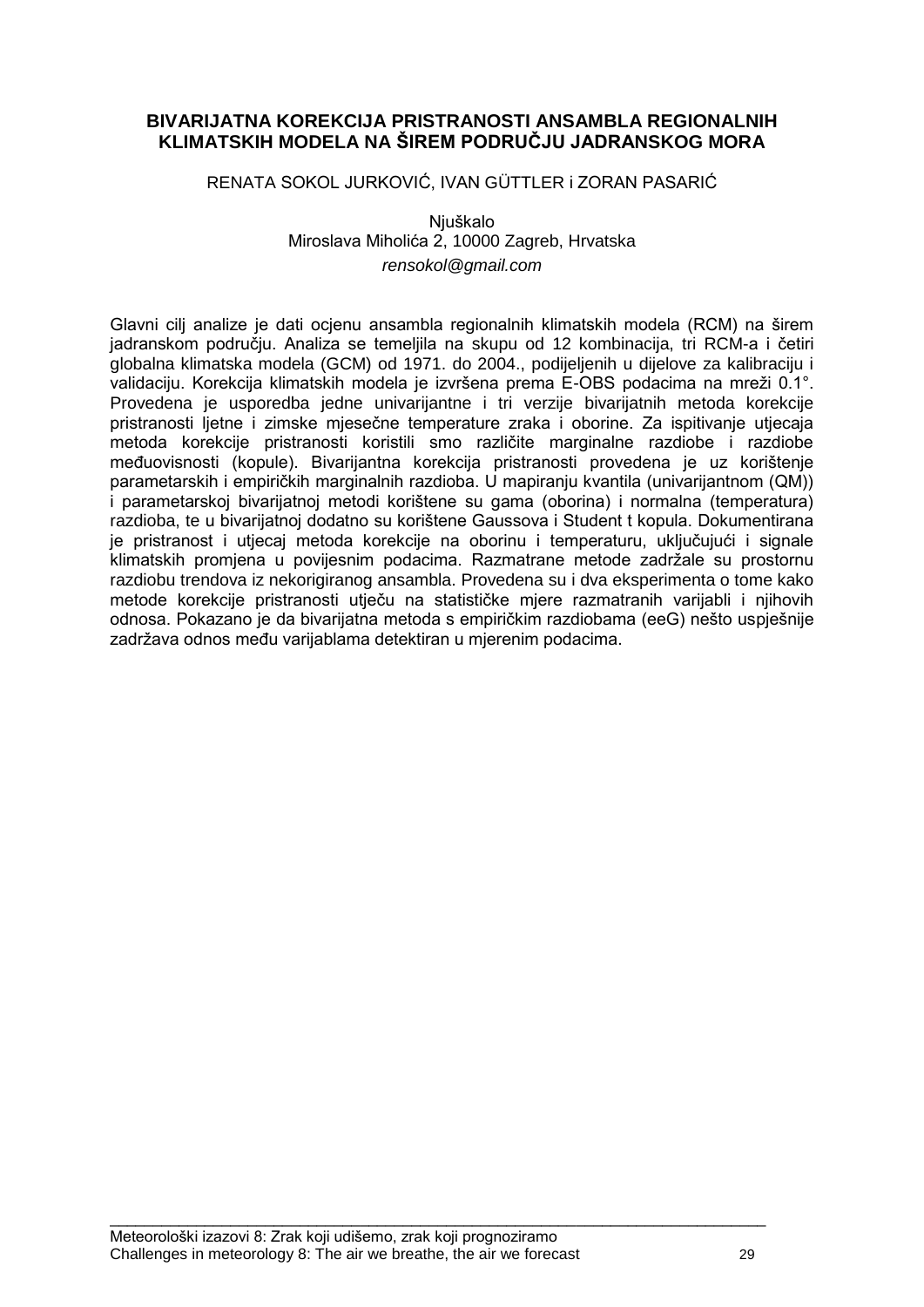# **SEASONAL VARIATIONS OF LAND SURFACE TEMPERATURE IN THE CITY OF DUBROVNIK, CROATIA**

#### MATEJ ŽGELA and IVANA HERCEG BULIĆ

#### Department of Geophysics, Faculty of Science, University of Zagreb Horvatovac 95, 10000 Zagreb, Croatia *matej.zgela@gfz.hr*

Land cover properties are the key driver of differences in land surface temperature (LST), what is especially important in the temporal analysis of LST. Moreover, the heterogeneity of land cover in urban areas indicates a specific spatial distribution of LST thus allowing areas with high heat load to be identified.

This study investigates the spatial and temporal variation of LST in Dubrovnik for land use/land cover (LULC) classes in four seasons of years 2020 and 2021 using remote sensing techniques, GIS and statistical analysis. Each season is represented by one cloudfree Landsat-8 satellite image taken as close as possible to the middle of the season. LST and spectral indices for selected images were derived using Google Earth Engine, a cloudbased geospatial analysis platform. LST was retrieved from the Landsat-8 Thermal Infrared Sensor (TIRS) Band 10 data using a mono-window algorithm, while spectral indices were calculated from bands of the Operational Land Imager (OLI) sensor. LULC classes were grouped based on the dominance of urban or natural morphological features in order to assess the impact of urban form and natural properties on LST. For natural LULC classes, seasonal changes in land cover were quantified using Landsat-8 spectral indices, such as normalized difference vegetation index (NDVI), while urban ones were considered unchanged during analyzed seasons. Additionally, Copernicus data was used to signify differences between natural LULC classes.

The results for all seasons show the highest LST in urban LULC classes, emphasizing the surface urban heat island (SUHI) of Dubrovnik, and in a barren land outside of the city, mostly on slopes of hills where the growth of vegetation is prevented by strong bora winds. Lowest LST is recorded for natural LULC classes: forests, urban parks, and other green surfaces. Dominant karst topography in the city's hinterlands also shows a profound influence on spatial variation of LST. A strong correlation is found between LST and NDVI, indicating that seasonal change in vegetation is influencing LST, e.g. seasonal change in leaf cover for broad-leaved forests.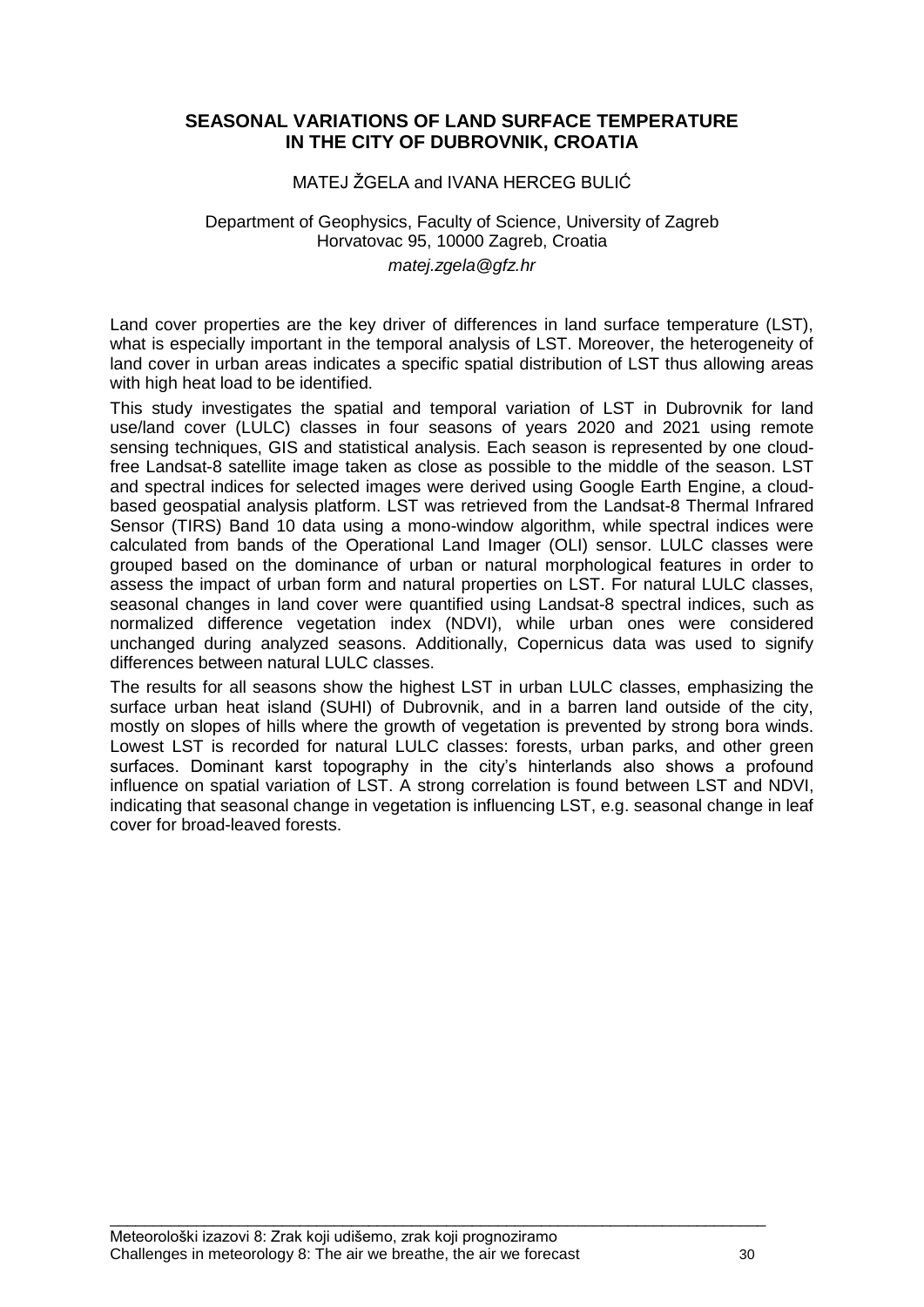# **TEMPERATURE CHARACTERISTIC AND HEAT LOAD IN THE CITY OF DUBROVNIK**

#### MARIJANA BORAS, IVANA HERCEG BULIĆ and MATEJ ŽGELA

#### Department of Geophysics, Faculty of Science, University of Zagreb Horvatovac 95, 10000 Zagreb, Croatia *marijana.boras@gfz.hr*

In this study temperature characteristics and heat load in the city of Dubrovnik are investigated by using temperature data observed at local meteorological station in Dubrovnik for the time period 1961-2019, satellite data collected by LANDSAT5 satellite for the time period 2001-2010 and climatic indices data obtained from simulations of urban climate model MUKLIMO 3 for the period 2001-2010. Dubrovnik belongs to the Mediterranean touristic cities. Mediterranean region is recognized as one of the most vulnerable region to climate changes as well as the tourism, one of the main industries in Dubrovnik. Therefore, this work was intended to examine changes of the observed temperature data as well as spatial distribution of heat load according to Land use/land cover classification. Trends of daily mean temperatures and seasonal daily mean, maximum and minimum temperatures were analysed by using two independent methods, linear regression method and Mann-Kendall test.

Derived results reveal that mean daily temperatures are increasing accelerated. Analysis of seasonal temperatures shows positive trends of temperature rise for all analysed seasons, where the biggest rise of temperatures is obtained for all summer seasons. However, summer maximum daily temperatures are rising the most. Linear regression method and Mann-Kendall test were also applied for examining trends of climatic indices calculated from observed temperature data (summer days and tropical nights). These results show as well rise of daily maximum and minimum temperature, where minimum temperature are growing accelerated what suggests that nocturnal heating in the city is intensified. Results of satellite data of mean summer land surface temperatures for the period 2001-2010 indicate that urban surfaces are heated more than natural surfaces with vegetation. Climatic indices (summer and hot days, warm evenings and tropical nights) obtained by simulations of model MUKLIMO\_3 reveal as well that urban surfaces are heated more than sparse built-up areas or than natural surfaces with vegetation.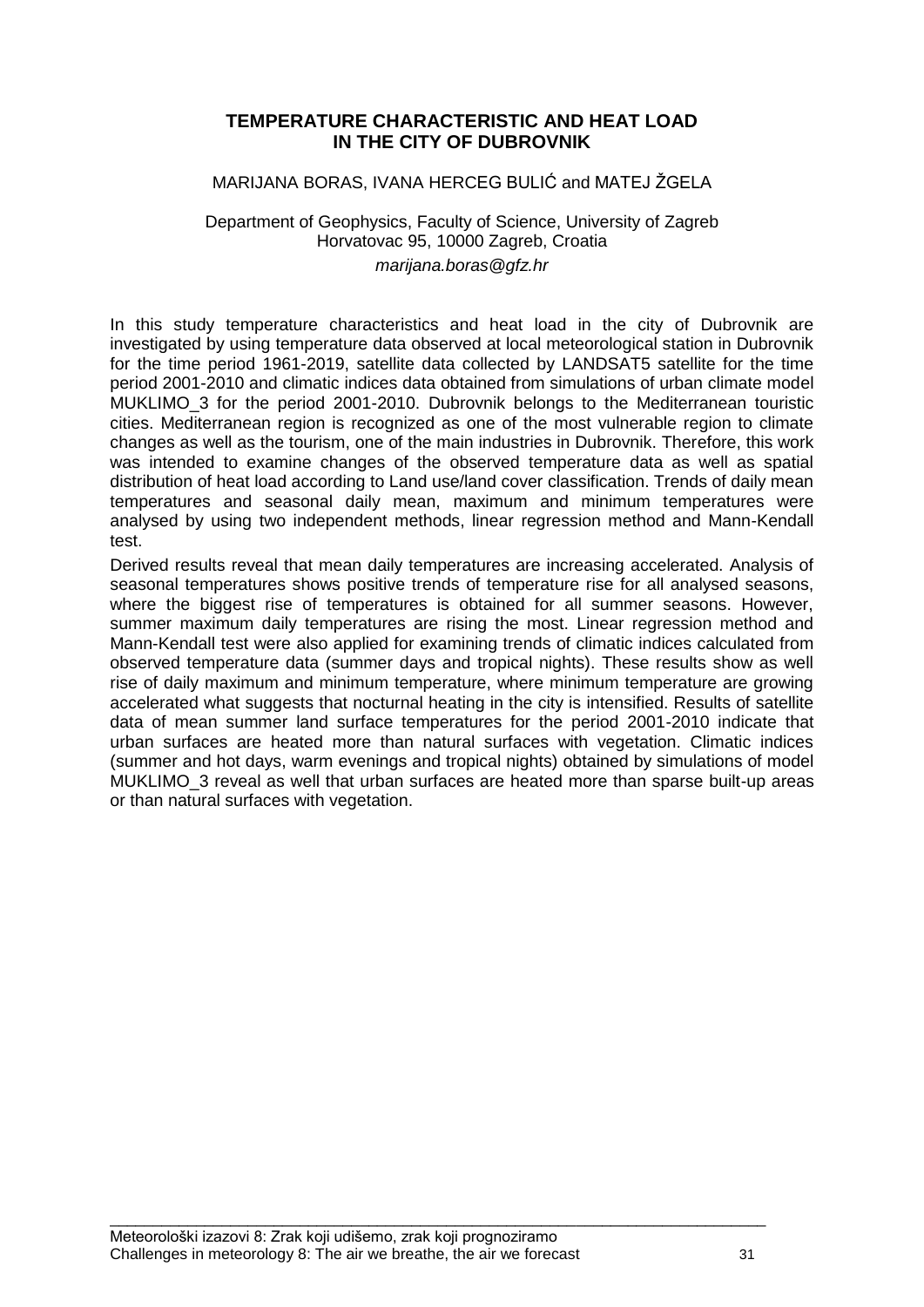# **THE EFFECT OF WINTER AND SUMMER NAO ON SUMMER URBAN HEAT LOAD IN ZAGREB**

IRENA NIMAC<sup>1</sup>, IVANA HERCEG BULIĆ, MAJA ŽUVELA-ALOISE and MATEJ ŽGELA

<sup>1</sup>Croatian Meteorological and Hydrological Service Ravnice 48, 10000 Zagreb, Croatia *inimac@cirus.dhz.hr*

In this study the effect of North-Atlantic Oscillation (NAO) over Zagreb area is investigated. Specifically, the role of indirect (lagged) and direct NAO effect are analyzed by different combinations of winter (wNAO) and summer (sNAO) NAO index. Based on the measurements at station Zagreb-Maksimir in the period 1949-2019, significant correlation is obtained between sNAO index and number of summer days (Tx25). However, when wNAO index was additionally included in multiple linear regression (MLR), even stronger correlation is found with all MLR coefficients being significant. It is demonstrated that the combination of positive wNAO followed by negative sNAO results in the strongest increase in heat load compared to the reference situation, while the opposite combination leads to the strongest decrease. Combinations of the same polarity of wNAO and sNAO phases are generally associated with weak response due to their opposing effect on temperature and precipitation over area under the study. This change in the amplitude of the heat load is also confirmed in simulations made by urban climate model. However, modelling approach enabled us to investigate the spatial variability of the Tx25 field over Zagreb. It is found that NAO combination leading to longer dry conditions results in weaker spatial gradient of the Tx25 due to decreased cooling efficiency of vegetation.

Mentioned results indicate the importance of slower components of climate system, in this case soil. The assumption that soil moisture is significant link between wNAO and summer heat load is confirmed by analogue analysis based on standardized precipitation evapotranspiration index (SPEI) determined for station Zagreb-Maksimir. Furthermore, impact of drought conditions on spatial variability of the urban heat load is confirmed by the analysis of Landsat-8 land surface temperature data.

The results of this research might be useful for urban climate mitigation purposes, especially for planning of irrigation of vegetation in situations when seasonal forecasts indicate warmer and drier conditions.

Full paper:

Nimac, I., I.Herceg-Bulić, M. Žuvela-Aloise and M. Žgela, 2022: Impact of North Atlantic Oscillation and drought conditions on summer urban heat load – a case study for Zagreb. *International Journal of Climatology*, 1–18. [https://doi.org/10.1002/joc.7507.](https://doi.org/10.1002/joc.7507)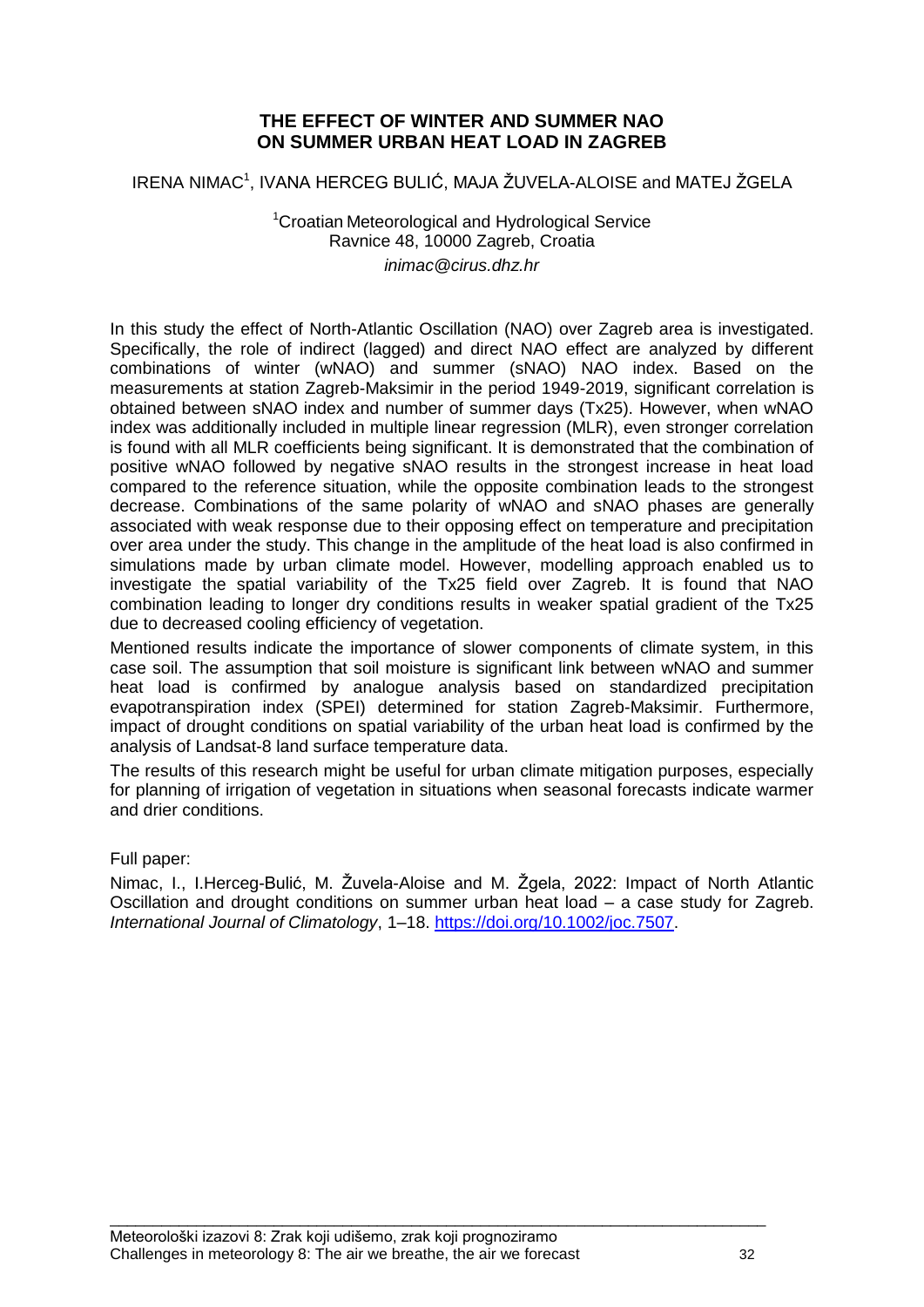# **URBAN HEAT ISLAND OF ZAGREB – FIRST MOBILE MEASUREMENTS**

KLARA JUSTIĆ, PATRIK JUREŠA, JAKOV LOZUK, MARGARETA POPOVIĆ, MATEJ ŽGELA and IVANA HERCEG BULIĆ

Department of Geophysics, Faculty of Science, University of Zagreb Horvatovac 95, 10000 Zagreb, Croatia *klara.justic@gmail.com*

As a result of urbanisation, cities develop a special type of climate called urban climate, which is characterized by occurrence of Urban Heat Island (UHI), a significantly higher temperature in densely built part of the city than in the rural surrounding areas. Resulting heat difference can lead to negative health consequences and the impairment of quality of life of the population. Additionally, impacts of UHI are seen through decreased air quality, formation of less dense fog, increased smog occurrence, shifting of phenological phases (occurring earlier), etc. Also, UHI can play a significant role in energy management throughout the year as we would expect less energy needed in winter for heating, but more in summer for cooling. The anthropogenic heat sources in densely built cities are not negligible. All cities including Zagreb develop UHI. To better determine characteristics of UHI, its intensity and spatial distribution, it is necessary to have as much as possible of data collected from a city area.

For that reason, first mobile measurements of air temperature were organised in Zagreb. The measurements were done using bicycles to increase spatial coverage. The air temperature of the UHI was measured at the height of approximately 2 m from the ground level. Here we will show how the measurements were organised and performed. Collected temperature data and their comparison with land surface temperature (LST) obtained from Landsat-8 satellite are presented. A more detailed analysis of LST in the domain of the city of Zagreb was also made, with the purpose of identifying additional heat sources in the city.

The aim of the study is to show the difference in heat load between different morphological features in the city. This study emphasizes the importance of green areas to mitigate the UHI effect

**\_\_\_\_\_\_\_\_\_\_\_\_\_\_\_\_\_\_\_\_\_\_\_\_\_\_\_\_\_\_\_\_\_\_\_\_\_\_\_\_\_\_\_\_\_\_\_\_\_\_\_\_\_\_\_\_\_\_\_\_\_\_\_\_\_**

# **HAIL CLIMATOLOGY ALONG THE CROATIAN COAST**

LUCIJA BLAŠKOVIĆ, DAMJAN JELIĆ, BARBARA MALEĈIĆ, BRANIMIR OMAZIĆ and MAJA TELIŠMAN PRTENJAK

> Department of Geophysics, Faculty of Science, University of Zagreb Horvatovac 95, 10000 Zagreb, Croatia *lucija.blaskovic@gfz.hr*

Hail is a weather phenomenon that can cause material damage and hence, knowledge of national hail climatology may contribute to reduced future losses. Unlike a number of countries in the region/Europe that have developed national hail climatology, most of the coastal part of Croatia has not yet been sufficiently researched or analyzed. Therefore, in order to supplement the existing knowledge, the observed hail data from the weather logs from 55 stations were used. They provided a creation of database for the coastal area for the period from 1973 to 2019. The data analysis was accompanied with instability indices obtained from ERA5 data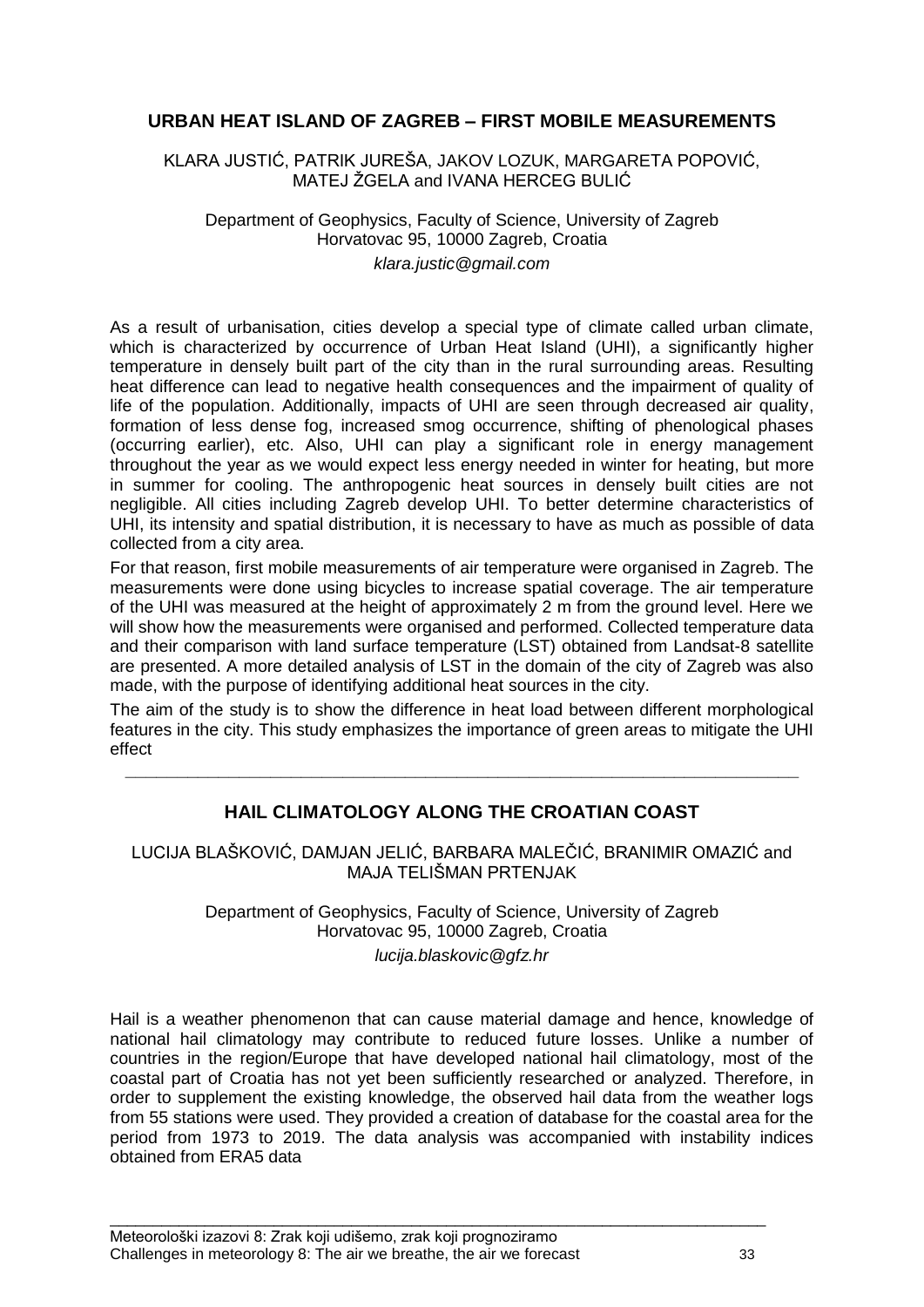# **SEKCIJA VII: AGROMETEOROLOGIJA SESSION VII: AGROMETEOROLOGY**

# **EXPLORING USEFULNESS OF DROUGHT INDICES TO DETECT AGRICULTURAL DROUGHT IN SLOVENIAN ALPINE REGION**

ŽIVA VLAHOVIĆ, ANDREJA SUŠNIK, ZALA ŽNIDARŠIČ, MAJA ŽUN and TJAŠA POGAĈAR

> Slovenian Environment Agency (ARSO) Vojkova 1b, 1000 Ljubljana, Slovenija *ziva.vlahovic@gov.si*

In the last decade(s) drought has become more frequent in the Alpine region, too. Due to specific climate and mountainous terrain, drought monitoring in this region is particularly challenging. Drought indices are essential for tracking and warning about the potential impacts of drought. To use a specific drought index, it is necessary to evaluate the performance of the index in detecting and monitoring different types of drought. Droughts can cause significant economic losses in agriculture. Information derived from indices is useful to measure the qualitative status of droughts and to support risk management in drought-affected areas.

The study had two objectives: 1) to compare the calculation of drought indices (SPI – Standardized Precipitation Index, SPEI – Standardized Precipitation Evapotranspiration Index , VHI – Vegetation Health Index) from regional datasets (ERA5) with indices derived from ground observations and 2) to verify the ability of different drought indices to detect drought impacts on agricultural crops using different data sources (LINGRA-N model, yield) in alpine grasslands and crops in two climatically different regions of the Alps in Slovenia (e.g. Podravska and Gorenjska region).

Evaluation of SPI and SPEI values calculated from ERA5 reanalysis (within the Alpine Drought Observatory project) versus SPI and SPEI values calculated from ground observations at meteorological stations in Slovenia showed that indices calculated in the Alpine region are relevant at the national level and suitable for operational use.

Validation of SPI and SPEI values (2- and 3-month indices) against annual yield data for different crops and grassland types was averaged to statistical regions (NUTS3 level) due to the availability of impact data. In general, the 2-month indices show better agreement with annual yield data than the 3-month indices, suggesting that the 2-month indices may be more suitable for monitoring agricultural drought in Slovenia. The SPI shows relatively good agreement with yield data in the Gorenjska region, which may suggest that in mountainous regions the evapotranspiration component in drought indices is less relevant.

Due to the lack of impact data at smaller spatial scales that would allow a more detailed analysis, the second part of the study is based on the comparison of drought indices SPEI and VHI with yield values calculated with the grassland productivity model LINGRA-N for two farms at a higher altitude site and one farm at a lower altitude site in the Alpine region. The LINGRA-N model calculates the ratio of actual to potential transpiration (TRANRF), actual root zone water content (SMACT), leaf area index (LAI), reserve dry weight (WRE), and root dry weight (WRT), all of which can be used to detect drought.

Comparison of modeled data with drought indices showed that for the selected years with the highest drought impacts (2003, 2013, and 2017), the two SPEI indices (SPEI-2, SPEI-3) showed the best agreement. The TRANRF, SMACT, and WRT model variables also showed statistically significant correlation with the lower-elevation farm indices in 2013. For 2003 and 2017, the correlation was less significant.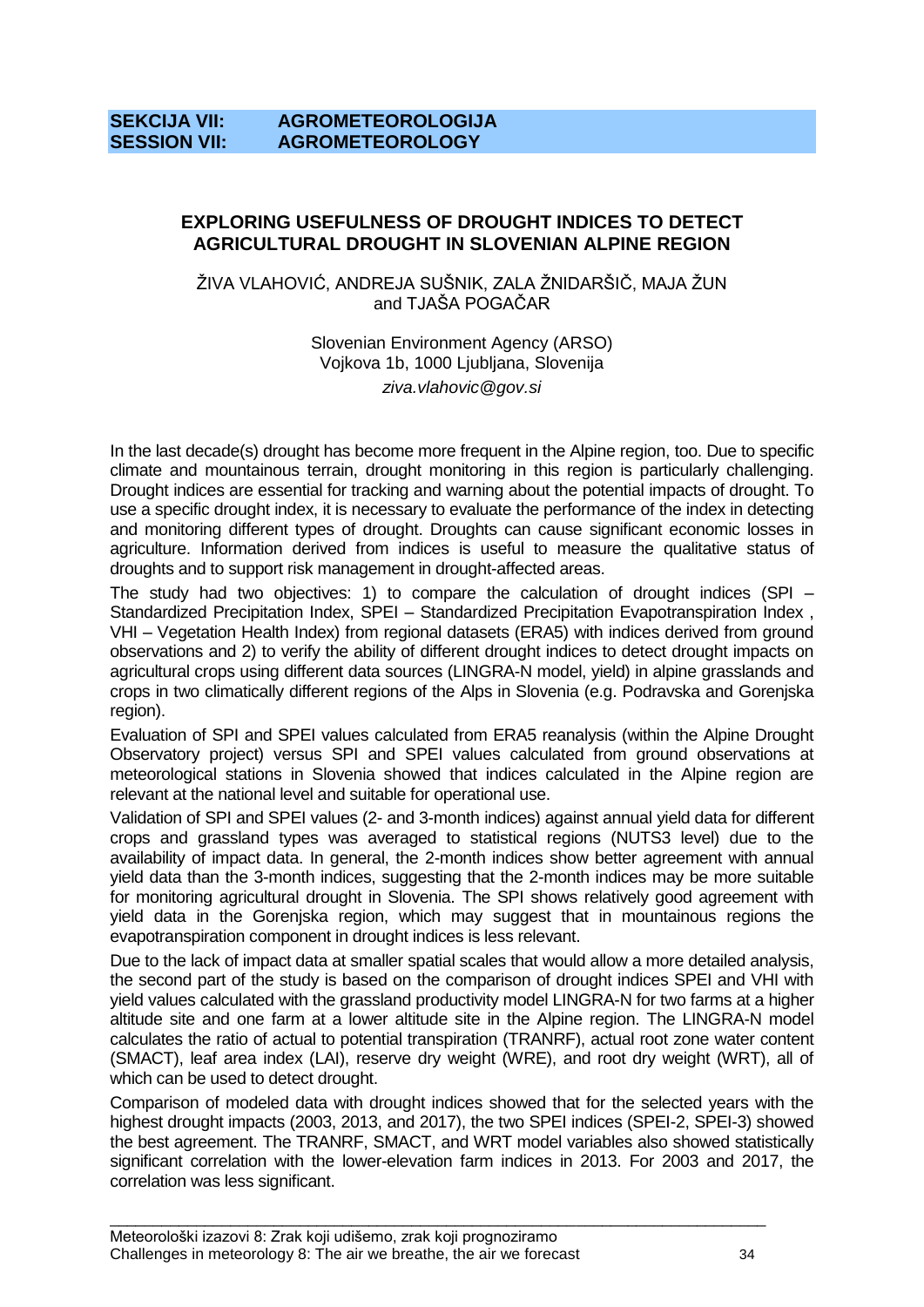# **PERFORMANCE OF SEVERAL MODELS FOR PREDICTING START DATE OF PHENOLOGICAL STAGES OF GRAPEVINE IN CROATIA**

#### BRANIMIR OMAZIĆ, MAJA TELIŠMAN PRTENJAK and LUCIJA BLAŠKOVIĆ

#### Department of Geophysics, Faculty of Science, University of Zagreb Horvatovac 95, 10000 Zagreb, Croatia *bomazic@gfz.hr*

As many studies shows, temperature is key element that affects grapevine growth. Global warming and temperature rise shifted grapevine phenology in many vineyard regions worldwide. In Croatia, viticulture represents one of the most important branches of agriculture in the economical and traditional sense. Therefore, it is important to study changes in vine growth, as well as impact of meteorological parameters on it, so that it can be used to predict suitability and growth under future climate.

In this study, dates of beginning of 3 phenological phases (budburst, flowering and veraison), as well as harvest dates, collected from wineries across country, were analyzed. Different statistical methods, that use daily temperature and temperature sum (Growing degree day with base 10°C or 5°C) are used to determent beginning of these phases. Results show earlier appearances of almost all phases, regardless of variety. With rise of temperature, the duration between two phases is shorted and that leads to an earlier harvest.

Statistical methods generally predict dates well. The best prediction is for budburst and harvest dates with correlation coefficient higher then 0.7. Temperature correlation is worse for predicting flowering and veraison, but shorter period between flowering and budberst as well as between veraison and flowering can correlated with higher temperature.

# **SEZONSKO PROGNOZIRANJE U POLJOPRIVREDI**

**\_\_\_\_\_\_\_\_\_\_\_\_\_\_\_\_\_\_\_\_\_\_\_\_\_\_\_\_\_\_\_\_\_\_\_\_\_\_\_\_\_\_\_\_\_\_\_\_\_\_\_\_\_\_\_\_\_\_\_\_\_\_\_\_\_**

PETRA SVILIČIĆ<sup>1</sup>, ANDREJ CEGLAR, IVANA HERCEG BULIĆ i ZLATKO SVEČNJAK

<sup>1</sup>Državni hidrometeorološki zavod Ravnice 48, 10000 Zagreb, Hrvatska *svilicic@cirus.dhz.hr*

Sezonske prognoze od velike su važnosti za potporu donošenju odluka u različitim sektorima, kao što su poljoprivreda i energetika. Iako je uspješnost sezonskih prognoza općenito ograniĉena u Europi, ona se u nedavnoj prošlosti poboljšala kao rezultat boljeg predstavljanja razliĉitih fiziĉkih procesa u modelima, veće prostorne rezolucije i prikaza poĉetnih uvjeta. Posljediĉno tome, sezonske prognoze se sve više koriste u Europi, ali i diljem svijeta, kao alat koji pomaže poljoprivrednicima u donošenju odluka o odabiru pravih agrotehniĉkih mjera u poljoprivrednoj proizvodnji.

Kako dosadašnja istraživanja sezonskih prognoza u Hrvatskoj nisu bila usmjerena na poljoprivredni sektor, pregledom literature i rezultata iz Europe i regije predstavit će se koncept metodologije primjene ansambla sezonskih prognoza Europskog centra za srednjoroĉne vremenske prognoze (ECMWF) u agrometeorološkom modeliranju prinosa usjeva te kako se prinosi mogu povezati s izvorima predvidljivosti, kao što su El Niño južna oscilacija i Sjeverno atlantska oscilacija na regionalnoj razini.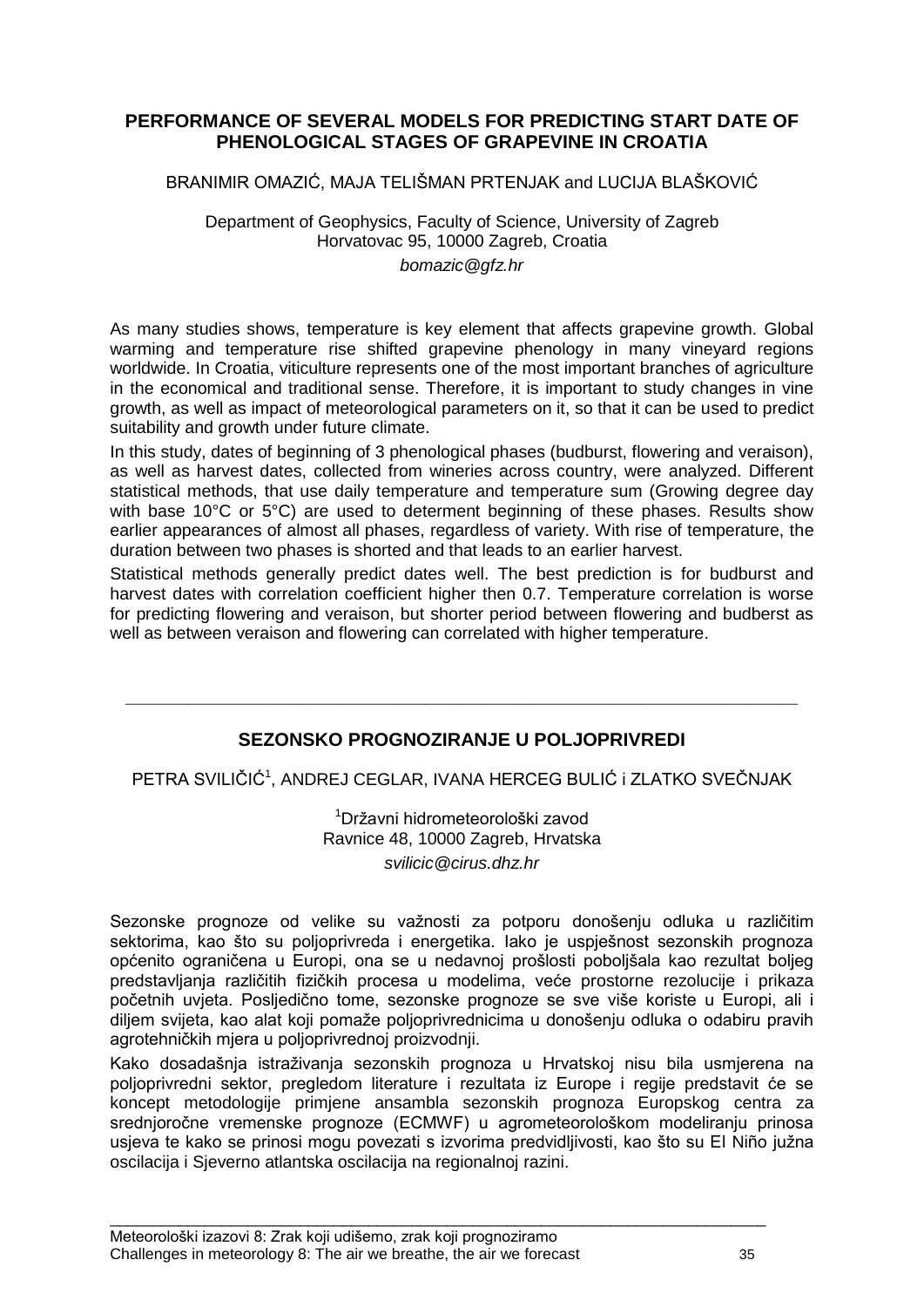# **AGROKLIMATSKI ATLAS HRVATSKE U RAZDOBLJU 1991. – 2020.**

VIŠNJA VUĈETIĆ, MISLAV ANIĆ, JELENA BAŠIĆ, PETRA SVILIĈIĆ i IVANA ĈAVLINA TOMAŠEVIĆ

> Državni hidrometeorološki zavod Ravnice 48, 10000 Zagreb, Hrvatska *mislav.anic@cirus.dhz.hr*

Agroklimatski atlas Hrvatske u razdoblju 1991. – 2020. prvi je hrvatski agroklimatski atlas u kojem su dani tablični i kartografski prikazi određenih agroklimatskih parametara i indeksa za dva klimatska razdoblja: 1981. – 2010. i 1991. – 2020. Atlas se sastoji od šest poglavlja, a nakon tekstualnog uvoda na poĉetku svakog poglavlja slijede karte i tablice za novije razdoblje 1991. – 2020. Za starije razdoblje 1981. – 2010 na jednak naĉin prikazane su tablice i karte, ali samo u digitalnom obliku.

Promatrani agroklimatski elementi izraĉunati su na temelju terminskih i dnevnih meteoroloških podataka sa 109 meteoroloških postaja na kojima je pokrivenost mjerenjima u razdoblju 1991. – 2020. bila veća od 70 %. Za prostornu interpolaciju primijenjena je geostatistička metoda kartiranja regresijski kriging, a kao prostorna interpolacijska mreža poslužio je digitalni elevacijski model horizontalne razlučivosti od 1 km iz kojeg su preuzeta ĉetiri prediktora – nadmorska visina, udaljenost od mora, geografska širina i geografska duljina. Uspješnost predviđanja modela ispitana je metodom poprečne validacije izostavljanjem po jednog elementa (Leave One Out Cross Validation, LOOCV).

Nakon povijesnog pregleda u prvom poglavlju slijedi drugo poglavlje u kojem je prikazana prostorna razdioba agroklimatskih parametara i indeksa koji se baziraju na temperaturi zraka (negativne i pozitivne temperaturne sume za odreĊeni temperaturni prag, Huglinov indeks, indeks hladnih noći, maksimalna duljina trajanja toplih i hladnih razdoblja u zraku te najraniji i najkasniji datumi s temperaturom zraka ispod 0°C. U trećem poglavlju analizirana je temperatura tla na razliĉitim dubinama (2, 5, 10 i 20 cm), maksimalna duljina trajanja toplih i hladnih razdoblja u tlu te maksimalna dubina smrzavanja. Tema ĉetvrtog poglavlja su komponente vodne ravnoteže prema Palmerovom modelu (potencijalna i stvarna evapotranspiracija, sadržaj vode u tlu, gubitak vode iz tla, procjeđivanje i otjecanje) i maksimalna trajanja kišnih i sušnih razdoblja iznad, tj. ispod tri oborinska praga 1, 5 i 10 mm. Peto poglavlje bavi se indeksima meteorološke opasnosti od nastanka požara raslinja (pokazatelj vlaţnosti finog goriva, indeks poĉetnog širenja vatre, indeks ukupnog goriva, indeks meteorološke opasnosti od požara raslinja te srednje mjesečne i sezonske žestine) koji su određeni prema kanadskom modelu Fire Weather Index (FWI). U posljednjem poglavlju opisana je metoda prostorne interpolacije te je dan pregled mjera uspješnosti interpolacijskog modela.

Rezultati atlasa mogu poslužiti kao priručnik agrometeorolozima, agronomima, šumarima i drugim znanstvenicima te vatrogascima i poljoprivrednicima.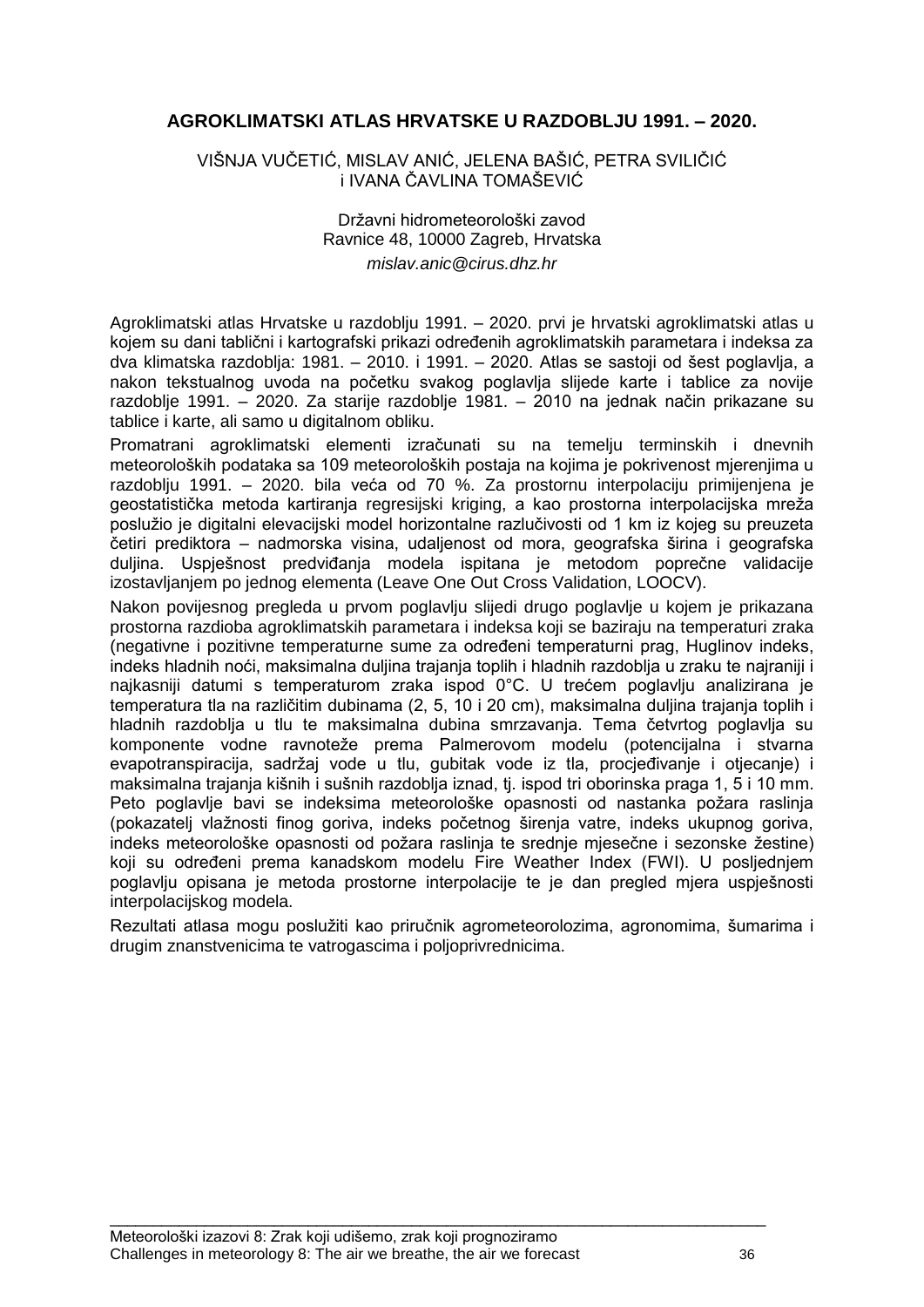# **SEKCIJA VIII: PRIMIJENJENA METEOROLOGIJA SESSION VIII: APPLIED METEOROLOGY**

# **NEW CONVECTION FORECASTS FOR AIR TRAFFIC MANAGEMENT**

#### VINKO ŠOLJAN and JADRAN JURKOVIĆ

#### Croatia Control Ltd. Rudolfa Fizira 2, Velika Gorica, 10150 Zagreb-Airport, Croatia *vinko.soljan@crocontrol.hr*

Deep moist convection is one of the main causes of air traffic delays in the warm season. Airplanes navigate around convectively active areas, deviating from their planned flight paths, causing congestion and increased workload on air traffic controllers in airspaces around the active convection. EUROCONTROL Network Manager (NM) coordinates and optimizes air traffic flow over the whole Europe and must be able to plan when affected airspace may have to close (and reopen) a day ahead of a convective event. In addition NM should be able to take action at least 2-3h before an event on the day of operations.

To assist NM in their planning and tactical operations EUMETNET has created a new probabilistic Cross-Border Convection Forecast (CBCF). The forecast consists of convective risk polygons created by local meteorological service providers for their own area of responsibility, harmonized across state borders. The risk matrix is a function of likelihood and extent/severity of convective weather with additional CB-top height information and a descriptive briefing text. The forecast is collaboratively made in web application EuFoCs developed by German DWD. In 2019 only five participants from EUMETNET participated in this forecast, covering just a part of Europe. In 2020 eight more met services joined the project, including Croatia Control. It is expected to have 23 met providers in the project in 2022 season, covering the whole Europe.

To complement this forecast and help Croatia Control air traffic controllers in local decision making and planning, in 2020 Croatia Control met department has created a similar product on a smaller scale which allows forecasters to be more precise about convection risk in Croatian and neighboring airspaces. Both products are a step forward in probabilistic forecasting of convection, because all previous products were just deterministic.

This presentation will explain both forecasts in more detail and share some experiences from the 2021 convective season.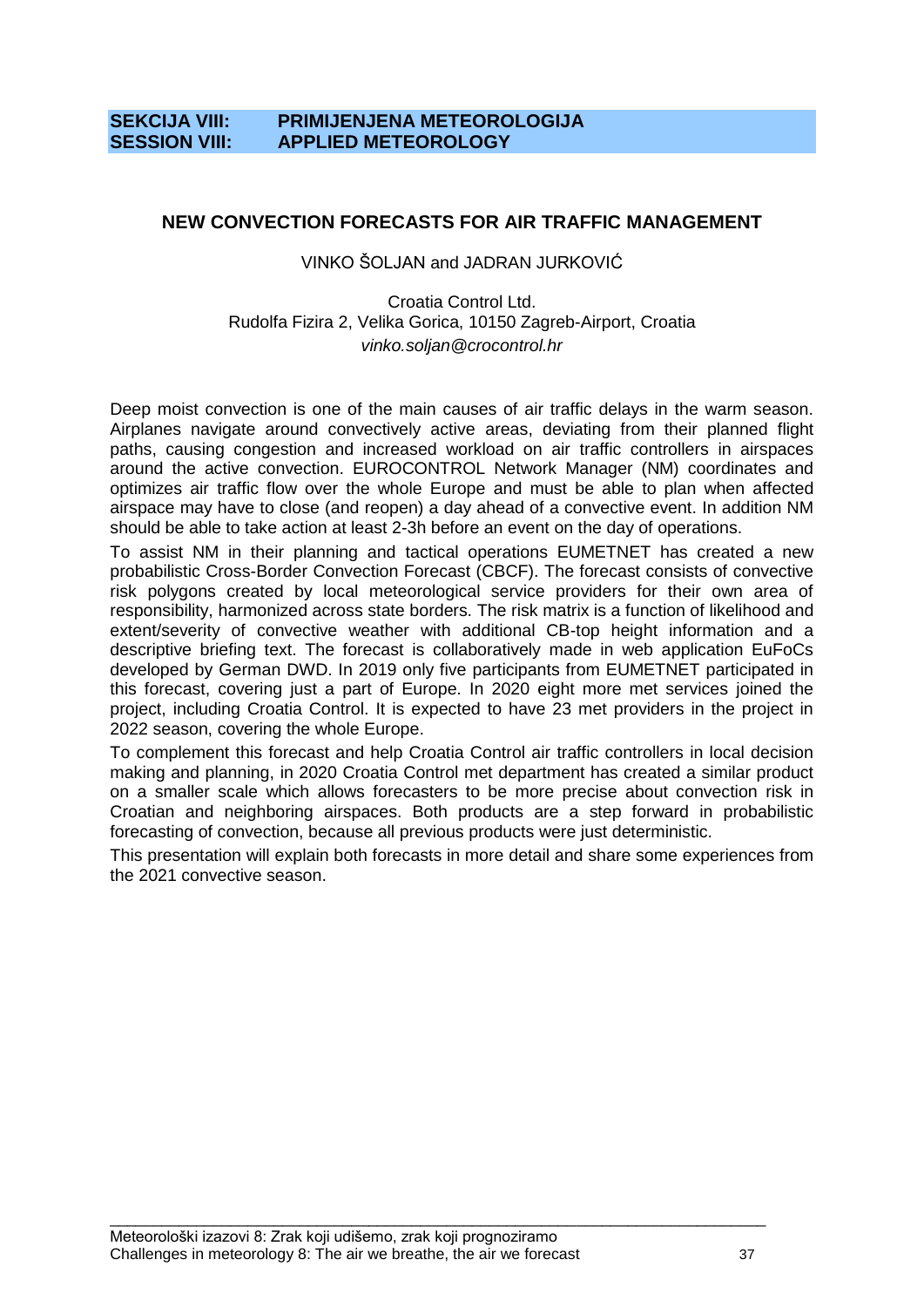# **SYSTEMATIC DIFFERENCES IN MODERATE TO SEVERE BORA UPWIND AND DOWNWIND TURBULENCE**

# PETAR GOLEM, ŽELJKO VEČENAJ, HRVOJE KOZMAR and BRANKO GRISOGONO

#### Faculty of Mechanical Engineering and Naval Architecture Ivana Luĉića 5, 10002 Zagreb, Croatia *pgolem@fsb.hr*

Turbulence statistics are analyzed for *Bora* wind episodes that occurred simultaneously in the town of Senj and at the Vratnik pass at the northern Croatian Adriatic coast, for a large dataset spanning over nine months and 800 hours of moderate to severe bora wind record.

Our goal is to address the systematic differences in characteristics of the near-ground turbulence statistics between Senj, located at the shoreline leeward of the main mountain peaks and Vratnik, located at the mountain ridgeline "above", approximately 7.5 km away from Senj. Special focus was on the difference in turbulence kinetic energy (TKE) and its dissipation rate between those two sites. Through these two quantities, we explore how well the TKE balance at either site adheres to a simple shear-dissipation model. Finally, turbulence intensity is compared to values measured elsewhere at the Croatian coast and to the values recommended in various engineering codes. Such patterns of turbulence, which affect the onset, duration and cessation of *Bora* wind, are often not adequately parametrized in operational numerical model.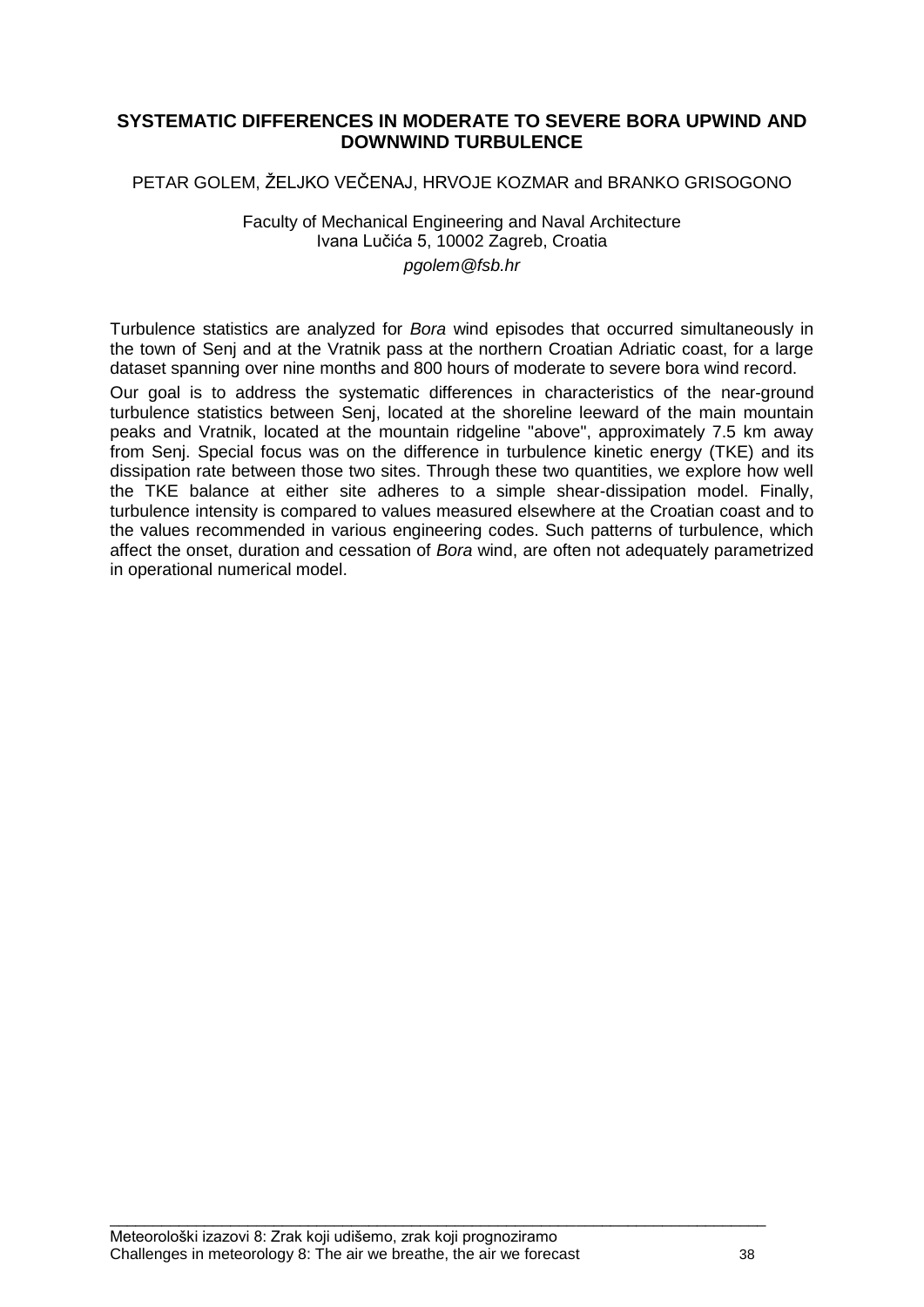# **ANALYSIS OF CROATIAN BURNT AREA IN COMPARISON WITH THE FIRE WEATHER INDEX**

DIANA ŠKURIĆ KURAŽI<sup>1</sup>, IVANA NIŽETIĆ KOSOVIĆ and IVANA HERCEG-BULIĆ

<sup>1</sup>Eriksson Nikola Tesla Krapinska 45, 10000 Zagreb, Croatia *diana.skuric.kurazi@ericsson.com*

Forest fires cause environmental and economic damages every year, especially in the southern part of Europe. Estimation of the fire risk can vary from practical to scientific approach since different professions like firefighters, meteorologists, soldiers and foresters are involved. For fire risk assessment in Croatia (as in many other countries as well), Canadian Fire Weather Index (FWI) is calculated daily.

The aim of this presentation is to relate the burnt area and FWI in Croatia in recent years. In order to investigate new ideas for forest fire risk assessment, different data sources should be used. Although many open access data are available, only trusted data sources should be used for this work. One of the trusted data providers is Copernicus, which is the European Union"s Earth observation programme, implemented by the European Centre for Medium-Range Weather Forecasts (ECMWF) on behalf of the European Commission.

Copernicus Climate Change Service (C3S) is one of the six thematic information services within Copernicus. Inside Climate Data Store, C3S currently offers four products closely related to fires. Fire burnt area is available at different horizontal (from 250 m to 25 km) and temporal (from 15 days to 1 month) resolutions, with different temporal coverage (from 2001 to 2020). Copernicus Emergency Management Service provides daily fire danger indices at the finer horizontal (from 8 km to 10 km) and temporal (daily) resolutions. C3S provides Canadian, American and Australian fire danger indices at horizontal (25 km) and temporal (daily) resolutions with temporal coverage from 1979 to 2022.

The amount of overall burnt area in Croatia for the time period 2017-2020 will be presented together with a comparison of Continental with Adriatic Croatia. We will also present which land cover was the most endangered and compare burnt areas inside and outside of the fire season. Analysis of Canadian FWI will be presented for the time period 2017-2021. The danger levels will be compared in time and space since the aim is to estimate how endangered is Croatia inside and outside of the fire season and how huge is the difference between the Continental and Adriatic parts.

In spite of the limitations of C3S products (e.g. coarse horizontal and temporal resolutions, temporal coverage, different models, model setup), this study highlights possible advantages of using the open-access data, like enabling a deeper understanding of mechanisms related to the forest fires in Croatia and developing new approaches for forest fire risk assessment.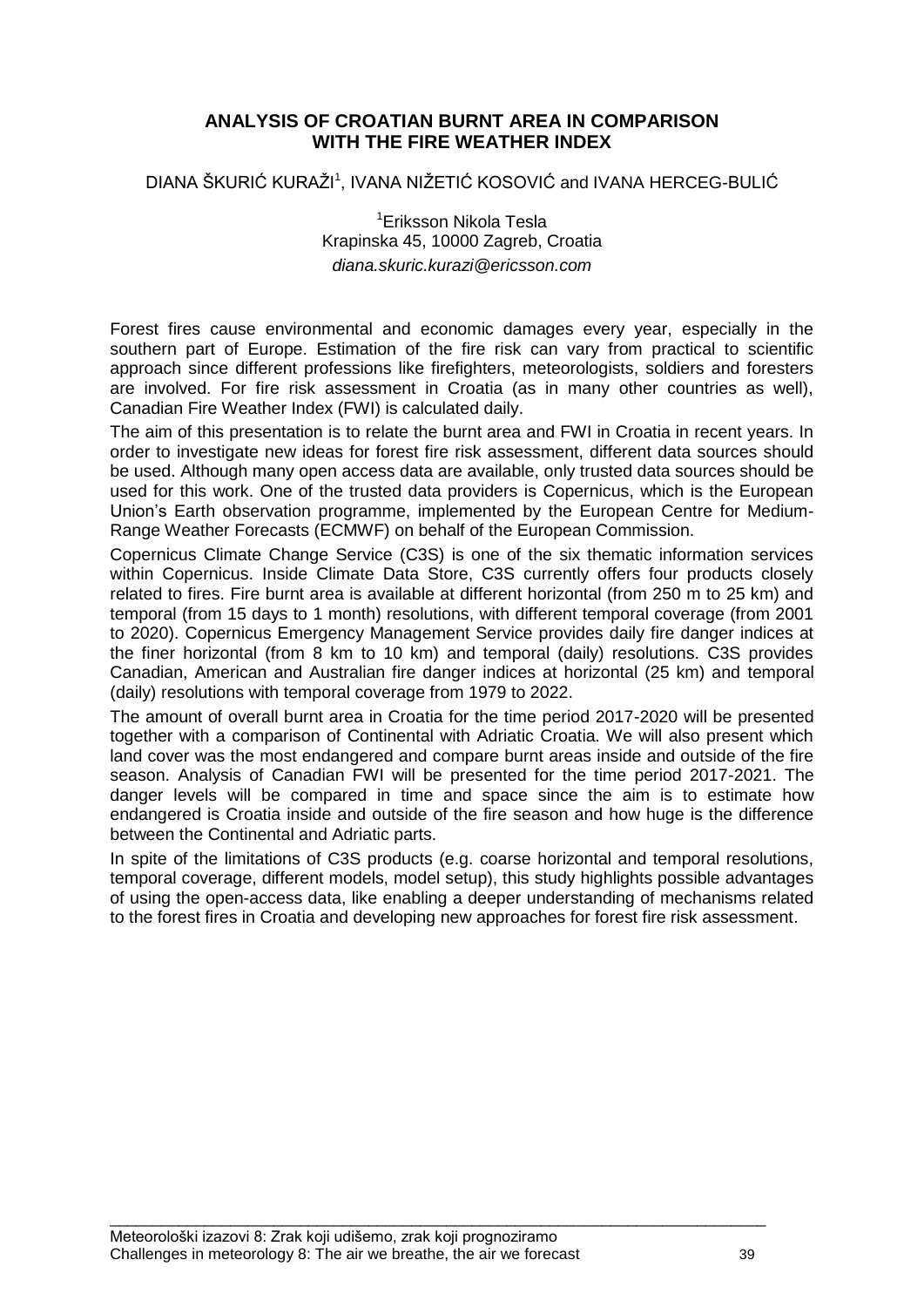# **SIMPLE ONE-DIMENSIONAL LAKE TEMPERATURE PREDICTION MODEL (SIMO V1.0)**

#### KRISTINA ŠAROVIĆ and ZVJEZDANA B. KLAIĆ

#### Department of Geophysics, Faculty of Science, University of Zagreb Horvatovac 95, 10000 Zagreb, Croatia *kristina.sarovic@gmail.com*

Water temperature directly influences a range of lake properties such as the solubility of gases and minerals or the rate of chemical reactions. The vertical water temperature profile determines the water column stability and has a significant role in the vertical transport of gases and nutrients, consequently affecting the biological activity and diversity in the lake. The thermodynamic behavior of lakes is affected by many processes including shortwave and longwave radiation, attenuation of light, sensitive and latent heat flux, sediment heat flux, phase change of water, convective and turbulent mixing, and wind sheltering. However, the main driver are the meteorological conditions determining the heat flux at the lake surface.

Here, a simple 1-D energy budget model (SIMO) for the prediction of the vertical temperature profiles in small, monomictic lakes is proposed. The goal was to develop a model that estimates the net heat flux and vertical thermal diffusion using only routinely measured hourly mean meteorological variables. Namely, the proposed model employs carefully chosen parameterizations to calculate surface heat flux components, such as longwave and shortwave radiation, using only the air temperature, relative humidity, atmospheric pressure, wind speed, precipitation and ultraviolet B radiation (UVB). The only additional data needed are the climatological yearly mean air temperature data. Except for the initial vertical temperature profile, the model does not use any lake-specific variables.

The model performance was evaluated against lake temperatures measured continuously during an observational campaign in two lakes belonging to the Plitvice Lakes, Croatia (Prošće and Kozjak). Temperatures were measured at 15 and 16 depths ranging from 0.2 to 27 in Prošće (maximum depth of 37.4 m) and 0.2 to 43 m in Kozjak (maximum depth of 46 m). Common bivariate measures were used: mean bias error, mean absolute error, root mean square error and maximum absolute error, as well as index of agreement. Results from simulations of different lengths, ranging from 1 to 30 days, were used to evaluate the model performance sensitivity to the simulation length. The model performed reasonably well and it was able to satisfactorily reproduce the vertical temperature profile at the hourly scale, the deepening of the thermocline with time, and the annual variation in the vertical temperature profile.

The ability of the model to predict the springtime onset of lake stratification and autumn convective overturn was also examined by running a yearlong simulation initiated with an approximately constant vertical profile of the lake temperature  $(-4^{\circ}C)$ . The model was able to reproduce the lake stratification. The upper limit of the metalimnion was well captured while it's thickness was overestimated. The epilimnion temperature was also somewhat overestimated. Nevertheless, the values of the model performance measures of the yearlong simulation were comparable with those reported for other more complex models. This shows that the presented model can be used for assessment of the onset and duration of lake stratification periods when no water temperature data are available, as well as for long term simulations for climate change impacts assessment.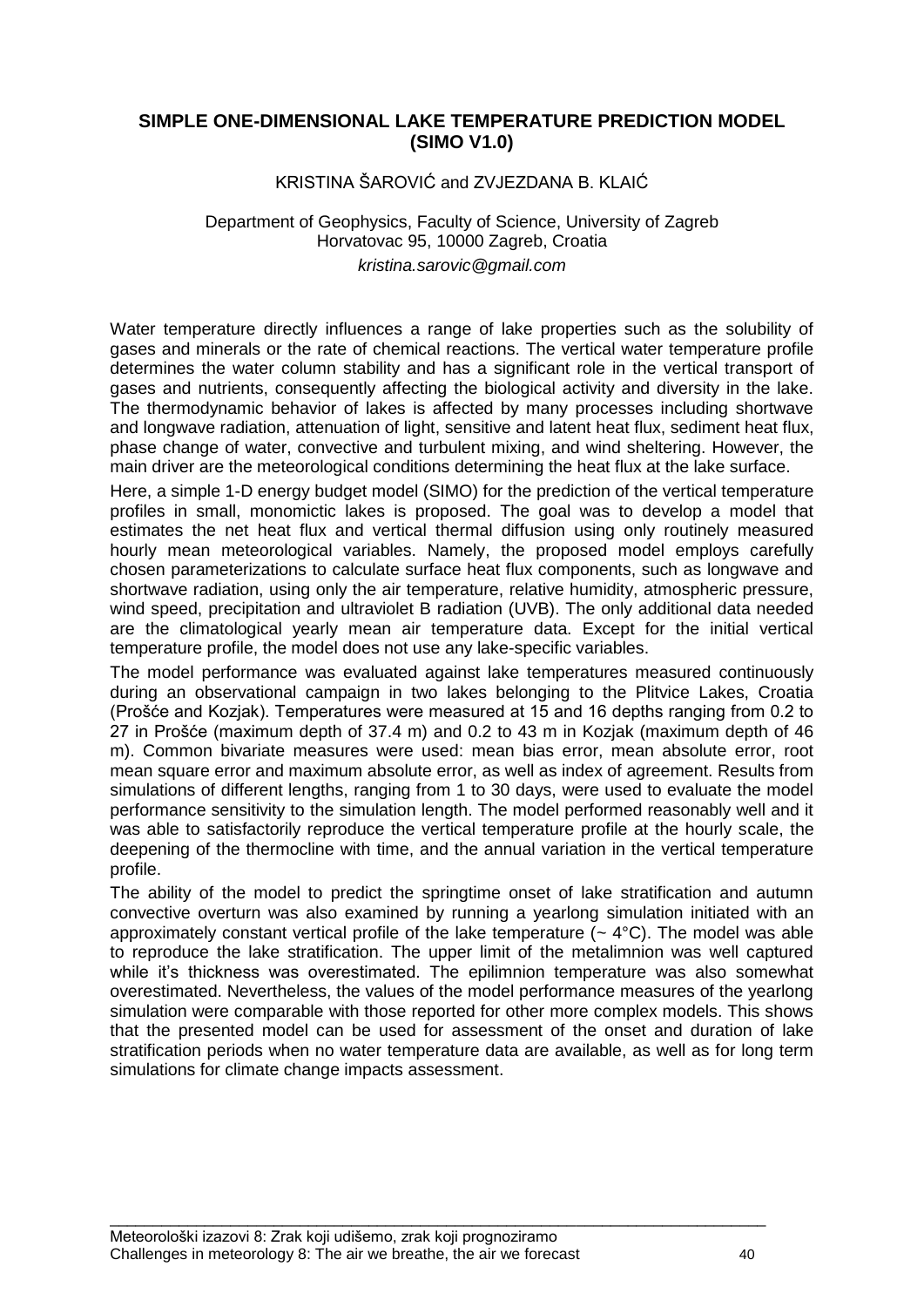# **SEKCIJA IX: PROGNOZA VREMENA SESSION IX: WEATHER FORECASTS**

# **UJEDNAČAVANJE RAZLIČITIH KLASIFIKACIJA ATMOSFERSKIH TIPOVA CIRKULACIJE**

DANIJEL BELUŠIĆ<sup>1</sup> i FELICITAS HANSEN

<sup>1</sup>Geofizički odsjek, Prirodoslovno-matematički fakultet, Sveučilište u Zagrebu Horvatovac 95, 10000 Zagreb, Hrvatska *danijel.belusic@gfz.hr*

Usporedba velikog broja postojećih metoda za klasificiranje atmosferskih tipova cirkulacije pokazala je potpuno neslaganje rezultata razliĉitih metoda primijenjenih na iste ulazne podatke. Potencijalna je implikacija tog rezultata da je klasificiranje tipova cirkulacije proizvoljno, što ograničava upotrebljivost tih metoda. Ovaj rad istražuje načine za pronalaženje konzistencije između različitih metoda.

Metode se baziraju na kvantificiranju stupnja sličnosti između različitih ulaznih polja, npr. prostornih raspodiela tlaka ili geopotencijala na određenoj domeni. Većina metoda može se podijeliti u dvije glavne kategorije, ovisno o tome koju mjeru stupnja sliĉnosti koriste: euklidsku udaljenost ili prostornu korelaciju. Ovdje pokazujemo da metode koje koriste istu mjeru stupnja sličnosti pokazuju veću međusobnu konzistenciju u konačnim rezultatima. Dodatno, prikladnom prilagodbom ulaznih podataka ostvaruje se konzistentnost i između metoda koje koriste različite mjere stupnja sličnosti, te se može ciljano odrediti željenu prirodu konačnih klasa. Zaključno se može ustvrditi da većina metoda daje adekvatan rezultat te da je prilagodba ulaznih podataka ključ za postizanje željenog rezultat.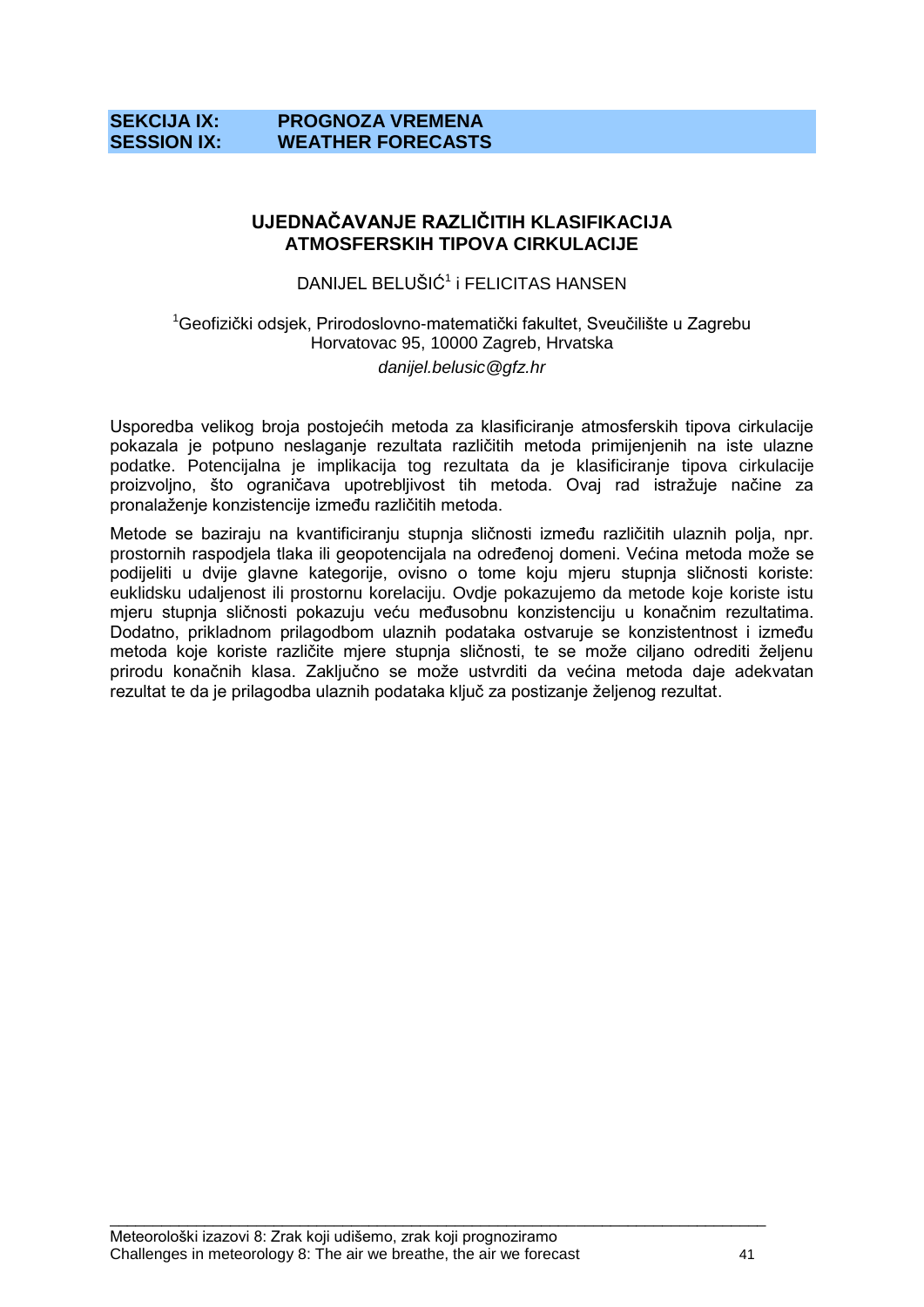#### **POST-PROCESSING OF ALADIN FORECASTS USING NEIGHBORHOOD TECHNIQUES**

#### ENDI KERESTURI

#### Croatian Meteorological and Hydrological Service Ravnice 48, 10000 Zagreb, Croatia *endi.keresturi@cirus.dhz.hr*

It is important to understand that the model grid size is not the same as the model resolution.

The second is sometimes referred to as the model effective resolution and is generally, at least 5 times lower than the first. In addition, lowering the grid spacing leads to faster error growth and saturation on the smallest resolved scales. For kilometric grid sizes, error saturation can occur after only a couple of hours of integration. This means that model forecasts on those scales become uncertain very quickly. Therefore, all point predictions within that area (i.e., neighbourhood) should be considered equally likely and the output of the model should be viewed as the spatial and (or) temporal function of that neighbourhood.

To alleviate before-mentioned difficulties, neighbourhood methods were developed for:

a) The use in the forecast verification as spatial verification methods where they generally share a common trait of relaxing the traditional requirement that forecast and observed events exactly match at the grid scale to account for observation and model uncertainties.

b) To extend an EPS by increasing the number of its members and (or) to provide a way to calculate ensemble probabilities which better reflect the model"s true resolution.

In this work, we apply neighbourhood method to a deterministic ALADIN forecast. Selected neighbourhood contains both spatial and temporal dimension and its size varies with the forecast range to account for increasing forecast uncertainty. By using neighbourhoods, we can include probabilistic information to and reduce representativeness error of a deterministic forecast. We apply this technique to precipitation, temperature, and wind variables. The results show increased forecast accuracy for all variables, especially for min/max temperatures and it gives us an elegant way to account for double-penalty effect for precipitation. In addition, various forecast products based on the neighbourhood approach will be presented.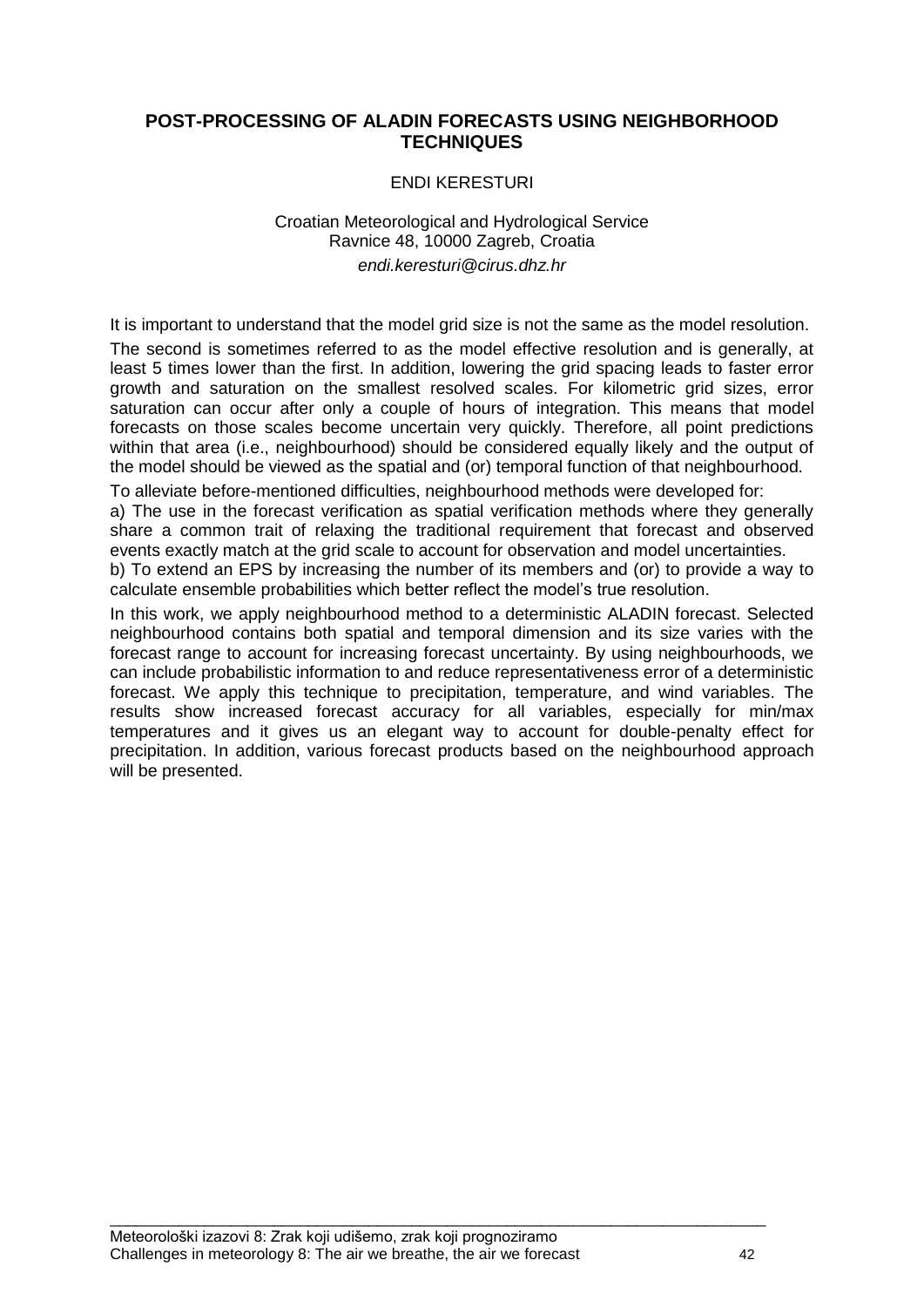# **THE OPERATIONAL LAUNCH OF eGAFOR FORECAST**

#### STJEPKO JANĈIJEV

#### Croatia Control Ltd. Rudolfa Fizira 2, Velika Gorica, 10150 Zagreb-Airport, Croatia *stjepko.jancijev@crocontrol.hr*

eGAFOR is a new joint meteorological forecast for general aviation. eGAFOR is produced simultaneously and in the coordinated and harmonized way in Croatia, Bosnia and Herzegovina, Hungary, Montenegro, Romania, Slovakia, Slovenia and Serbia. It is a graphical forecast made four times a day, and its six hours period of validity is divided into three two-hour time intervals. eGAFOR is developed through an EU co-funded project initiated and managed by CCL, while other partners in the project were ARSO, BHANSA, OMSZ, ROMATSA, SHMU and SMATSA. The eGAFOR was already presented at the Challenges in Meteorology conference in 2018 during the projects" implementation. eGAFOR system is an interactive webpage on the address *www.egafor.eu*, and it consists of a section for forecasters and a section for general aviation users. The users section is called eGAFOR Viewer and is optimized for both mobile devices and computers. Registered users can modify some of their settings. The forecasters section is called eGAFOR Editor; it is used by the forecasters from the participating countries to jointly create a forecast. Five weather phenomena hazardous for general aviation are probabilistically forecasted: clouds, visibility, cumulonimbus clouds, turbulence and freezing precipitation. The forecasters input the forecasts as polygons of a certain severity class and probability class. According to the previously defined criteria, a meteorological impact on general aviation routes is determined from these forecasts. On the users interface the routes are intuitively colour-coded for each time interval of the forecast, depending on the forecasted meteorological impact. Before the operational launch of eGAFOR, all the aviation forecasters from all partner countries had participated in training. The training consisted of using the system and of collaborative forecasting. Training methods, training material and the best practice were developed through the project as well. eGAFOR was operationally launched on May  $20<sup>th</sup>$  2021 as a module in the Aviation Support Program of EUMETNET.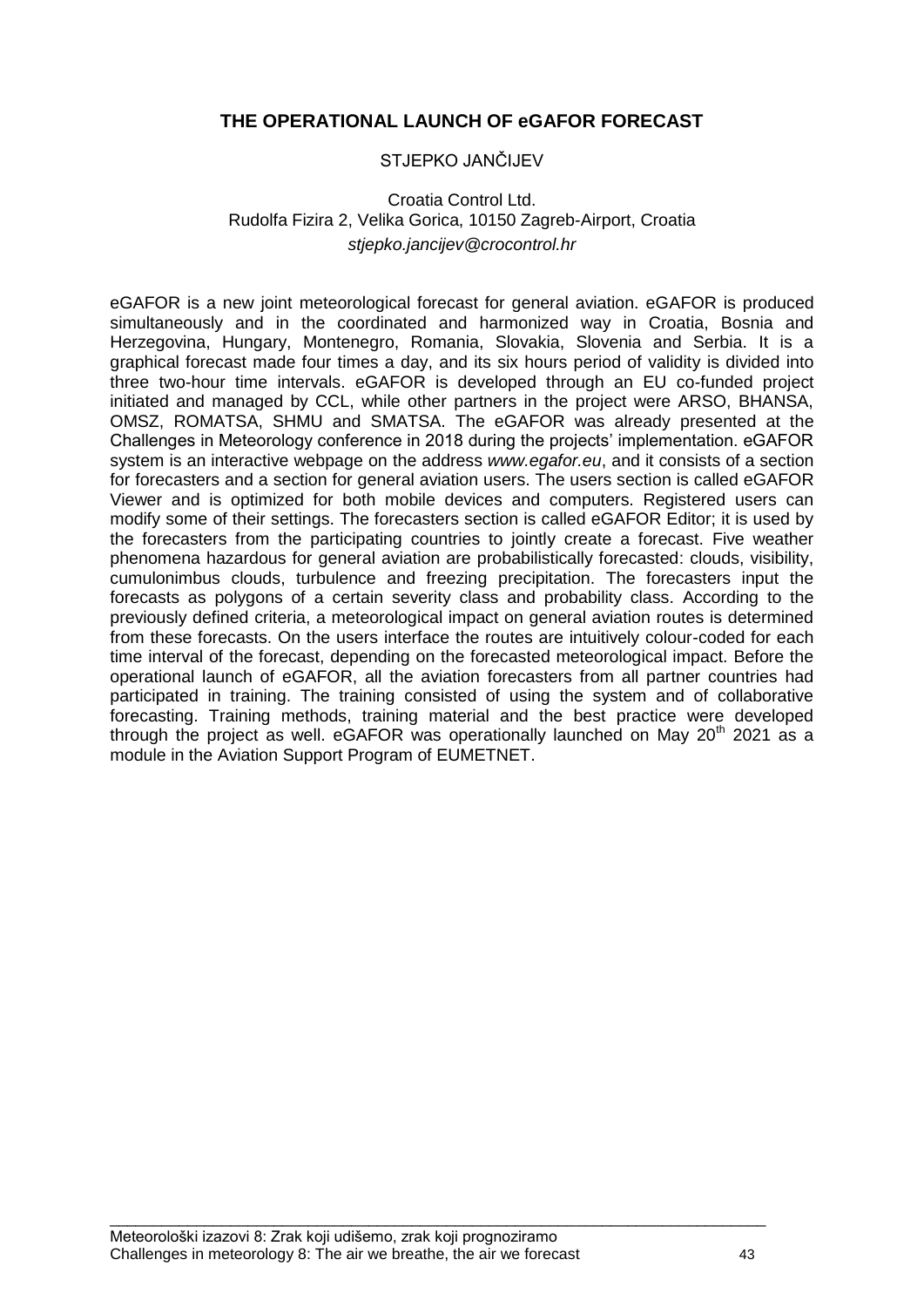#### **SENSITIVITY TESTS OF KALMAN FILTER ALGORITHM FOR FORECAST POST-PROCESSING**

#### IVAN VUJEC and IRIS ODAK PLENKOVIĆ

#### Croatian Meteorological and Hydrological Service Ravnice 48, 10000 Zagreb, Croatia *vujec@cirus.dhz.hr*

Modern weather forecasting, for a long time, is based on the Numerical Weather Prediction (NWP) models. But, although the capabilities of such models are constantly improving, the errors that they exhibit are still noteworthy. This is especially the case in complex terrain, even for the highresolution mesoscale models. Computational resources are also an important factor in operational weather forecasting. The answer to the further forecast improvement could be found in the usage of statistical post-processing methods. Some of the popular methods, that improve NWP forecast on the locations where measurements are available, are the analog-based method and the method inspired by the Kalman filter (KF). Although some of the authors have performed sensitivity tests, there has not been any paper in current literature that performs detailed sensitivity tests of ratio *r* for various KF methods. For that reason, we present the results of a detailed sensitivity test performed to find the optimal value of the variance ratio *r* for different KF-based post-processing forecasts.

The KF method is applied to the point-based predictions of wind speed and wind gust. The forecasting range is 72 hours. The measurements include 61 locations across the Republic of Croatia. The wind is analyzed as both a continuous and a categorical variable. The continuous verification conducted here relies on RMSE decomposition, spectral analysis and quantile-quantile plot. The appropriate categorical verification measures are used to gain better insight, such as equitable threat score, frequency bias measure, extremal dependence index and frequency measure. Even though the usage of different *r*-values always comes with certain trade-offs, the proposed *r*-values are considered optimal since they lead to excellent results for the overall data, and the results remain satisfactory even for strong wind.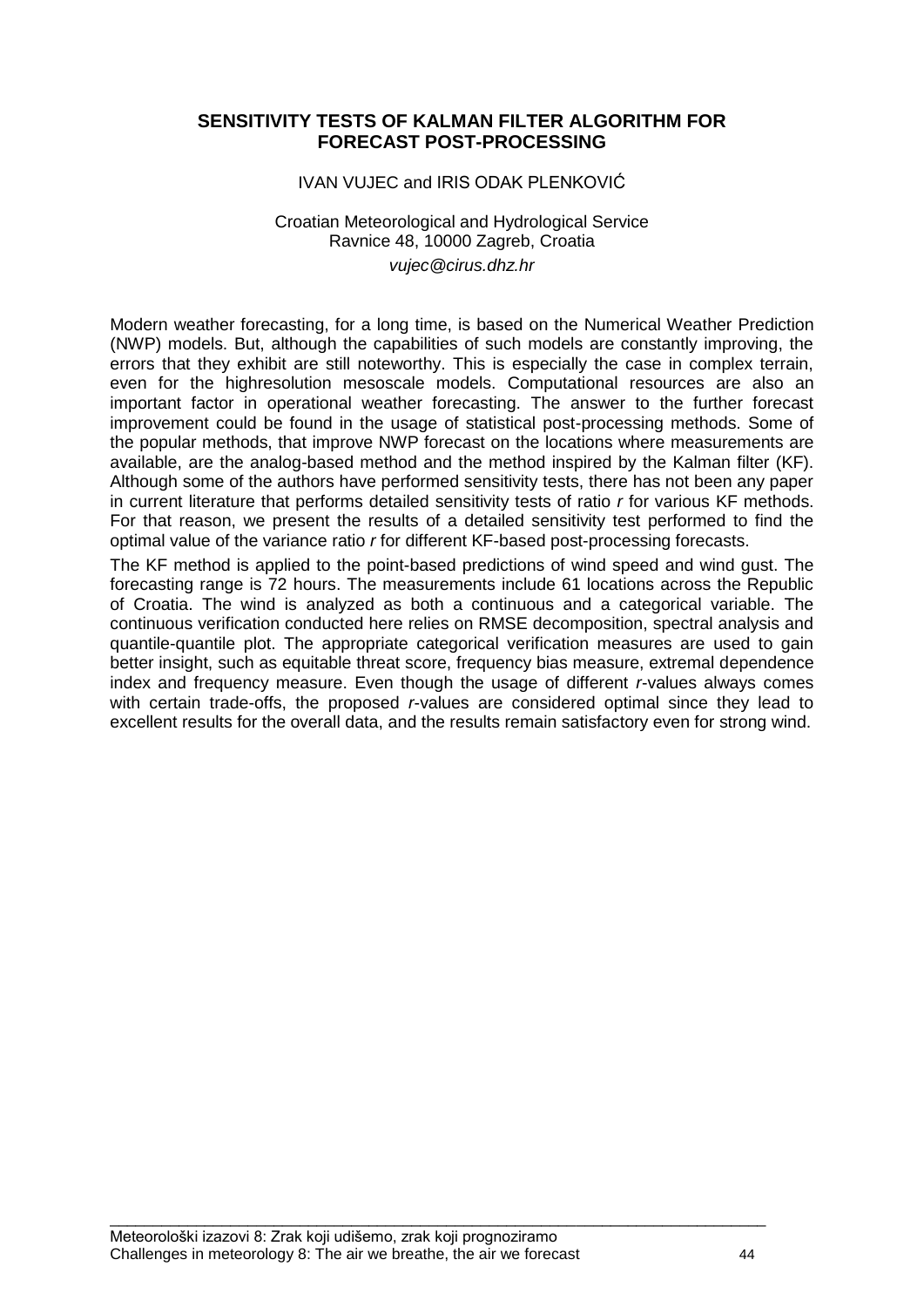# **THE IMPROVEMENT OF TAF FORECAST OVER THE YEARS**

#### JADRAN JURKOVIĆ and IGOR KOS

# Croatia Control Ltd. Rudolfa Fizira 2, Velika Gorica, 10150 Zagreb-Airport, Croatia *jadran.jurkovic@crocontrol.hr*

Terminal aerodrome forecast (TAF) is a standard ICAO product used worldwide for flight planning. Written by a forecaster, it contains wind, visibility, weather phenomena, cloud conditions and temperature forecasts for the airport for a 24 hours period. The verification procedure of TAF forecasts in Croatia Control Ltd. produces regular seasonal verification reports for winter and summer. Verification follows the approach proposed by Mahringer (2008), used in Austro Control and all MetAlliance members within Europe. The forecasted conditions in TAF are verified with observed ones (METAR reports) for each hour of the TAF and each weather element.

Looking at the results for the last 12 years, improvement in verification results has been achieved for most of the parameters for 9 airports in Croatia. Particular improvement of verification results is most likely the result of investment in education, staff, the technology of work in Meteorological watch office in Croatia control, and overall progress in knowledge, observations and particularly atmospheric models. Better forecasts are good news for the customers, flight planning staff, pilots, etc. Also, this is very encouraging for meteorology because it is generally hard to objectively prove the progress of forecast products to customers, which we all subjectively observe and work on in the meteorological community.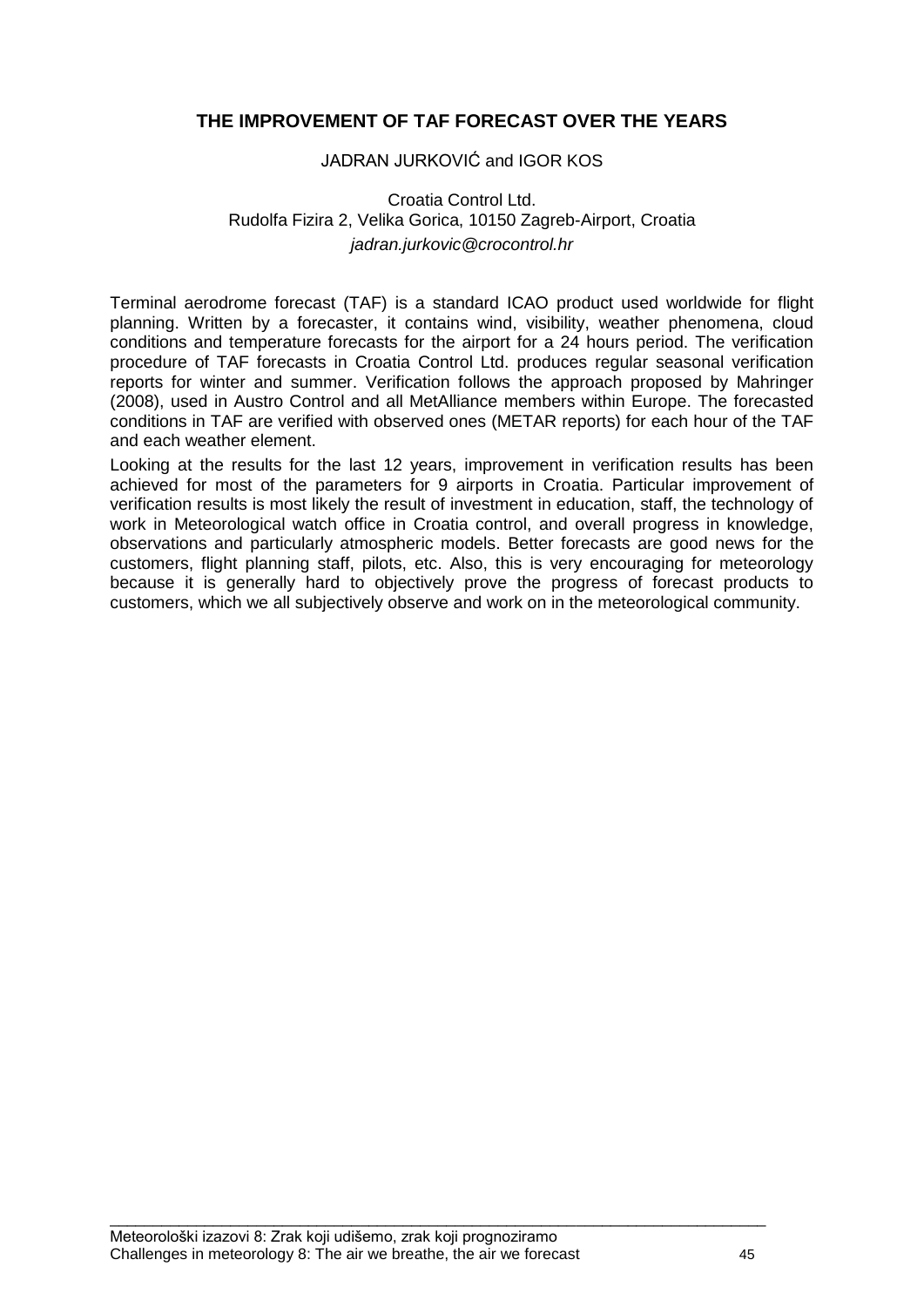# **OPERATIONAL FORECASTS OF UNIVERSAL THERMAL CLIMATE INDEX IN CROATIAN METEOROLOGICAL AND HYDROLOGICAL SERVICE**

#### INES MUIĆ

#### Croatian Meteorological and Hydrological Service Ravnice 48, 10000 Zagreb, Croatia *ines.muic@cirus.dhz.hr*

With an increase in frequency and intensity of extreme events due to global warming, the Croatian Meteorological and Hydrological Service (DHMZ) is always looking to improve its algorithms and warning system for such events. Part of the current biometeorological forecast and the Meteoalarm warning system are forecasts of heat waves and cold spells. In an attempt to improve these forecasts, DHMZ analyzed several thermal indices and implemented them operationally in test mode. Although there is no agreement on single comfort or physiological strain index to be used, Physiologically Equivalent Temperature (PET) and Universal Thermal Climate Index (UTCI) are well accepted worldwide. For example, the UTCI has been used in many countries for over 10 years. It integrates contemporary science to simulate the human response (physiological stress) to meteorological conditions by a sophisticated model. The meteorological data used for the calculation of UTCI are hourly NWP model values of air temperature, relative humidity, wind speed and mean radiant temperature. These predictions are calculated using NWP model ALADIN"s export cycle 43, which is currently being tested at DHMZ. The UTCI is calculated for 30 locations in Croatia. The cases include heat waves and normal weather conditions. Strong wind episodes, such as local bora and jugo wind in coastal regions both in cold and warm seasons are also included, as well as moderate/strong wind in continental regions.

Results for the cases of strong wind, especially in the cold season, show UTCI sensitivity to the wind. Finally, the UTCI values are compared with other biometeorological indices which are operational in DHMZ (e.g., Thermal comfort index and Physiological equivalent temperature) and simpler biometeorological indices (e.g., Heat Index in the warm season and Wind Chill index in the cold season).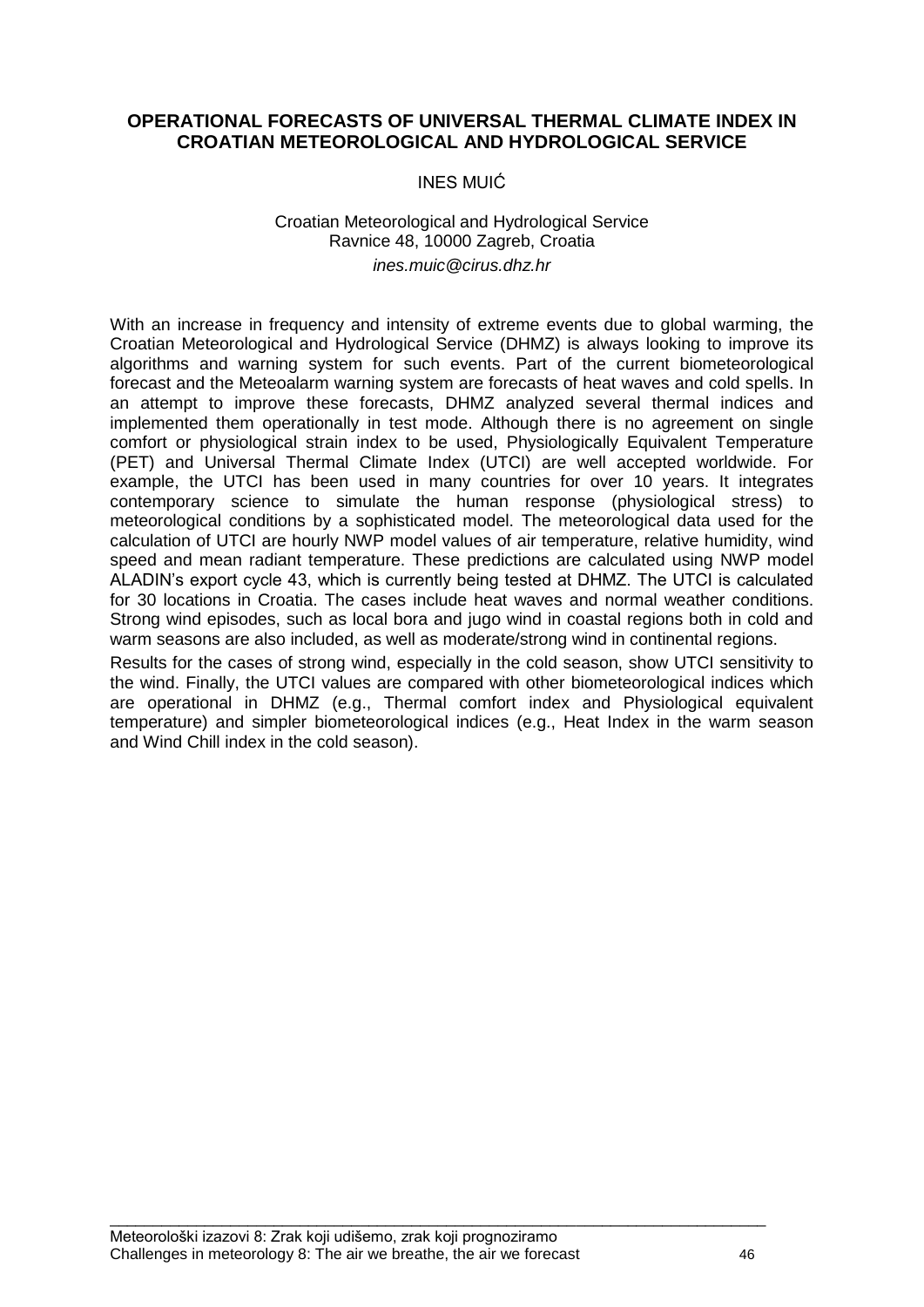# **POSTERI POSTERS**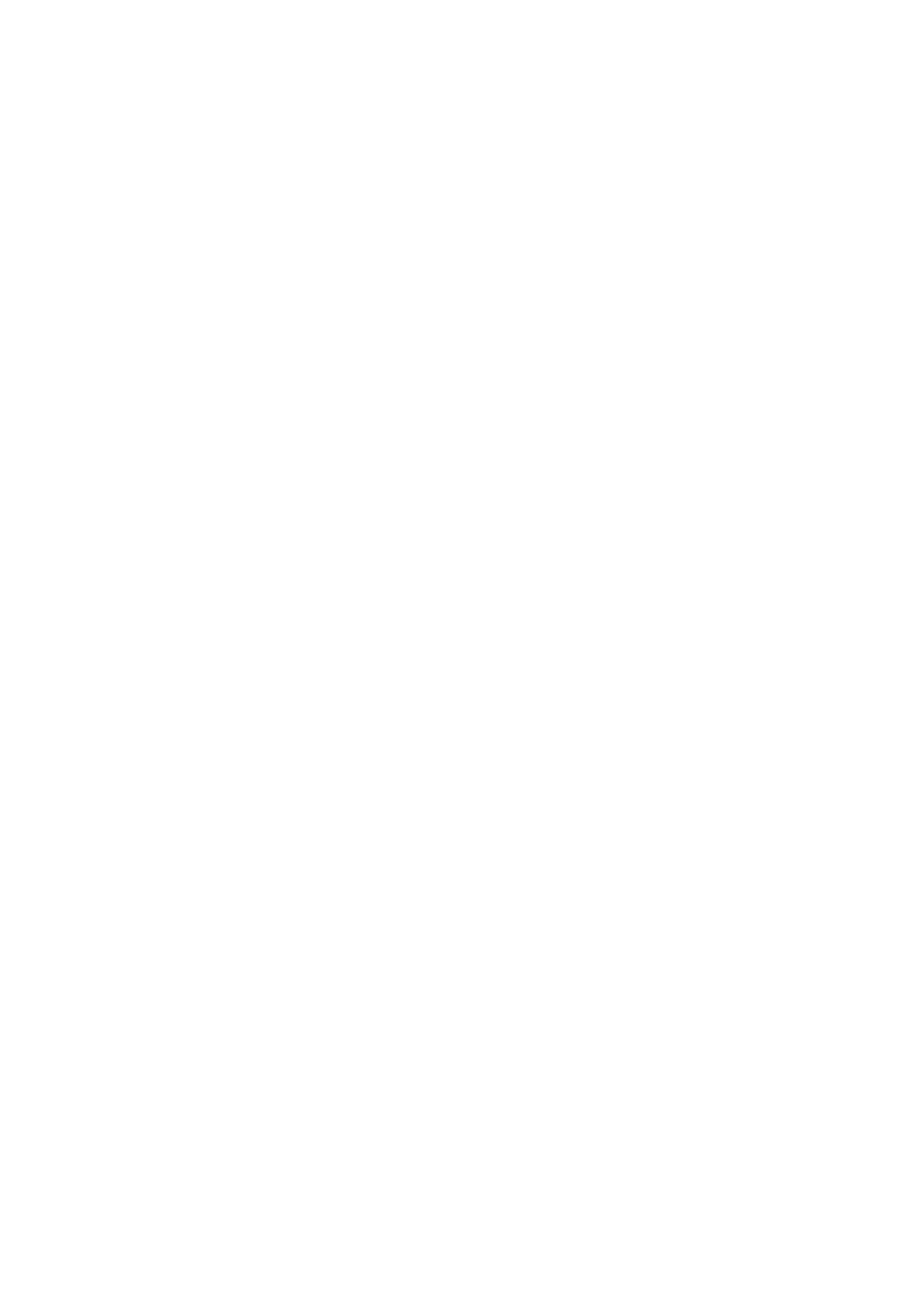# **SEKCIJA I: ZAŠTITA OKOLIŠA SESSION I ENVIRONMENT PROTECTION**

#### **AIR QUALITY SIMULATIONS OF PM<sup>10</sup> AND NO<sup>2</sup> FOR ZAGREB USING ADMS-URBAN DISPERSION MODELLING SYSTEM**

#### DARIJO BRZOJA<sup>1</sup>, ASTRID MANDERS, VELIMIR MILIĆ, VESNA GUGEC, VALENTINA JAGIĆ and STIPICA ŠARĈEVIĆ

Croatian Meteorological and Hydrological Service Ravnice 48, 10000 Zagreb, Croatia *brzoja@cirus.dhz.hr*

This study aims to improve the knowledge of air quality in Zagreb, the capital of Croatia. It gives insight into the spatial distribution of concentrations of the main city pollutants (fraction of particulate matter <10 µm and nitrogen dioxide) within the process of developing an air quality modelling system in high resolution. The work is a part of an ongoing AIRQ project (AIRQ – Expansion and Modernisation of the National Network for Continuous Air Quality Monitoring) funded by the European Regional Development Fund and Environmental Protection and Energy Efficiency Fund (FZOEU).

Air pollution is perceived as the second biggest environmental concern for Europeans, next to climate change, as quoted by European Commission in 2017, and it is the most important environmental risk to human health. Over the last three decades, policies to reduce air pollution have led to improved air quality; nevertheless, in some European cities air pollution still poses risks to health. Zagreb is, unfortunately, one of them. Based on the levels of fine particulate matter measured in the air in 2019. and 2020., among 323 European cities, Zagreb is ranked as  $256<sup>th</sup>$ , and air quality in the city is categorized as "poor" (EEA, 2022).

In cities, pollutant concentrations have strong gradients, in particular those related to traffic. Since continuous air quality measurements are usually representative of several square kilometers for urban background locations or representative for a specific street, authorities are encouraged to use dispersion models to complement the observations for a city.

In this study, the ADMS-Urban model was set up for the Zagreb agglomeration. Within the model, measurement data from the Desinić site were used as background data representing the contribution of long-range transport to the city. Gridded emissions (500 m by 500 m resolution) were obtained from the Croatian National Emission Inventory (source: Ministry of Economy and Sustainable Development). Since emission sectors with low emission heights, such as traffic and household emissions, generally make larger contributions to surface concentrations and health impacts in urban areas than emissions from high stacks, special attention was given to road emissions, their spatial distribution and time profiles, taking into consideration the limitation of available data. The meteorology data used within the model were from the Zagreb-Maksimir measurement site and are representative of the whole modelling domain.

The focus of the analysis was the main pollutants usually found to exceed EU limit values within the city and the surrounding area  $PM_{10}$  and  $NO<sub>2</sub>$ . The performance of the model is assessed against measurements from 14 urban, urban-background and near-traffic sites using a range of metrics concerning annual averages, high hourly average concentrations and diurnal cycles. The model shows good performance compared to measurements for PM10, although it underestimates concentration values during high pollution winter episodes. First  $NO<sub>2</sub>$  results show characteristic high concentrations at the traffic hot spots and next to the main roads.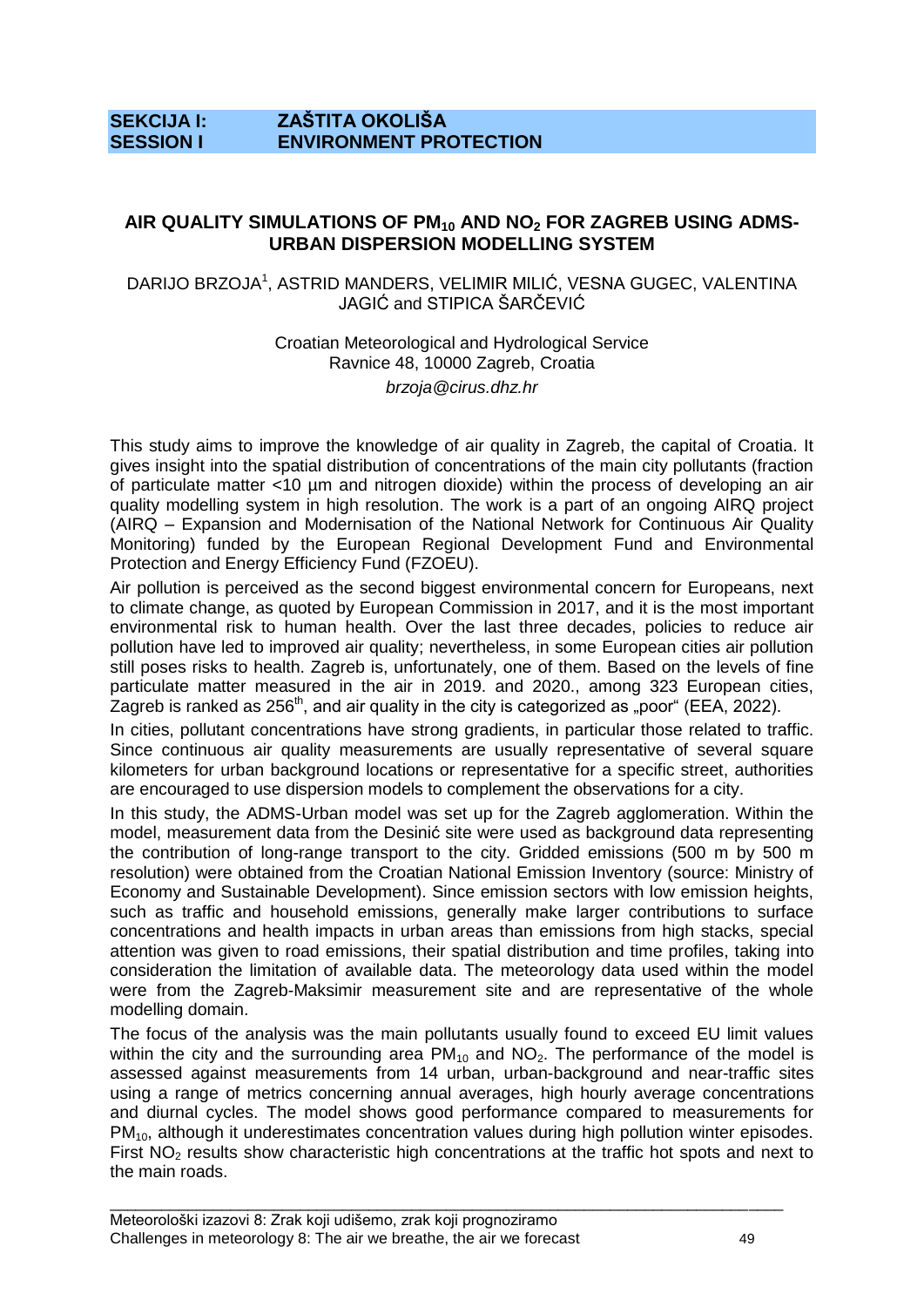# **DUST DEPOSITION IN THE ADRIATIC SEA; CLIMATOLOGY AND POSSIBLE IMPACT ON MARINE PRODUCTION**

#### BORIS MIFKA<sup>1</sup>, MAJA TELIŠMAN PRTENJAK, JOSIPA KUZMIĆ, MILAN ČANKOVIĆ, SARAH MATEŠA and IRENA CIGLENEĈKI

#### Department of Physics, University of Rijeka Trg braće Mažuranića 10, 51000 Rijeka, Croatia *boris.mifka@phy.uniri.hr*

Atmospheric mineral dust deposition plays an important role in providing nutrients to marine ecosystems. In this study, the climatology of dust deposition in the Adriatic Sea area was determined for the first time based on MERRA-2 reanalysis from 1989 to 2019. The annual cycle of deposition exhibits two maxima: a stronger in March–April and weaker in November. Wet deposition is a dominant process with a relative contribution to overall deposition from 67.35% to 88.53%. Deposition hot spots are along the Montenegrian coast and Otrant. The average contribution of dust deposition events (DDEs) is  $16.5\%$  (60.2 dy yr<sup>-1</sup>), with the strongest deposition during the 1999-2009 and positive trend in deposited mass during study period. Dust deposition effect on primary production is observed by a high level of oxygen saturation up to 250% (usually is lower, up to 150%) in the stratified middle water layer (5-8 m) of the central Adriatic marine system (Rogoznica Lake) during intense wet deposition episode. Such extreme values of oxygen saturation can be taken as an indication of biological activity related to increase in phytoplankton abundance and activity, diatoms in particular.

The authors acknowledge the financial support from the project "Marine Rogoznica Lake as a model for ecosystem functioning in the changing environment" (MARRES, IP-2018-01-1717) and Faculty of Science, University of Zagreb.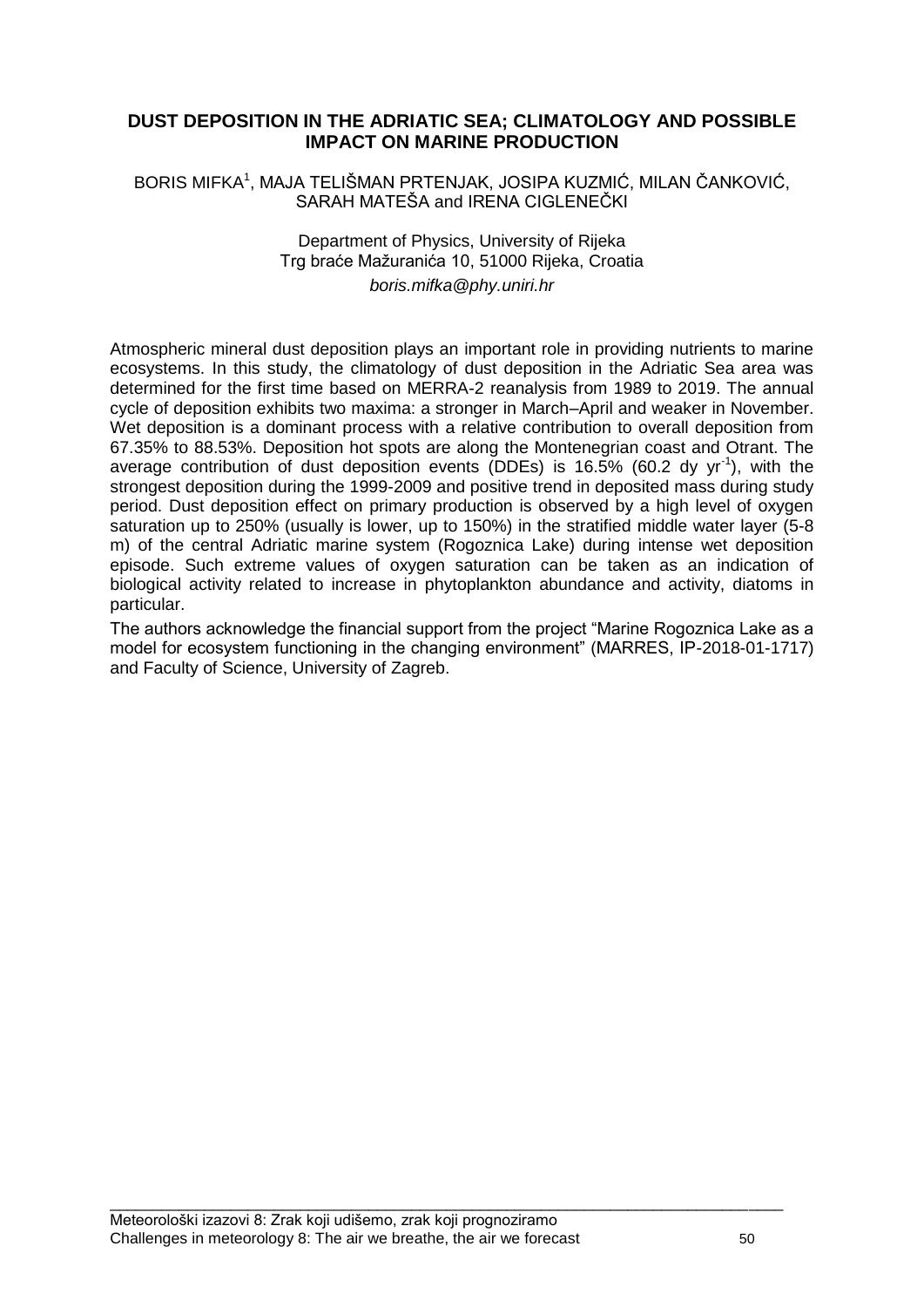# **VIŠEKORISNIČKA BAZA PODATAKA KVALITETE ZRAKA IZRAĐENA U GIS-U ZA PODRUČJE REPUBLIKE HRVATSKE**

#### VESNA GUGEC, VALENTINA JAGIĆ i DARIJO BRZOJA

Državni hidrometeorološki zavod Ravnice 48, 10000 Zagreb, Hrvatska *gugec@cirus.dhz.hr*

Izrada baze podataka započinje kreiranjem konceptualne sheme gdje se određuju entiteti, atributi i veze. Zatim slijedi izrada logičke sheme gdje se određuju relacije tablica, a nakon toga se izrađuju tablice za bazu podataka u nekom od programskih alata. Tablice unutar baze izrađene su po određenom ključu, odnosno grupirane su prema utvrđenoj potrebi kako bi se održao smisao i unutarnja povezanost samih podataka. Nakon izrađenih tablica u programskom alatu u njih se unose finalni podaci. Geodatabase (višekorisniĉka baza podataka) je sastavni dio GIS-a koji pruža podršku raznim aplikacijama unutar sustava. U bilo kojoj GIS aplikaciji mogu se koristiti podaci iz baze podataka za izvođenje različitih želienih naredbi.

ArcGIS je omogućio izradu harmonizirane georeferencirane baze podataka, a osiguran je iz sredstava AirQ projekta. Glavna karakteristika višekorisničke baze podataka je da sadrži prostorne slojeve i atributne tablice za pohranu podataka mjerenja kvalitete zraka. Na prostorne slojeve koji prikazuju prostornu raspodjelu postaja kvalitete zraka na podruĉju Republike Hrvatske vežu se atributne tablice s karakterističnim vrijednostima za svaku pojedinu postaju. Nekoliko je izrađenih atributnih tablica u bazi, opći podaci postaje, kalibracija uređaja, karakteristike mjerenja i podaci mjerenja, i sve tablice su međusobno povezane. Tablica opći podaci postaje sadrži opće i glavne podatke o svakoj postaji pojedinaĉno, kao što su geografske koordinate, nadmorska visina, klasifikacija postaja, popis mjerenih onečišćujućih tvari i drugo. Tablice karakteristike mjerenja i podaci mjerenja, sadrže popis parametara koji se mjere na postajama, odnosno brojĉane vrijednosti svih popisanih parametara koje se mjere na postajama. Vrijednosti koje su definirane unaprijed nalaze se u domenama. Nekoliko je tablica domena, kao što su: mjerna jedinica, vrsta postaje, mreža postaje, nivo validacije i druge. Povezanost atributnih tablica omogućuje lakše provođenje operacija potrebnih za izradu studija, analiza i drugih oblika izvješća o kvaliteti zraka. U GIS portalu koriste se podaci iz geodatabase baze podataka koji se automatikom vizualno prikazuju (dashboard) uz unaprijed određen način izračuna statističkih parametara i graničnih vrijednosti za parametre kvalitete zraka. Izradom ovakve baze postiže se željeni cilj, postiže se djelomiĉna automatizacija i ubrzava proces izrade razliĉitih znanstvenih i struĉnih podloga.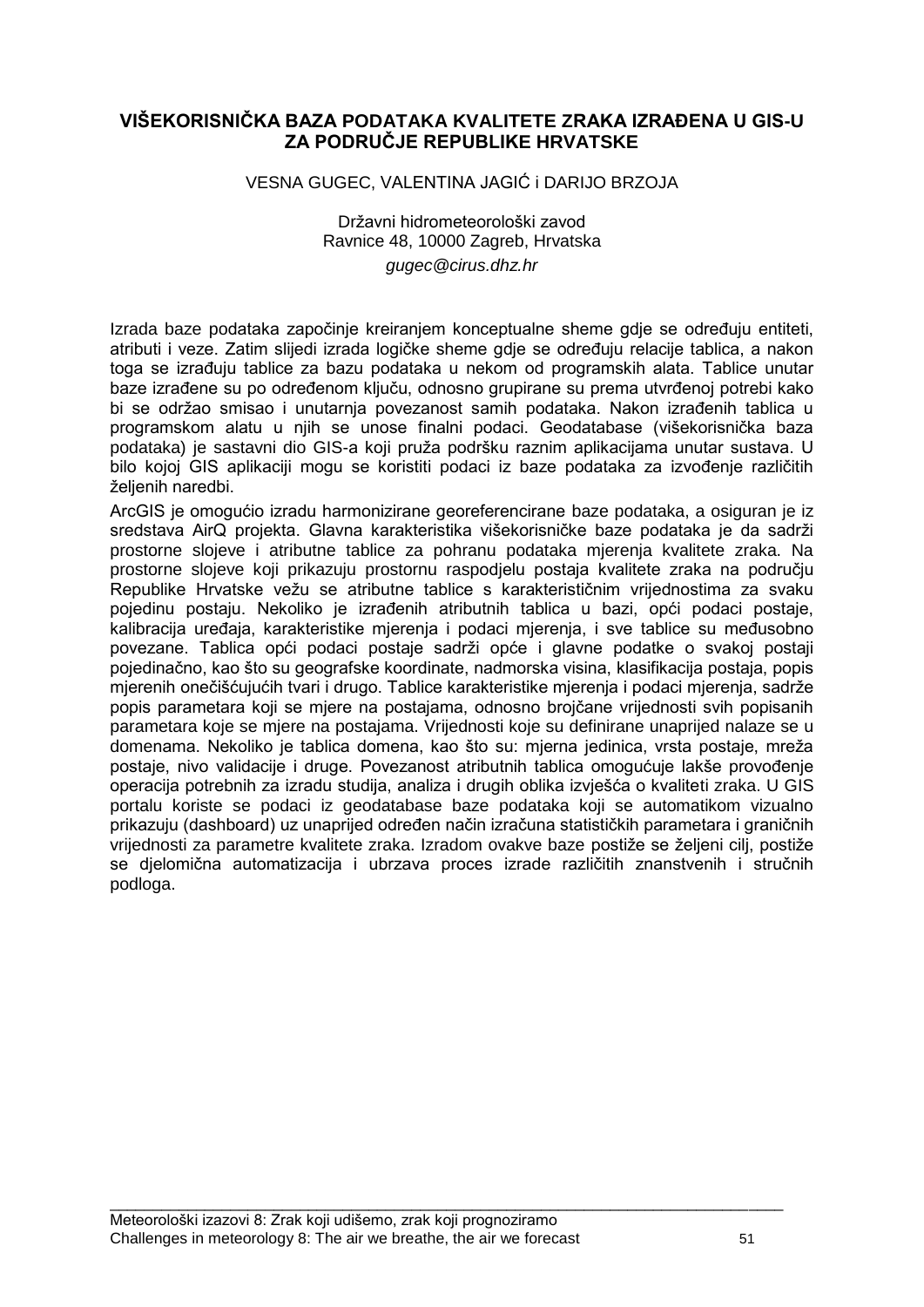# **OCJENA KVALITETE ZRAKA NA PODRUČJU REPUBLIKE HRVATSKE NA OSNOVI REZULTATA MJERENJA I MODELIRANJA 2016. – 2020. S OBZIROM NA ONEČIŠĆENJE LEBDEĆIM ČESTICAMA (PM<sup>10</sup> I PM2,5) TE NO<sup>2</sup> I OZONOM**

#### IRENA KATANAC i STIPICA ŠARĈEVIĆ

#### Državni hidrometeorološki zavod Ravnice 48, 10000 Zagreb, Hrvatska *katanec@cirus.dhz.hr*

Kvaliteta zraka znaĉajno utjeĉe na ekosustave i zdravlje ljudi te se prati pomno prije svega radi pobolišanja kvalitete života, ali i planiranja budućih regionalnih i globalnih ljudskih aktivnosti, obzirom da oneĉišćenje atmosfere izravno doprinosi i klimatskim promjenama. Složenost atmosferskih čimbenika te niihova međusobna ovisnost čini sustav praćenia kvalitete zraka vrlo izazovnim. Zbog toga su uloženi značajni napori i velika novčana sredstva kako bi se osigurala sustavna mjerenja kvalitete zraka na podruĉju Republike Hrvatske. Direktivom 2008/50/EK o kvaliteti zraka i ĉišćem zraku za Europu iz 2008. godine te Direktivom o teškim metalima i policikliĉkim aromatskim ugljikovodicima u zraku iz 2004. godine (2004/107/EK) propisani su standardi kvalitete zraka kojima se uvode zajedniĉka mjerila i metode za procjenu kvalitete zraka. Zemlje članice Europske Unije dužne su izrađivati godišnja izvješća, jednogodišnju ocjenu kvalitete zraka kao i cjelovitu petogodišnju studiju kvalitete zraka na svojem teritoriju i dostavliati ih Europskoj Komisiji zbog analize postojećih problema i trendova, provjere uĉinkovitosti provedenih politika, planiranja zajedniĉkih mjera te izrade novih srednjoroĉnih planova za oĉuvanje i daljnju zaštitu zraka. Ocjena je izrađena na osnovi raspoloživih podataka mjerenja na postajama Državne mreže za trajno praćenje kvalitete zraka na postajama gradskih i županijskih mreža za praćenje kvalitete zraka uz potporu numeriĉkog atmosferskog kemijskog modela LOTOS-EUROS koji se koristi za proračun i procjenu daljinskog prijenosa, prostorne razdiobe i taloženja oneĉišćujućih tvari u prizemnom sloju zraka. Kao ulazni podaci za primjenu modela potrebni su meteorološki podaci i podaci o emisiji oneĉišćujućih tvari za podruĉje na kojem se razmatra prijenos, disperzija i taloženje onečišćujućih tvari.

Lebdeće čestice obje frakcije (PM<sub>2,5</sub> i PM<sub>10</sub>) karakteriziraju povišene vrijednosti u zimskom razdoblju, osobito u kontinentalnom dijelu zemlje, što je najvećim dijelom posljedica emisije iz malih ložišta na kruta goriva (ogrjev), uz pojačano onečišćenje koje prate stabilni atmosferski uvjeti. Ozon predstavlja znaĉajan problem kvalitete zraka, ponajprije u područjima s izraženom fotokemijskom aktivnosti (Jadranska obala). Dušikov dioksid najznačajnija je onečišćujuća tvar iz sektora cestovnog prometa, čija žarišta, poput centra Zagreba i dalje predstavljaju izazov za kvalitetu zraka u gradu.

Cilj studije je osigurati što iscrpnije informacije za potrebe ocjene kvalitete zraka na podruĉju Republike Hrvatske, ocijeniti uĉinkovitost sustava za praćenje kvalitete zraka i dostatnost mjerenja koja su se provodila u promatranom razdoblju, osigurati pouzdanu, znanstveno utemeljenu podlogu za donošenje troškovno uĉinkovitih politika i mjera zaštite zraka i okoliša, te dati naputke za unaprjeđenje praćenja kvalitete zraka.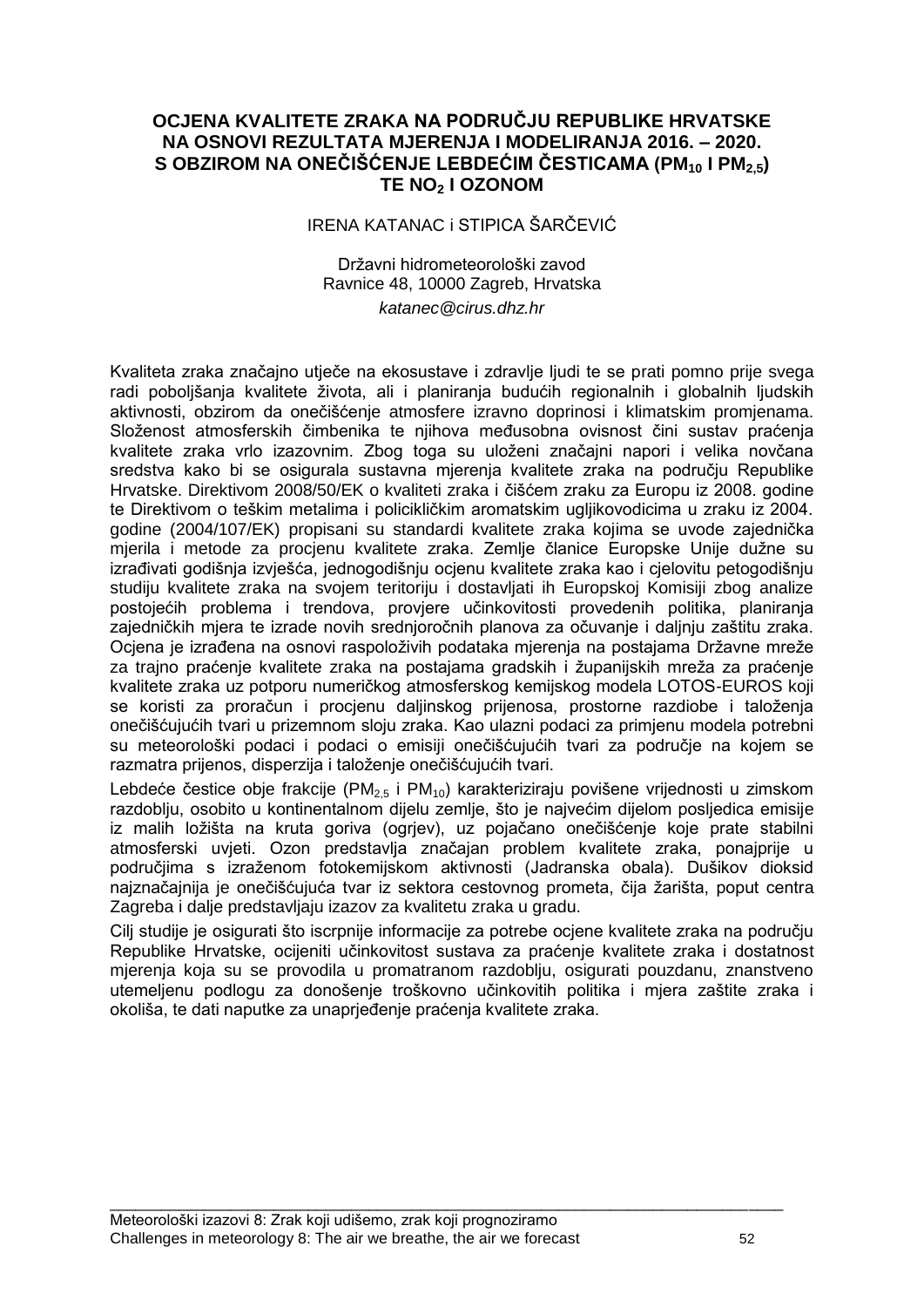# **SEKCIJA II: KLIMATSKE PROMJENE I PRILAGODBA SESSION II CLIMATE CHANGE AND ADAPTATION**

#### **PROJECTED CHANGES IN PRECIPITATION IN THE LATEST EURO-CORDEX ENSEMBLE UNDER RCP4.5 SCENARIO OVER THE EASTERN ADRIATIC AND DINARIC ALPS**

#### SARAH IVUŠIĆ, IVAN GÜTTLER and KRISTIAN HORVATH

Croatian Meteorological and Hydrological Service Ravnice 48, 10000 Zagreb, Croatia *sarah.ivusic@cirus.dhz.hr*

The topographically complex coastal-mountainous region of the eastern Adriatic and Dinaric Alps is one of the rainiest areas in the Mediterranean and particularly vulnerable to climate change. Although there are studies that classify this region as the area with a "zero-change" line between the wetter north and drier south, which shifts northward towards the end of the century, the research of future precipitation changes over this region is still limited. We use the climate projections for the RCP4.5 scenario from the latest EURO-CORDEX ensemble of 11 regional climate models (RCMs) driven by six CMIP5 global climate models (GCMs), a total of 25 members at 0.11° resolution. We focus on the climate change signal for the far future period (2071-2100) compared to the historical period (1971-2000).

The results show a reduction of total precipitation amount in the summer over the southern areas with no signal change over the northern parts of the region. In the winter, an increase in total precipitation amount is shown for the whole domain, highest over the northern parts. The projections show a decrease in the number of rainy days for all seasons over the southern parts of the region and with the highest agreement in the sign of the change in summer. However, an increase in precipitation intensity can be expected by the end of the century, especially during the autumn and winter months. Furthermore, the 99<sup>th</sup> percentile of precipitation amount, along with one and five-day maximum precipitation amount, are projected to increase in all seasons over northern areas, especially in winter and autumn. The projections do not show a clear signal over the southern parts in summer. We plan a more detailed analysis for multiple future periods and greenhouse gas concentration scenarios.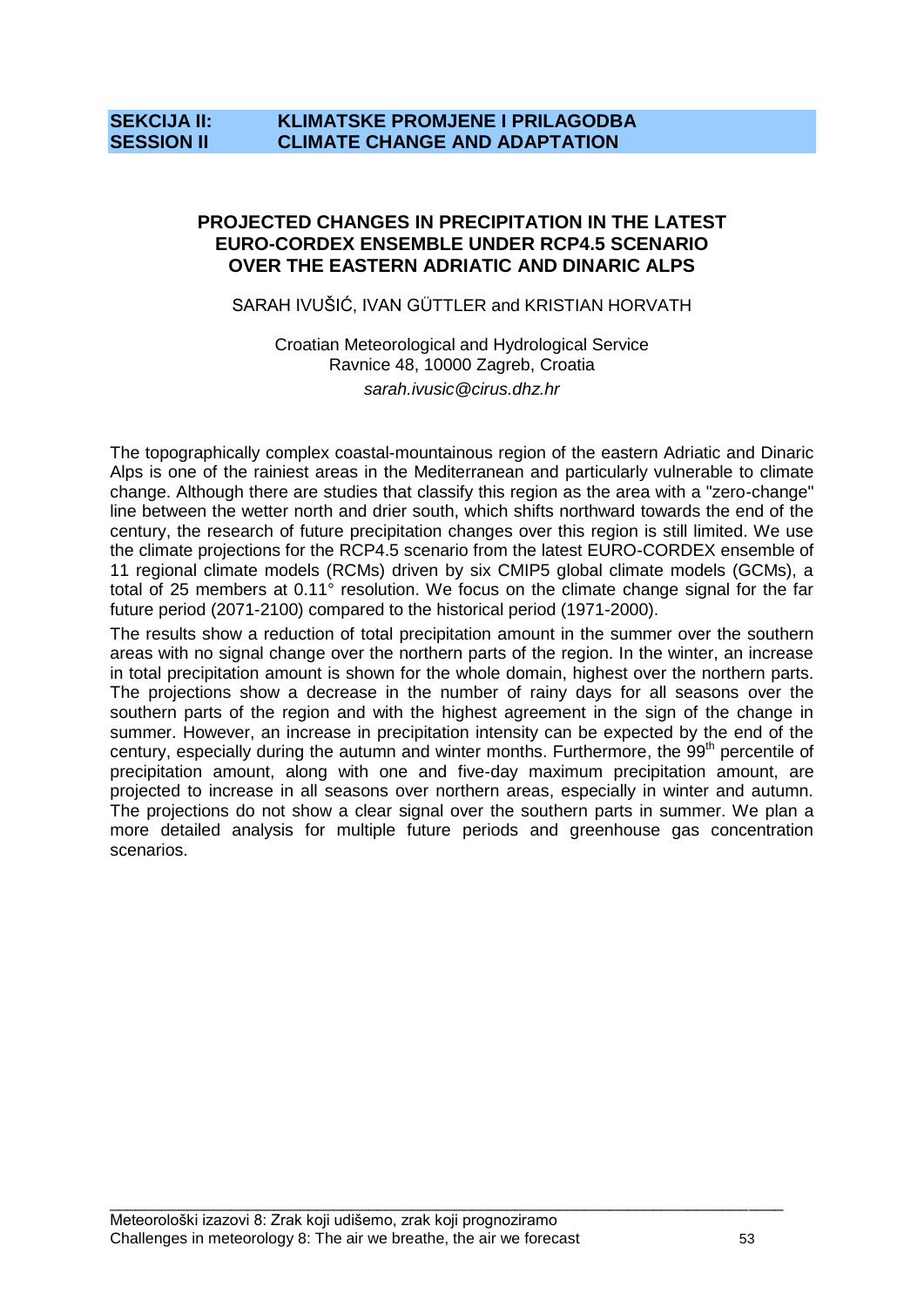# **SEKCIJA III: METEOROLOŠKI EKSTREMI I NJIHOV UTJECAJ SESSION III METEOROLOGICAL EXTREMES AND THEIR IMPACTS**

#### **WINDWARD MEASUREMENTS AND WRF SIMULATION OF A LONG-LASTING SEVERE BORA EVENT**

PETAR GOLEM, IVAN TOMAN, ŽELJKO VEČENAJ, HRVOJE KOZMAR and BRANKO GRISOGONO

> Faculty of Mechanical Engineering and Naval Architecture Ivana Luĉića 5, 10002 Zagreb, Croatia *pgolem@fsb.hr*

An exceptionally long-lasting (more than 20 days) and strong bora event (winter of 2012) was captured by instruments on a 100-m meteorological mast, located upwind of the coastal mountains. This data is used to validate a high-resolution Weather Research and Forecasting (WRF) simulation (finest grid resolution of 300 m). Based on the agreement between the model and the measurements, which validates the WRF-ARW model suitability for numerical simulations of transient winds in windward areas, this approach is intended to be deployed for future studies with the aim of exploring the severe Bora upwind of the coastal mountains. In this context, we outline some of the preliminary results.

# **FIRST ANALYSIS OF THE JUGO WIND MICROSCALE PROPERTIES**

ANAMARIJA ZAJEC, ŽELJKO VEČENAJ and BRANKO GRISOGONO

\_\_\_\_\_\_\_\_\_\_\_\_\_\_\_\_\_\_\_\_\_\_\_\_\_\_\_\_\_\_\_\_\_\_\_\_\_\_\_\_\_\_\_\_\_\_\_\_\_\_\_\_\_\_\_\_\_\_\_\_\_\_\_\_\_\_\_\_\_\_\_\_\_\_

Department of Geophysics, Faculty of Science, University of Zagreb Horvatovac 95, 10000 Zagreb, Croatia *anamarija.zajec@gmail.com*

At the eastern Adriatic coast, there are different types of winds, the most prominent of which are *bura* and *jugo* winds. The complex orographic configuration contributes to the frequent occurrence of severe and gusty winds in the area, which is why they are the subject of numerous studies. While *bura* has been intensively explored for decades, *jugo* has not received as much attention. *Jugo* is the wind from southeast, but it can reach *bura*-like wind speeds and create problems in human activities such as traffic, tourism, infrastructure, agriculture, engineering and firefighting.

In this work, the microscale characteristics of the *jugo* wind are analyzed for the first time. Until now, within the Department of Geophysics of the Faculty of Science in Zagreb, only *bura* have been studied. The study of *jugo* turbulence is important because important processes of moisture, momentum and heat transfer in the atmospheric boundary layer take place on this scale as part of the interaction of airflow with the ground.

We study a *jugo* event that was measured near the Maslenica bridge at the beginning of October 2020. We determine the turbulence averaging scale based on Fourier spectra of wind speed components, which allows us to estimate turbulent kinetic energy (TKE) and its dissipation rate (ε). We test the relationship between TKE and  $\epsilon$ , and their agreement with the parameterization used in numerical weather prediction models.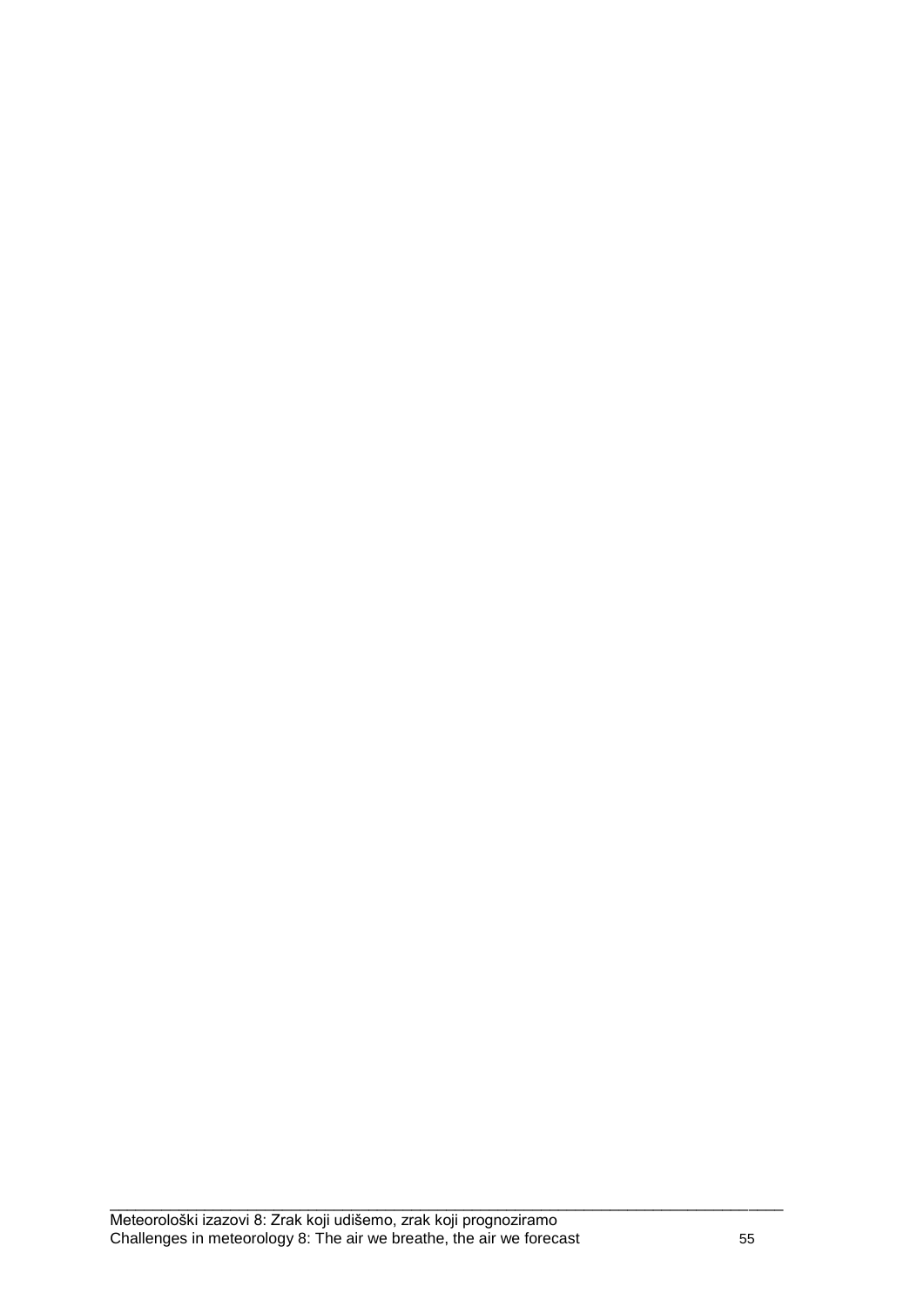# **SEKCIJA IV: KLIMATOLOGIJA I BIOMETEOROLOGIJA SESSION IV: CLIMATOLOGY AND BIOMETEOROLOGY**

# **LAKE-LAND BREEZES OVER KOZJAK, PLITVICE LAKES, CROATIA**

DARKO STAVER, HRVOJE MIHANOVIĆ and ZVJEZDANA B. KLAIĆ

Department of Geophysics, Faculty of Science, University of Zagreb Horvatovac 95, 10000 Zagreb, Croatia *zvjezdana.bencetic.klaic@gfz.hr*

The aim of the study was to investigate if a small, elongated lake (Kozjak, Plitvice Lakes, Croatia; 2.3 km by 0.1-0.6 km; maximum depth of 46 m) can produce atmospheric thermal circulation systems, that is, lake-land breezes (LLBs). The lake temperature was measured during summertime over three years (2018-2020) at the depth of 0.2 m at temporal resolution of 1h. Simultaneous standard meteorological variables were obtained from nearby meteorological site. Days with persistent LLBs were identified based on 7 prescribed criteria in which the atmospheric and lake conditions were taken into account. Specifically, these criteria take into account air and lake temperature, wind speed and direction, air pressure and precipitation. The results show that despite of the small lake size, LLBs were established. Thus, 17.7% of the investigated days were associated with persistent LLB events. As these events were accompanied by elevated energy in the normalized wavelet spectra for the wind speed at period of 24 hours, it was concluded that the prescribed criteria well define persistent LLB events. However, it was noted that the observed LLBs were most likely superposed with the thermally induced up- and downslope winds, as Kozjak Lake is confined by nearby mountains. While during the nighttime, land breezes were characterized with a clear clockwise wind rotation, during the daytime, lake breezes were frequently channeled in the along-lake direction due to the surrounding topography. Finally, the results showed a clear relationship between the lake-land temperature difference and the strength of the LLBs.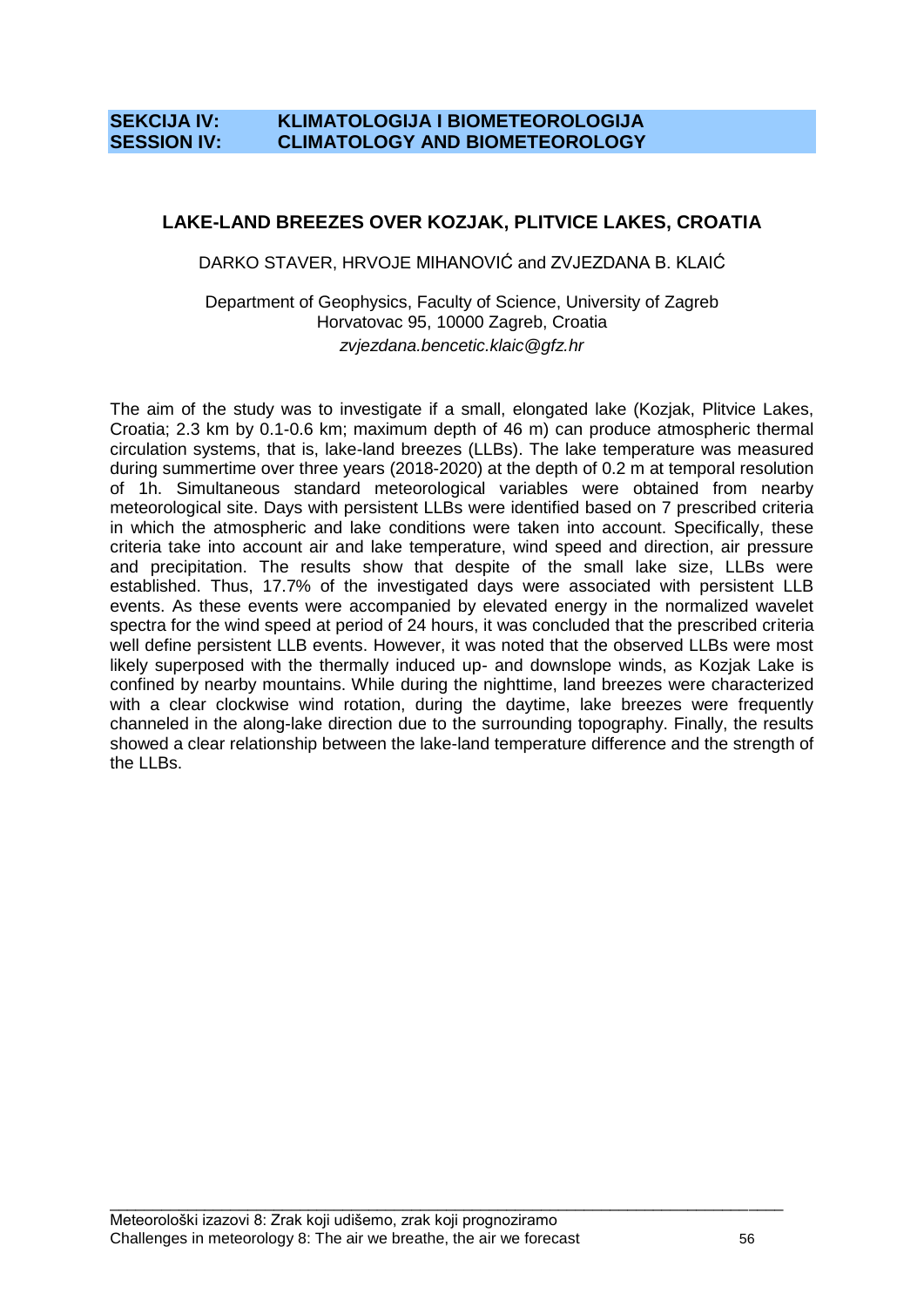# **TEMPERATURNE PRILIKE NA PODRUČJU VELEBITA**

#### IVANA MARINOVIĆ i KSENIJA CINDRIĆ KALIN

Državni hidrometeorološki zavod Ravnice 48, 10000 Zagreb, Hrvatska *ivana.marinovic@cirus.dhz.hr*

Velebit je najduža i četvrta najviša hrvatska planina. Svojim položajem razdvaja kontinentalni dio od priobalja čineći granicu između dviju klimatskih zona u kojima prevladavaju različiti temperaturni režimi. Kako bi se što bolje opisale prostorne razlike u klimatskim karakteristikama ovog podruĉja, korišteni su podaci s tri meteorološke postaje smještene na razliĉitim lokacijama – Senj, koja je na obali mora, Gospić koja je u središnjem dijelu Like te Zavižan koja se nalazi na planinskom vrhu koji čini granicu tih dviju zona.

Klima nekog podruĉja opisuje se prosjeĉnim vrijednostima razliĉitih klimatskih elemenata, njihovom varijabilnošću te ekstremima u dužem vremenskom razdoblju. U ovoj analizi naglasak je na temperaturi zraka. Za prikaz prosjeĉnih temperaturnih prilika velebitskog podruĉja korišteno je referentno 30-godišnje klimatološko razdoblje 1981. – 2010., dok je za analizu parametara koji predstavljaju ekstremne situacije te procjenu trenda korišteno dulje razdoblje 1953. – 2020. Analizirani su godišnji hodovi temperature zraka i karakteristiĉnih dana s temperaturom ispod/iznad određenog praga (hladni, studeni i ledeni dani, topli i vrući dani te tople noći) te su izraĉunati pripadni trendovi, a njihova statistiĉka znaĉajnost je ocijenjena pomoću Mann-Kendalovog testa. Izraĉunati su i rangovi temperatura zraka te je napravljena procjena ekstrema dnevne temperature zraka.

Rezultati pokazuju porast godišnje temperatura zraka na svim postajama, kao i porast broja toplih dana, dok broj hladnih dana ima negativan trend.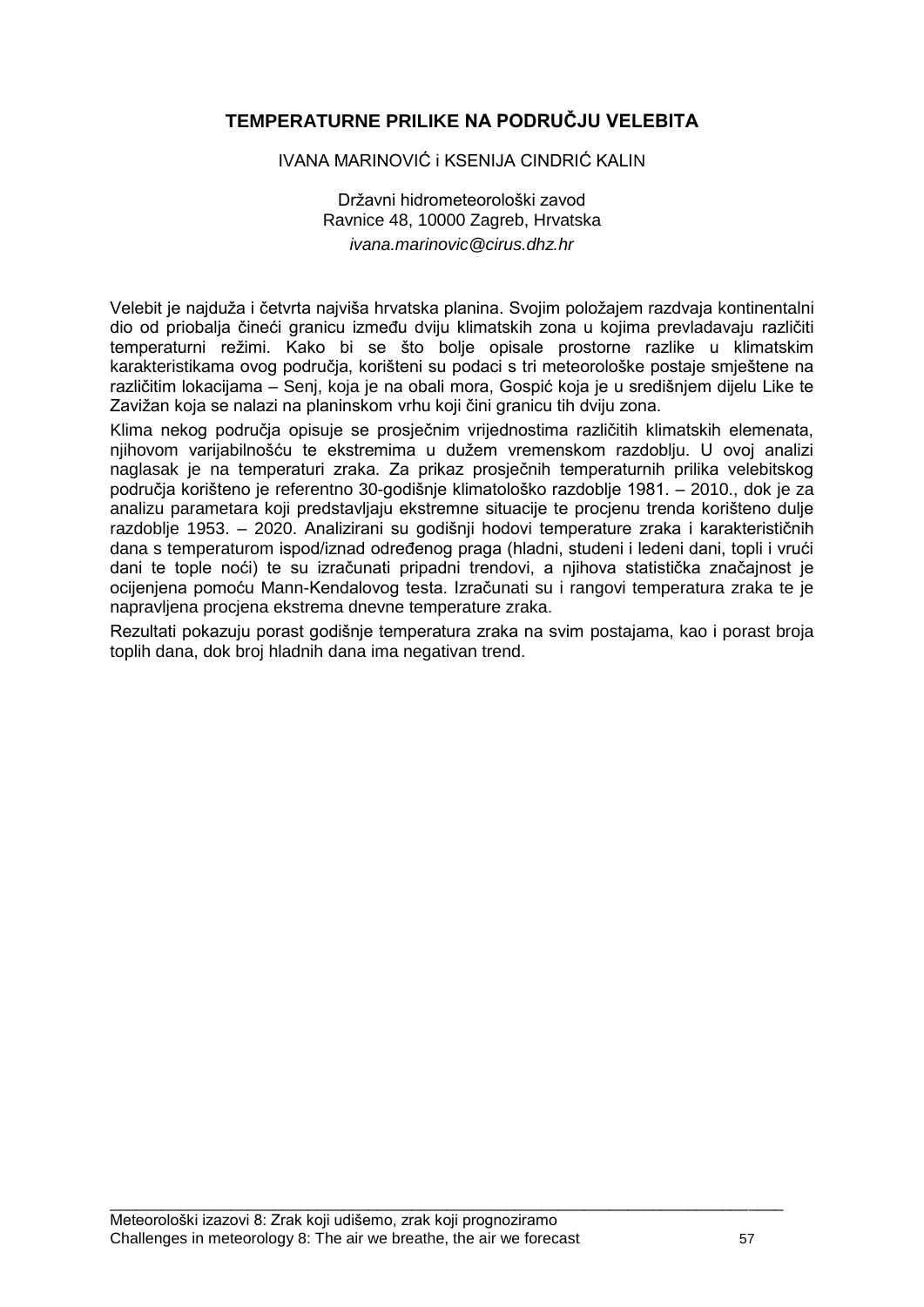# **KLIMATSKA PODLOGA ZA RAZVOJ ZDRAVSTVENOG TURIZMA**

#### VJERAN MAGJAREVIĆ, IVAN GÜTTLER, MELITA PERĈEC TADIĆ, LIDIJA SRNEC i LIDIJA CVITAN

#### Državni hidrometeorološki zavod Ravnice 48, 10000 Zagreb, Hrvatska *vjeran.magjarevic@cirus.dhz.hr*

Pravilnikom o pojedinim oblicima zdravstvenih usluga koje se pružaju u djelatnosti zdravstvenog turizma te standardima i normativima za njihovo obavljanje (NN 79/19) postavljeni su standardi za klimatske ljekovite ĉinitelje koji ukljuĉuju potrebu analize klime u svrhu razmatranja mogućnosti korištenja klime kao prirodnog ljekovitog ĉinitelja. Navedena analiza klime zahtjeva "...obilazak mjesta te analizu mjerenja i opažanja klimatskih parametara (temperatura zraka, vlažnost zraka, insolacija, vjetar, oborina, naoblaka, toplinsko opterećenje) s postaje za praćenje klime minimalno tijekom dvije godine", a "...u razmacima od najviše 10 godina treba provjeravati jesu li se promijenile pretpostavke za analizu i ocjenu klime."

Studija "Klima i bioklima Rovinja" izrađena je kao klimatska podloga za potrebe utvrđivanja uvjeta za ispunjavanje kriterija za klimatsko ljeĉilište Rovinj. U studiji su analizirane klimatske prilike u Rovinju na temelju meteoroloških podataka iz razdoblja 1981. – 2010. s meteorološke (klimatološke) postaje Rovinj. Analiza je pokazala da podruĉje Rovinja ima umjereno toplu kišnu klimu, prema Koppenovoj klasifikaciji, oznake *Cfsax''*. Da bi se potvrdila prikladnost Rovinja kao lokacije za obavljanje djelatnosti zdravstvenog turizma, pomoću fiziološke ekvivalentne temperature (PET), veliĉine koja ukazuje na toplinski osjet ugode čovjeka, analizom učestalosti pojavljivanja određenih kategorija osjeta ugode, razmotrene su i biometeorološke znaĉajke Rovinjskog podruĉja. Za potpuniju ocjenu prikladnosti klimatskog mjesta za klimatsko lječilište potrebno je analizirati čistoću i uređenost okoliša, količinu svjetlosnog oneĉišćenja i buke te kvalitetu zraka koji udišemo.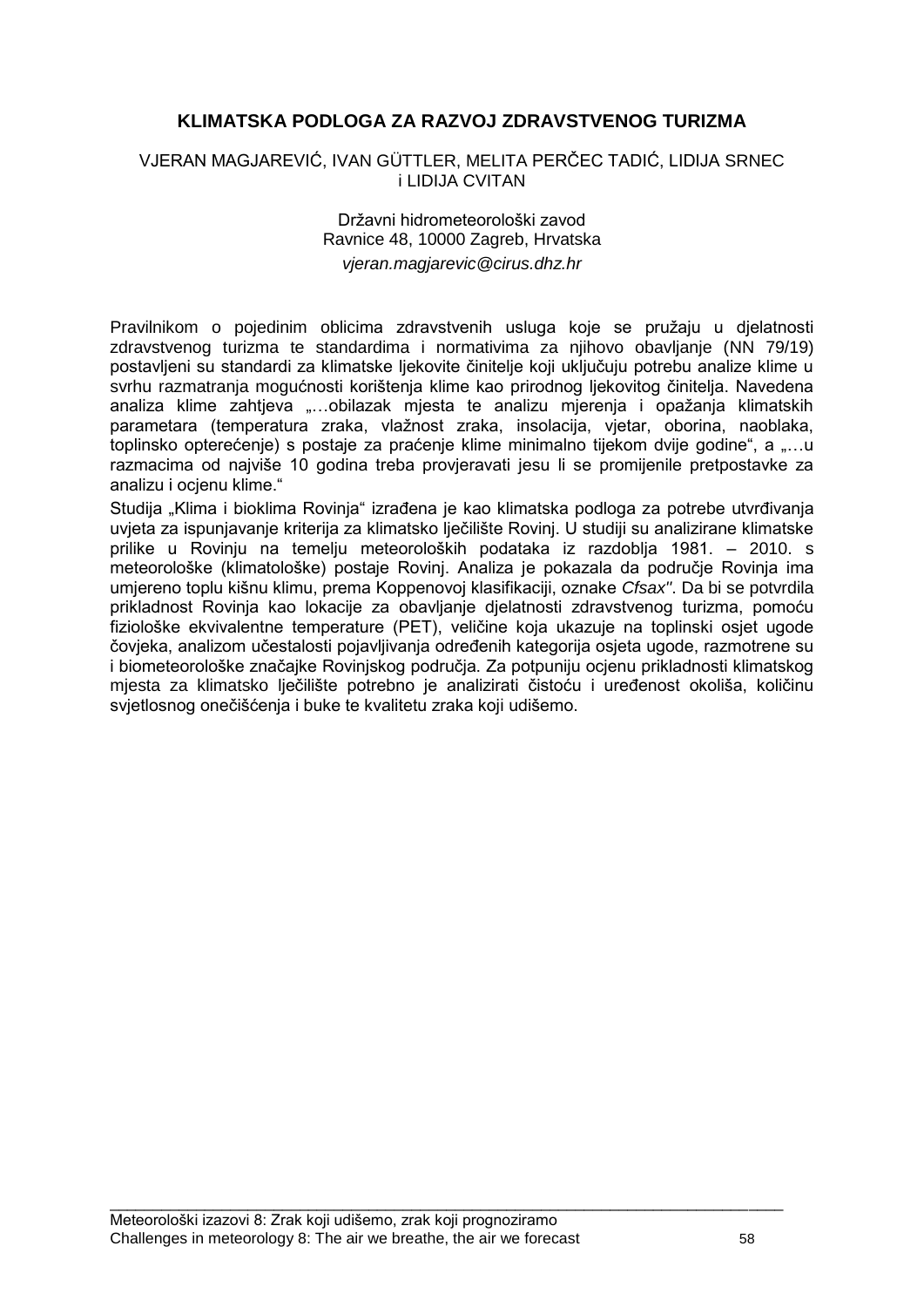# **SEKCIJA V: PRIMIJENJENA METEOROLOGIJA SESSION V: APPLIED METEOROLOGY**

#### **IMPLEMENTATION OF DOUBLE GROWING NEURAL GAS FOR WIND DATA CLASSIFICATION**

FRANO MATIĆ, LEON ĆATIPOVIĆ, HRVOJE KALINIĆ and DAVID UDOVIĈIĆ

Institute of Oceanography and Fisheries Šetalište I. Meštrovića 63, 21000 Split, Croatia *fmatic@izor.hr*

Characteristic wind time patterns were classified using growing neural gas (GNG) and double growing neural gas (DGNG) trained by unsupervised learning. We used ERA5 reanalysis wet points over the Mediterranean Sea, 10-m wind magnitudes and mean sea level pressure data with a spatial resolution of 0.25×0.25 on the hourly time scale. GNG was applied only to the wind data, leaving the MSLP data for post-analysis validation to check if the averaged pressure fields align with the extracted wind patterns. GNG is probably easiest to explain by relating it to Self-organising map (SOM) algorithm. While SOM tries to preserve the topological structure, GNG is more flexible in this regard, i.e., it does not require prior knowledge of the network topology to learn the similarity relationships between input signals. GNG can be observed as a clustering algorithm that reduces the dimensionality of the data space to an arbitrary number of neurons by assigning them to relevant parts of the data space while minimising the representation error.

We introduce double growing neural networks as a model for compressing already compressed data. Before time patterns could be extracted via GNG, the input data had to be reshaped and organised in a specific way because the algorithm is sensitive to the shape of the input. Simply transposing the input data results in vastly different physical interpretations of the output. To achieve this data structure, the original data had to be split into north and south wind components. The resulting 2D arrays of data at a given time were smoothed into row-major order before being stacked and transposed together. At the end of this single step, the data had the form (1, 63162) – i.e. (one hour, (latitude points  $*$  longitude points) $*$ 2). This procedure was then repeated for each hour on each day of each month from 1979 to 2019.

The result was an array of the form (n, 63162), where *n* is the total number of hours elapsed in 41 years in each month, accounting for the variable duration of months while distinguishing between leap years and nonleap years. The MSLP data were transformed in the same way, resulting in an array of the form (n, 31581), since there is only a single pressure component. While this is an impressive reduction in time scale, the sum of 108 patterns, or 9 patterns for each of the 12 months, are still too many, at least for human perception. Drastically reducing the number of patterns can potentially cause oversmoothing issues, meaning some otherwise prominent patterns might overlooke due to their lower-than-average frequency of occurrence. To deal with this problem we decided to cluster the patterns again. This way, we can not only reduce the number of patterns to a manageable number, but also pick out important signals that would be over-smoothed when analysing the bulk data. The process is identical to GNG, except that the input data is now of the form (108, 63162). The supporting parameters for GNG remain the same. The result of the double clustering is 9 unique time patterns. The model was able to extract frequent episodes of low and high-speed NW winds, as well as several types of Bora and Scirocco winds affecting large parts of the Mediterranean.

This work was supported by HRZZ-UIP-2019-04-1737 and HRZZ-IP-2019-04-5875.